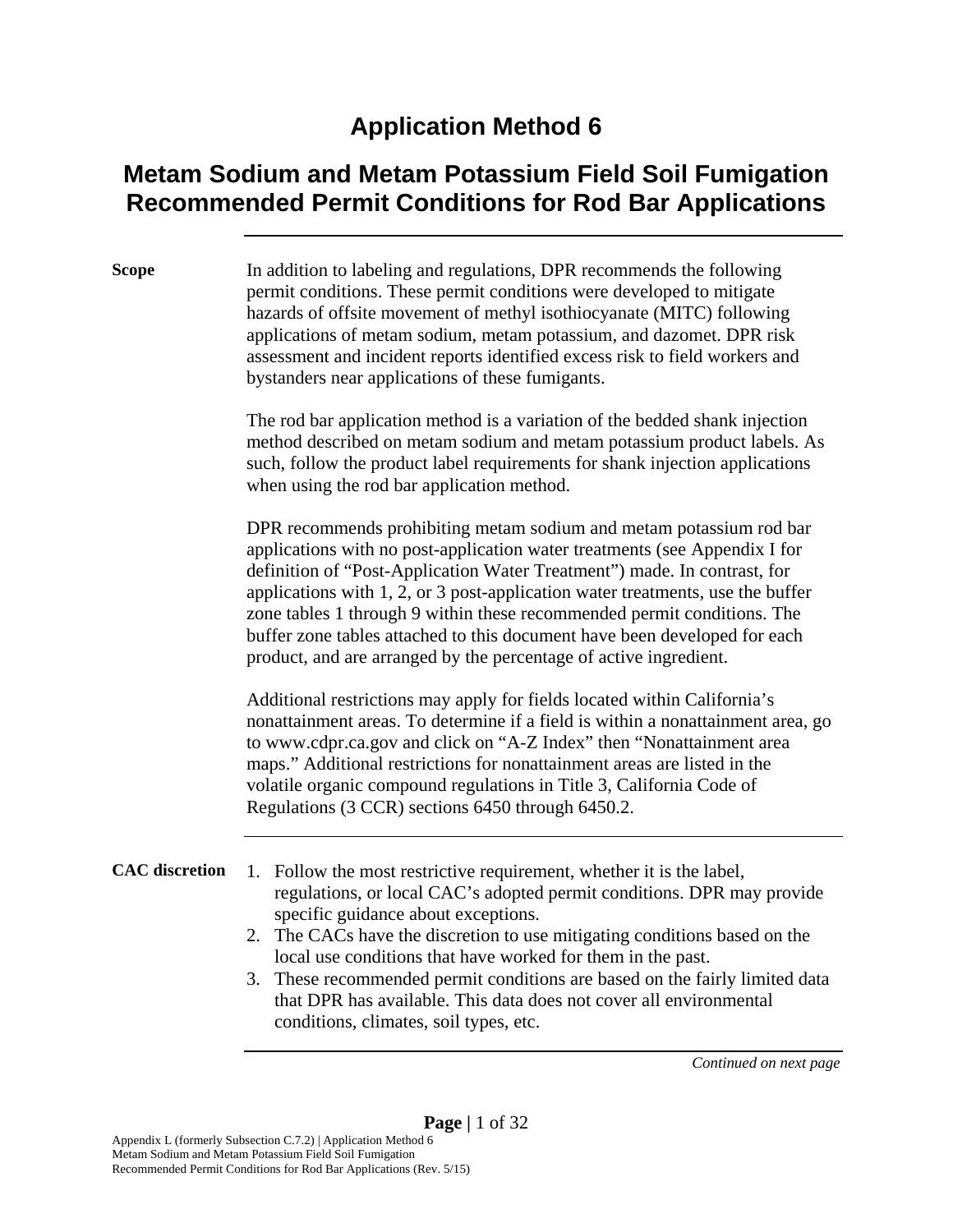**Continued** 

| <b>Emergency</b><br>response plan                                                     | The county agricultural commissioner must be notified immediately if the<br>emergency response plan is implemented.                                                                                                                                                                                                                                                                                                                                                                                                                                                                                                                                                                                                                                                                                                                                                                                                                             |
|---------------------------------------------------------------------------------------|-------------------------------------------------------------------------------------------------------------------------------------------------------------------------------------------------------------------------------------------------------------------------------------------------------------------------------------------------------------------------------------------------------------------------------------------------------------------------------------------------------------------------------------------------------------------------------------------------------------------------------------------------------------------------------------------------------------------------------------------------------------------------------------------------------------------------------------------------------------------------------------------------------------------------------------------------|
| <b>Restrictions</b><br>near Schools,<br>Day care<br>centers, and<br><b>Preschools</b> | All applications are prohibited $\frac{1}{2}$ mile or less from the perimeter of a<br>1.<br>school property (see Appendix I for definition of "School") unless the<br>school is not scheduled to be in session during both the application and<br>the 36-hour period following the end of the application.<br>2. For applications made greater than $\frac{1}{2}$ mile up to 1 mile from the perimeter<br>of a school property, unless the school is not scheduled to be in session<br>during both the application and the 36-hour period following the end of<br>application, several restrictions apply including:<br>A minimum of three post-application water treatments;<br>$\bullet$<br>field monitoring every hour for 12 hours following application; and<br>applications that comply with the "Application Method<br>Requirements" and "Emergency Response Measures: Offsite<br>Movement Suppression Requirements" as described below. |
| <b>Application</b><br>method<br>requirements                                          | 1. The following requirements apply to all rod bar applications of metam<br>sodium and metam potassium:<br>All application equipment must be inspected immediately prior to use<br>to assure it is in good working condition.<br>All irrigation equipment that will be used for post-application water<br>$\bullet$<br>treatments must be inspected and tested prior to beginning the<br>application to assure it is in good working condition.<br>2. Application block size cannot exceed 80 acres within a 24-hour period.                                                                                                                                                                                                                                                                                                                                                                                                                    |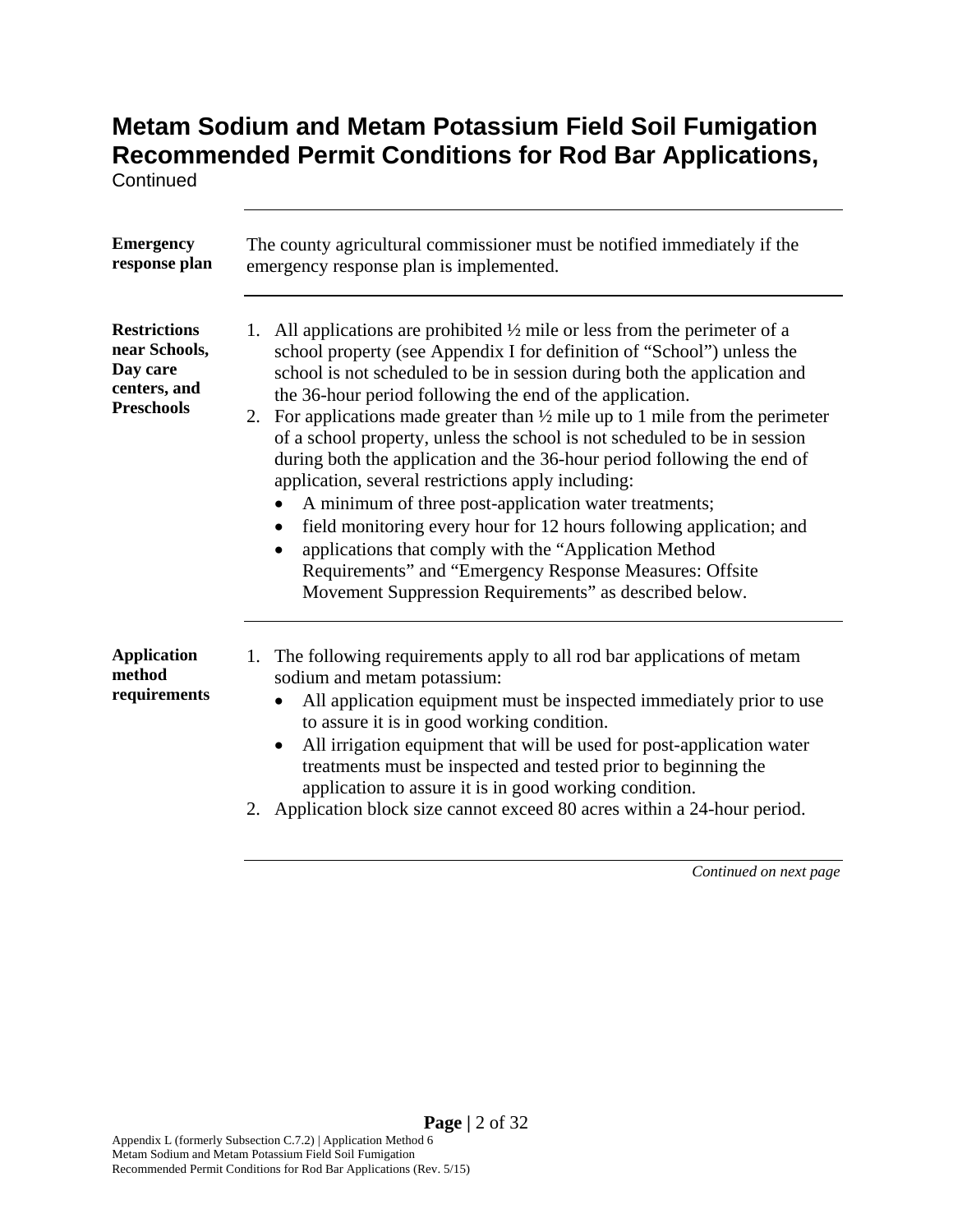**Continued** 

| <b>Application</b><br>method | <b>Table 1. Maximum Size of Application Block Treated Within 24 Hours</b><br>for Rod Bar Applications Near "Schools"                                                                                                                                                                                                                                                          |                                       |
|------------------------------|-------------------------------------------------------------------------------------------------------------------------------------------------------------------------------------------------------------------------------------------------------------------------------------------------------------------------------------------------------------------------------|---------------------------------------|
| requirements<br>(continued)  | <b>Distance to Perimeter of Nearest</b><br><b>School* Property</b>                                                                                                                                                                                                                                                                                                            | <b>Maximum Application Block Size</b> |
|                              | $\frac{1}{2}$ mile or less and school is<br>scheduled to be in session                                                                                                                                                                                                                                                                                                        | Application prohibited                |
|                              | Greater than $\frac{1}{2}$ mile and up to 1<br>mile, and school is scheduled to be<br>in session                                                                                                                                                                                                                                                                              | 40 acres                              |
|                              | Greater than 1 mile, or school is not<br>scheduled to be in session during<br>both the application and the 36-hour                                                                                                                                                                                                                                                            | 80 acres                              |
|                              | period following the end of the<br>application<br>$\cdots$<br>$\mathbf{A}$ and $\mathbf{A}$ and $\mathbf{A}$ and $\mathbf{A}$ are $\mathbf{A}$ and $\mathbf{A}$ and $\mathbf{A}$ are $\mathbf{A}$ and $\mathbf{A}$ are $\mathbf{A}$ and $\mathbf{A}$ and $\mathbf{A}$ are $\mathbf{A}$ and $\mathbf{A}$ are $\mathbf{A}$ and $\mathbf{A}$ are $\mathbf{A}$ and<br>C(1)<br>∿ ∼ | 199                                   |

\*See Appendix I for definition of "School"

#### **Table 2. Maximum Size of Application Block Treated Within 24 Hours for Rod Bar Applications Near "Occupied Structures" or "Bystander Areas"**

| <b>Distance to Perimeter of Nearest</b><br><b>Occupied Structure or Bystander</b><br>Area* | <b>Maximum Application Block Size</b> |
|--------------------------------------------------------------------------------------------|---------------------------------------|
| $\frac{1}{4}$ mile or less                                                                 | 40 acres                              |
| Greater than $\frac{1}{4}$ mile                                                            | 80 acres                              |

\*See Appendix I for definitions of "Occupied Structure" and "Bystander Area"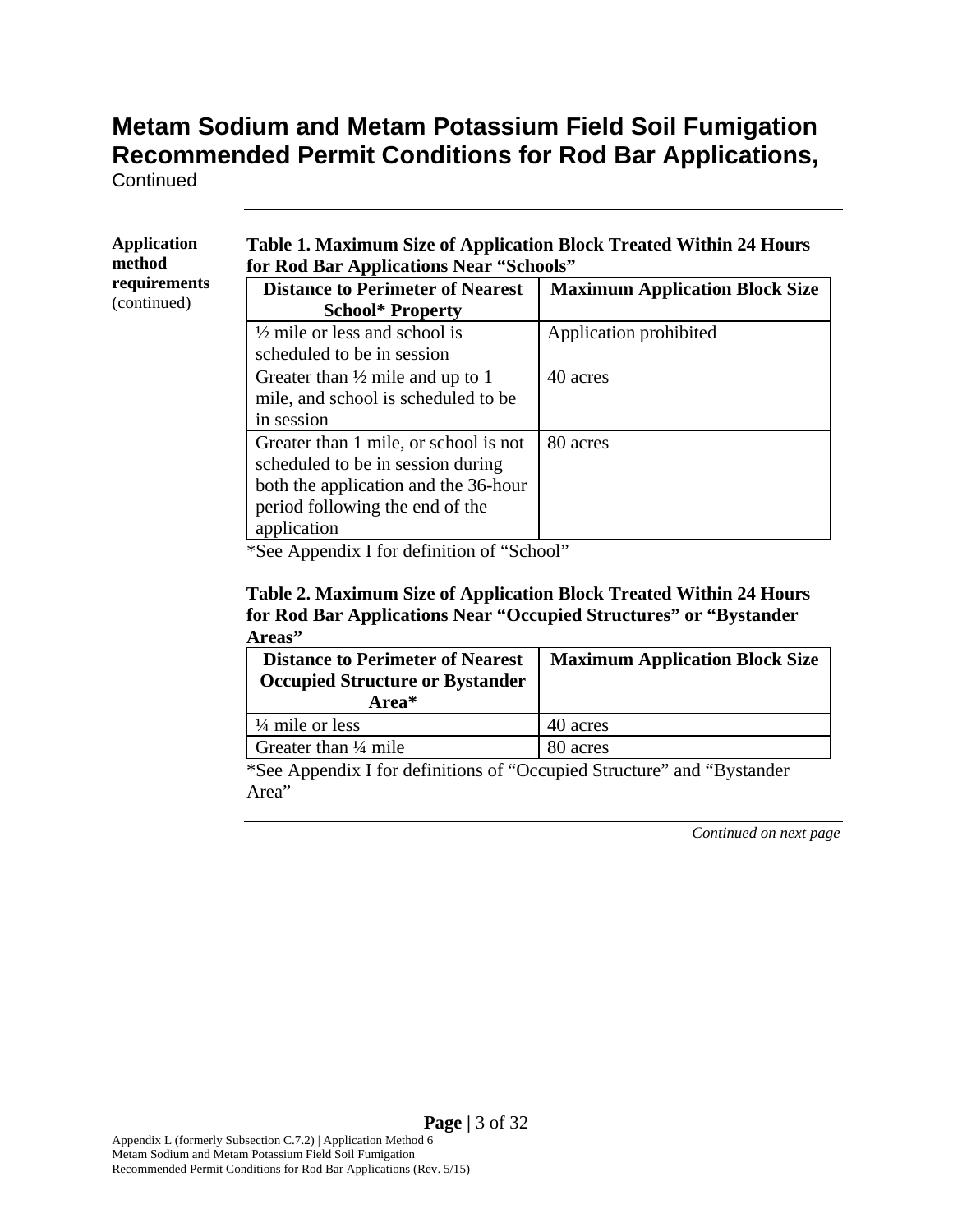**Continued** 

**Offsite movement suppression requirements: emergency response measures** 

For all rod bar applications, the certified applicator supervising the application must verify that the operator of the property to be fumigated has the capability to respond to offsite movement of MITC. The specific capability required is shown in Tables 3 and 4. The supervising certified applicator must document that capability in the Emergency Response Plan located in the Fumigation Management Plan.

|           | Table 3. Required Capability to Suppress Offsite Movement Near |
|-----------|----------------------------------------------------------------|
| "Schools" |                                                                |

| <b>Distance to Perimeter of Nearest</b>     | <b>Water Treatment Requirements</b> |
|---------------------------------------------|-------------------------------------|
| <b>School*</b> Property                     |                                     |
| $\frac{1}{2}$ mile or less and school is    | Application prohibited              |
| scheduled to be in session                  |                                     |
| Greater than $\frac{1}{2}$ mile and up to 1 | Irrigation equipment and water      |
| mile, and school is scheduled to be         | available for 48 hours              |
| in session                                  | post-application                    |
|                                             |                                     |
|                                             | Exception: May substitute 3-inch    |
|                                             | soil cap if:                        |
|                                             | 1. Water is not available, and      |
|                                             | 2. Application is bedded or strip.  |

\*See Appendix I for definition of "School"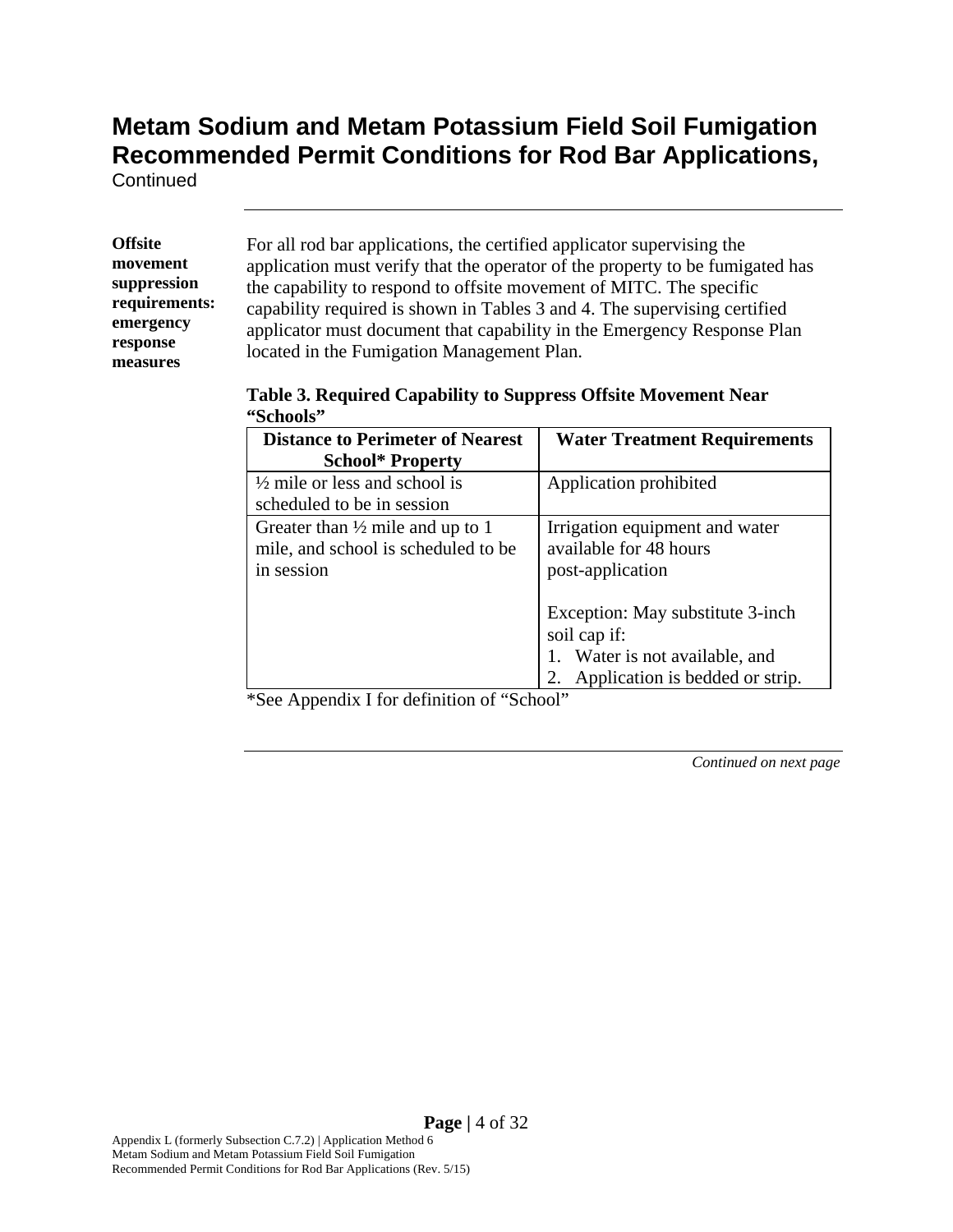**Continued** 

| Offsite       |
|---------------|
| movement      |
| suppression   |
| requirements: |
| emergency     |
| response      |
| measures      |
| (continued)   |
|               |

| Table 4. Required Capability to Suppress Offsite Movement Near |  |
|----------------------------------------------------------------|--|
| "Occupied Structures" or "Bystander Areas"                     |  |

| <b>Distance to Perimeter of Nearest</b><br><b>Occupied Structure or Bystander</b><br>Area* | <b>Water Treatment Requirements</b>                                                |
|--------------------------------------------------------------------------------------------|------------------------------------------------------------------------------------|
| $\frac{1}{4}$ mile or less                                                                 | Irrigation equipment and water<br>available for 48 hours<br>post-application       |
|                                                                                            | Exception: May substitute 3-inch<br>soil cap if:                                   |
|                                                                                            | 1. Water is not available, and<br>Application is bedded or strip.<br>2.            |
| Greater than $\frac{1}{4}$ mile up to 1 mile                                               | Irrigation equipment and water<br>available for 24 hours<br>post-application       |
|                                                                                            | Exception: May substitute 3-inch<br>soil cap if:<br>1. Water is not available, and |
|                                                                                            | Application is bedded or strip.<br>2.                                              |
| Greater than 1 mile                                                                        | Exempt (not required)                                                              |

\*See Appendix I for definitions of "Occupied Structure" and "Bystander Area"

- 1. When planning to use water to suppress offsite movement, the certified applicator supervising the application must select, and document in the Emergency Response Plan located on the Fumigation Management Plan, a combination of water quantity, irrigation rate, and duration that meets all three of the following specifications:
	- total quantity of 0.20–0.40 inches of water over the treatment site,
	- irrigation delivery rate of 0.15–0.25 inches per hour, and
	- $\bullet$  irrigation duration of 2–3 hours.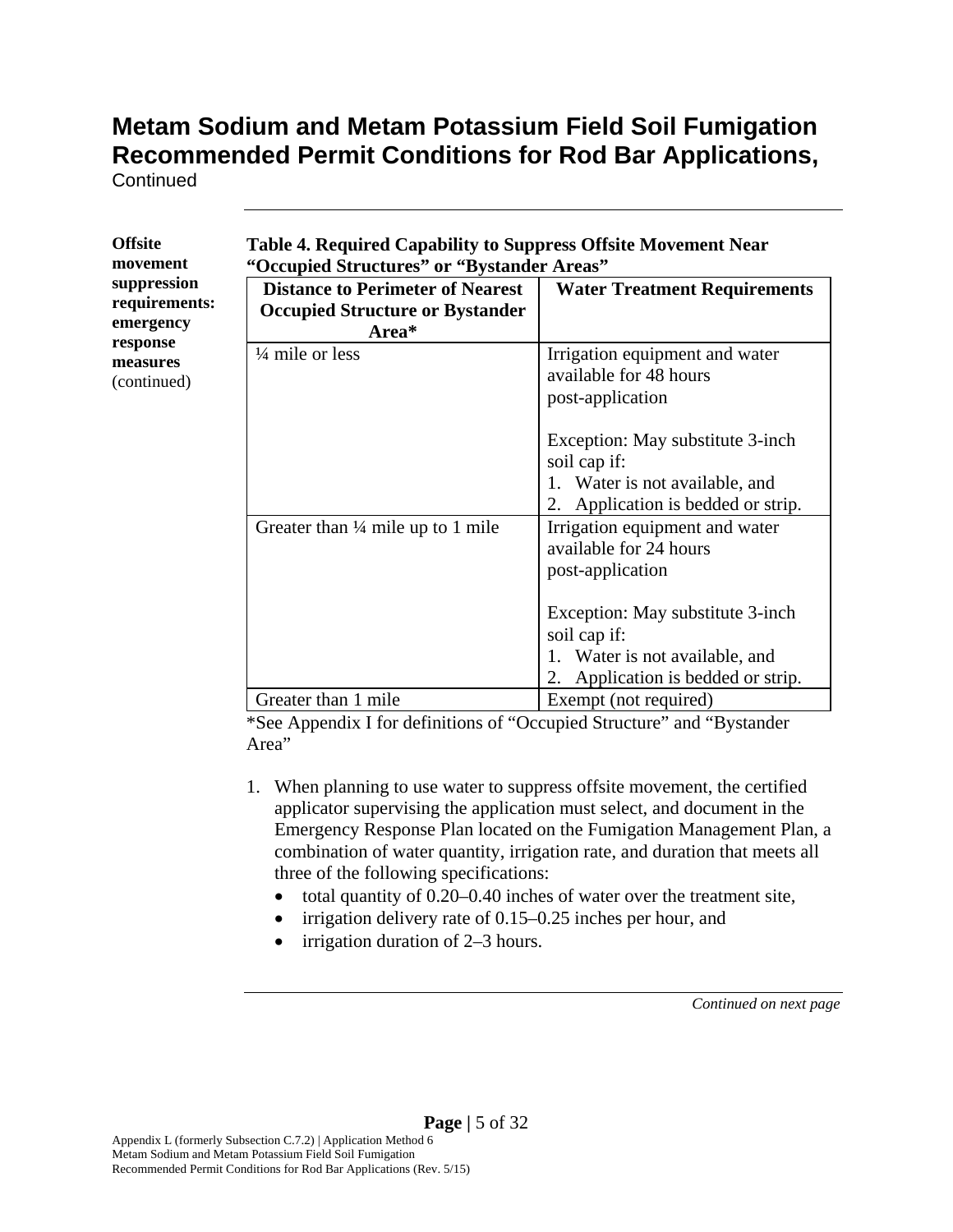**Continued** 

| <b>Offsite</b><br>movement<br>suppression<br>requirements:<br>emergency<br>response<br>measures<br>(continued) | The ranges of $0.20-0.40$ inches of water, and $0.15-0.25$ inches per hour,<br>allow the CAC to determine the amount of water required based on local<br>conditions such as soil type and moisture content, and air and soil<br>temperature at the time of application.<br>2. Follow the application site monitoring requirements under "Application<br>Site Monitoring Requirements" detailed later in these permit conditions.<br>3. Whenever offsite movement of MITC is detected, cease the application (if<br>still underway) and initiate the Emergency Response Plan indicated in the<br>Fumigation Management Plan.<br>4. The county agricultural commissioner must be notified immediately if the<br>emergency response plan is implemented.<br>5. Obtain authorization from the CAC prior to restarting any application that<br>has been ceased due to a response.                                                               |
|----------------------------------------------------------------------------------------------------------------|--------------------------------------------------------------------------------------------------------------------------------------------------------------------------------------------------------------------------------------------------------------------------------------------------------------------------------------------------------------------------------------------------------------------------------------------------------------------------------------------------------------------------------------------------------------------------------------------------------------------------------------------------------------------------------------------------------------------------------------------------------------------------------------------------------------------------------------------------------------------------------------------------------------------------------------------|
| <b>Permit</b><br>application                                                                                   | Permit applications must include a map of all "occupied structures" and<br>"bystander areas" (see Appendix I for definitions of "Occupied Structure" and<br>"Bystander Area") within 1/2 mile of the fumigation site and all schools within<br>1 mile of the fumigation site.                                                                                                                                                                                                                                                                                                                                                                                                                                                                                                                                                                                                                                                              |
| Notice of intent                                                                                               | The Notice of Intent (NOI) is required to be submitted at least 48 hours<br>1.<br>prior to the start of fumigation.<br>In addition to information required in 3 CCR section 6434(b), the<br>2.<br>following information must be submitted with the NOI:<br>The number of application blocks to be treated and acreage of each<br>$\bullet$<br>application block.<br>The time (within a 12-hour window) that each application is scheduled<br>$\bullet$<br>to commence. If the application fails to commence within the 12-hour<br>window a new NOI is required, but another 48-hour waiting period<br>would not be needed unless required by the CAC.<br>The method of post-application treatment to be used to suppress<br>$\bullet$<br>offsite movement, including number of post-application water<br>treatments, if applicable.<br>The buffer zone size and buffer zone duration if longer than required<br>$\bullet$<br>by the label. |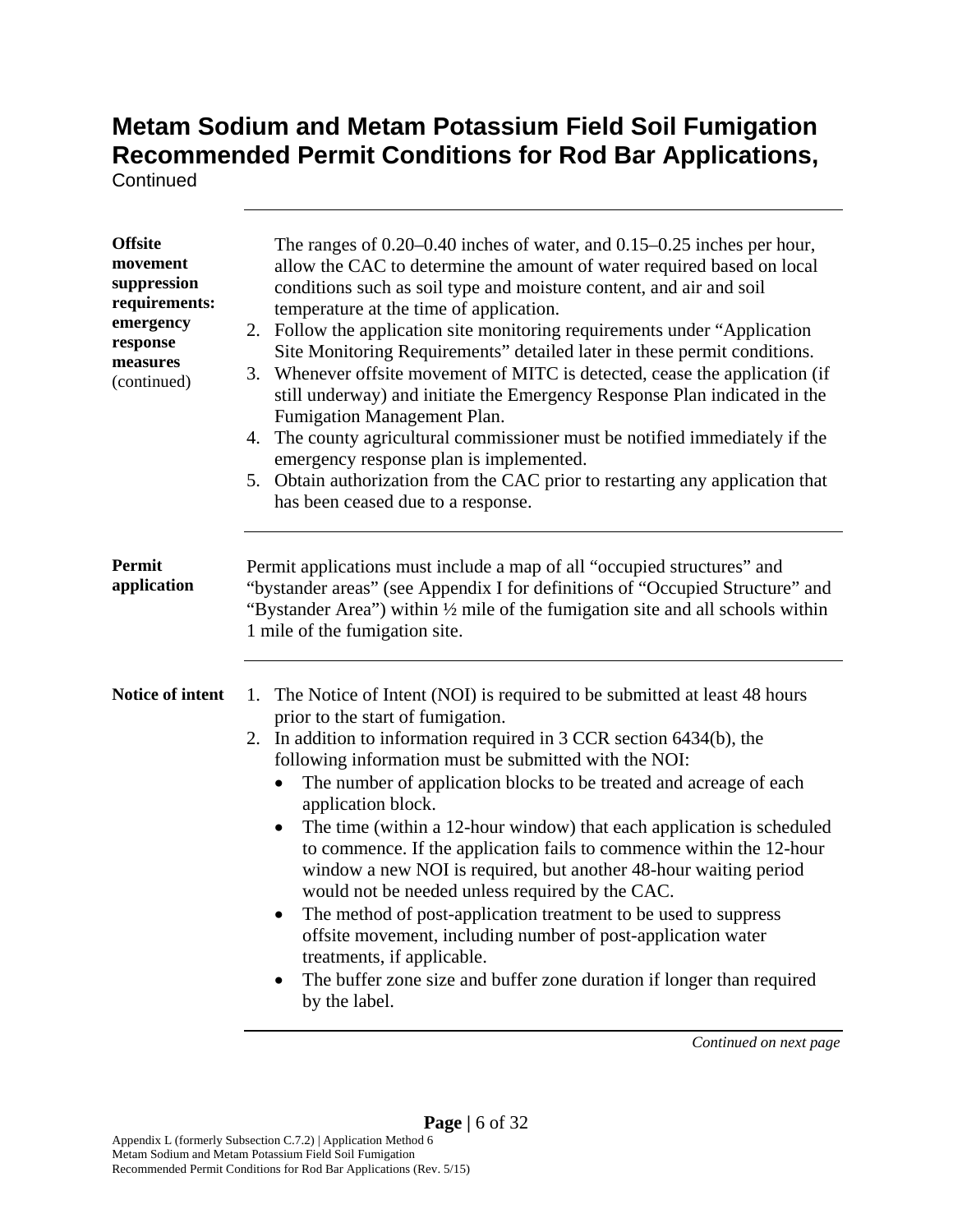**Continued** 

| Notice of intent<br>(continued) | The certified applicator's 24-hour contact telephone number.<br>Written agreement(s) required by labeling to allow the buffer zone to<br>extend onto any areas not under the control of the owner of the<br>application block, if applicable. (Attach these agreements to the<br>Fumigation Management Plan.)<br>Proof that sufficient water is available for application, post-application<br>water treatment, and offsite movement suppression requirements.<br>(Also attach to Fumigation Management Plan.)<br>Proof of sufficient soil if soil capping can be used in lieu of water for<br>the offsite movement suppression requirements. (Also attach to<br>Fumigation Management Plan.)<br>Include the map required for the Fumigation Management Plan in the<br>$\bullet$<br>NOI. |  |
|---------------------------------|------------------------------------------------------------------------------------------------------------------------------------------------------------------------------------------------------------------------------------------------------------------------------------------------------------------------------------------------------------------------------------------------------------------------------------------------------------------------------------------------------------------------------------------------------------------------------------------------------------------------------------------------------------------------------------------------------------------------------------------------------------------------------------------|--|
| <b>Application</b><br>timing    | Metam sodium and metam potassium rod bar applications must start no<br>earlier than 1 hour after sunrise and must be completed in time to allow<br>post-application water treatments to begin no later than 1 hour before sunset.                                                                                                                                                                                                                                                                                                                                                                                                                                                                                                                                                        |  |
| <b>Buffer zones</b>             | 1. Label buffer zone credits are not allowed.<br>Tables<br>2.<br>Use the buffer zone tables on the label to determine the buffer zone<br>$\bullet$<br>distance incorporating the following restrictions:<br>All metam sodium rod bar applications require a minimum<br>i.<br>buffer zone of 100 feet.<br>ii.<br>All metam potassium rod bar applications require a minimum<br>buffer zone of 90 feet.<br>Use Buffer Zone Tables 1 through 9 as appropriate based on<br>iii.<br>the product and number of post-application water treatments to<br>determine the buffer zone distance.<br>If the tables do not capture the specific acreage or application<br>iv.<br>rate, round up to the nearest acre or rate.                                                                           |  |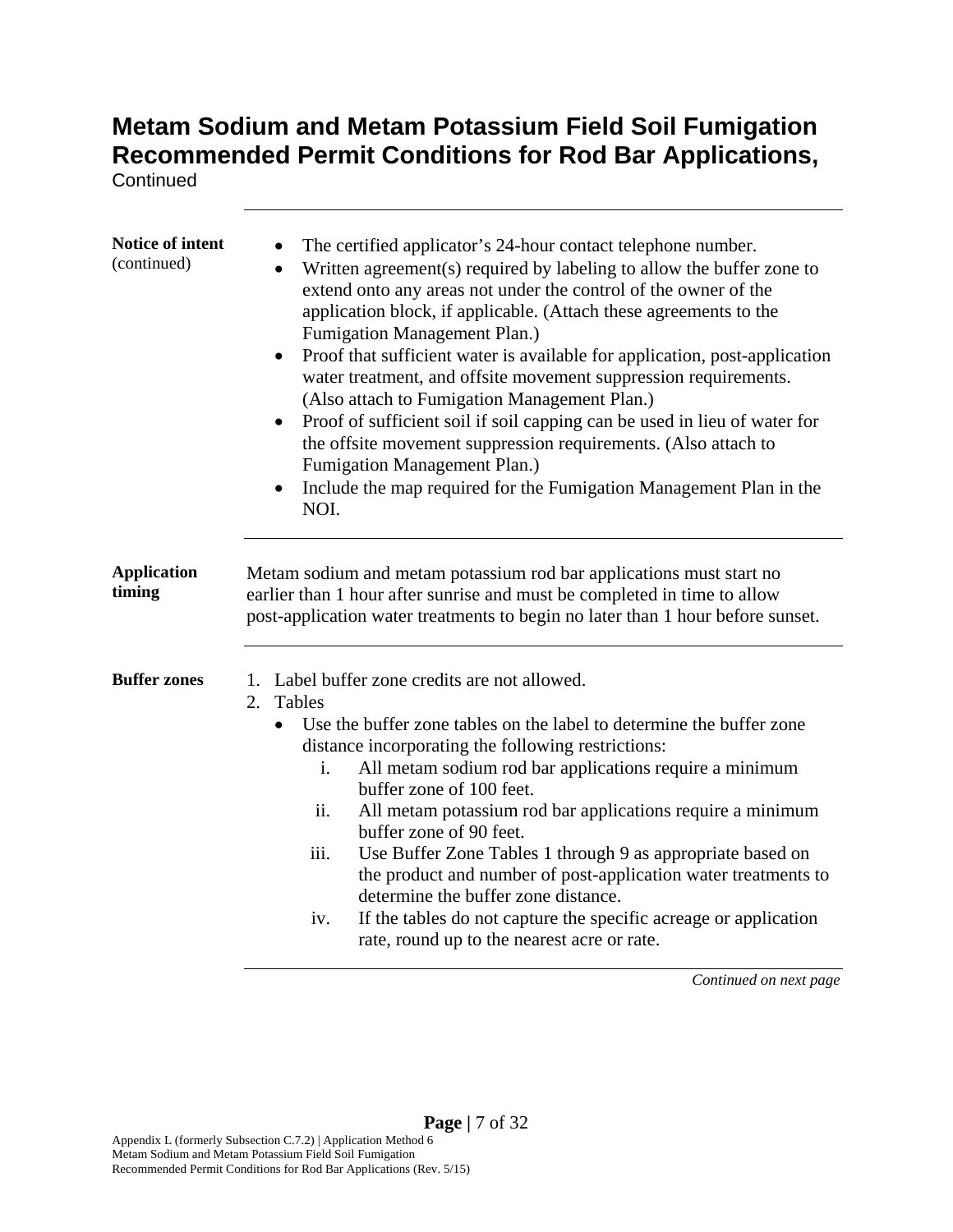**Continued** 

| <b>Buffer zones</b><br>(continued)                    | 3. Permission for adjoining properties<br>When the buffer zone of an application block extends onto an area not<br>under the control of the owner of the application block, a written<br>agreement must be submitted with the NOI and attached to the<br>Fumigation Management Plan.<br>If the written agreement is not included in the NOI, the buffer zone<br>$\bullet$<br>cannot encroach beyond the property line of such areas (residential<br>areas, occupied structures, publicly owned parks, etc., as described on<br>the product label).                                                                                                                                                                                                                                                                                                                                                                                                                                                                                                                                                                                                                                                                                                                                                                                                                                                                                                                                                                                                                                      |
|-------------------------------------------------------|-----------------------------------------------------------------------------------------------------------------------------------------------------------------------------------------------------------------------------------------------------------------------------------------------------------------------------------------------------------------------------------------------------------------------------------------------------------------------------------------------------------------------------------------------------------------------------------------------------------------------------------------------------------------------------------------------------------------------------------------------------------------------------------------------------------------------------------------------------------------------------------------------------------------------------------------------------------------------------------------------------------------------------------------------------------------------------------------------------------------------------------------------------------------------------------------------------------------------------------------------------------------------------------------------------------------------------------------------------------------------------------------------------------------------------------------------------------------------------------------------------------------------------------------------------------------------------------------|
| <b>Application site</b><br>monitoring<br>requirements | 1. General Requirements<br>Monitoring information must be recorded on the form "Monitoring"<br>During Application (Field Fumigation) DPR-ENF-223" or an<br>equivalent form and attached to the Post-Application Summary.<br>If monitoring indicates a change that could result in offsite movement<br>(e.g., increased or greatly decreased wind speed, change in wind<br>direction toward occupied structures) the certified applicator<br>supervising the application must be ready to carry out the<br>requirements described in the Emergency Response Plan located in<br>the Fumigation Management Plan.<br>Application site monitoring as described in this permit condition is<br>separate from the "Fumigant Site Monitoring" option of the<br>"Emergency Preparedness and Response Measures" specified on the<br>label, and must be conducted for each application.<br>Whenever "Emergency Preparedness and Response Measures" are<br>triggered, and the "Fumigant Site Monitoring" option is selected, the<br>supervising certified applicator must ensure that the monitoring is<br>conducted as follows:<br>Monitoring must be done at the outer edge of the buffer zone.<br>$\circ$<br>Monitoring must be done in the direction of bystanders,<br>O<br>residences, and businesses, and in the direction that the wind is<br>blowing.<br>Monitoring must be done in all directions on calm days (see<br>O<br>Appendix I for definition of "Calm Day").<br>Person monitoring must have full olfactory capabilities (e.g.,<br>$\circ$<br>not impaired by allergies or colds). |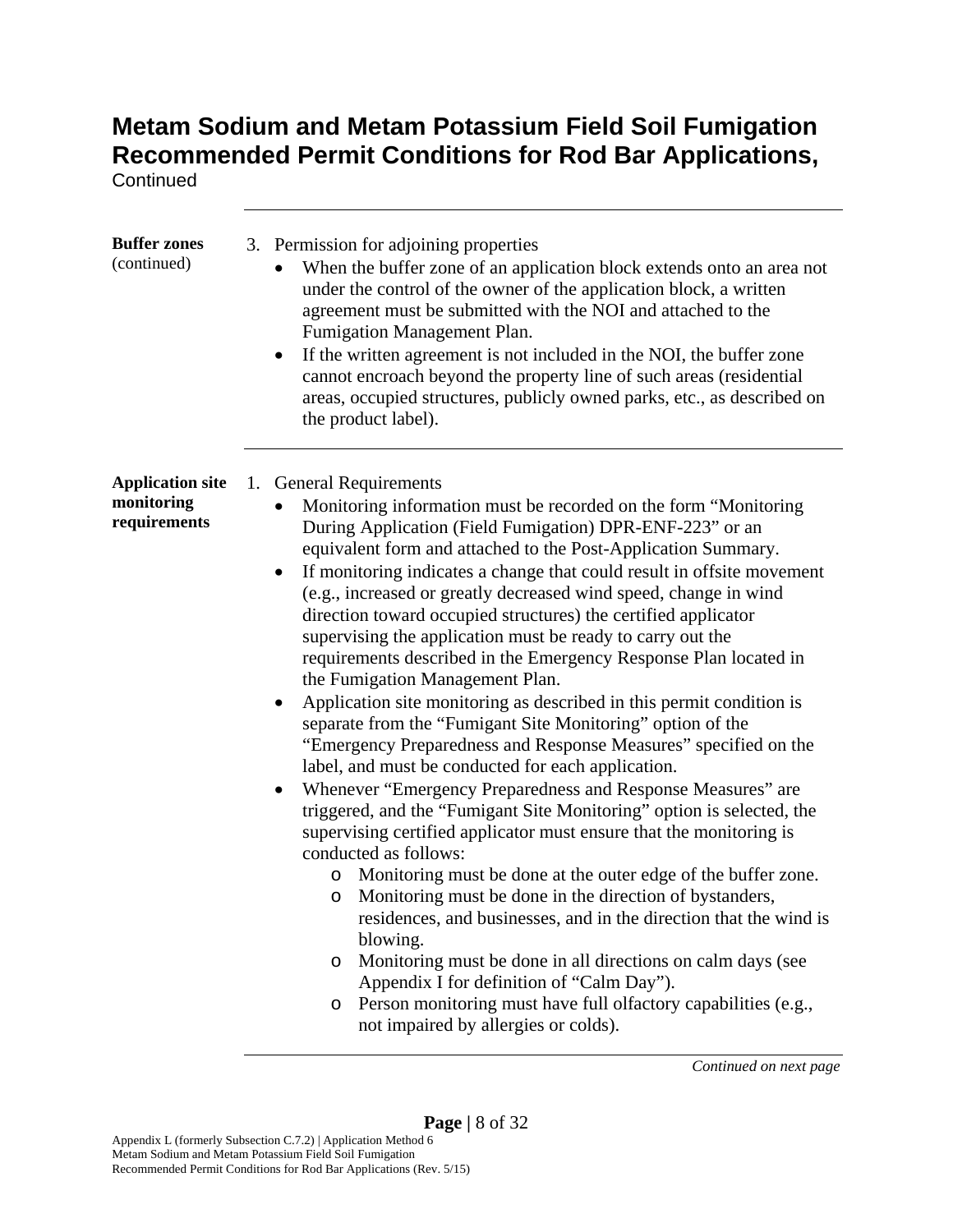**Continued** 

| <b>Application site</b> | 2. Pre-Application                                                             |
|-------------------------|--------------------------------------------------------------------------------|
| monitoring              | Monitor and document wind speed and direction, and soil and air                |
| requirements            | temperature at the application site immediately prior to application.          |
| (continued)             | 3. During Application                                                          |
|                         | The following conditions must be monitored every hour until the                |
|                         | application is completed, recorded on the form "Monitoring During              |
|                         | Application (Field Fumigation) DPR-ENF-223" or an equivalent form              |
|                         | during the application, and attached to the Post-Application Summary:          |
|                         | Wind speed and wind direction; and<br>$\circ$                                  |
|                         | Any unusual conditions observed at or adjacent to the<br>$\circ$               |
|                         | application site (e.g., odor, reported symptoms exposure,                      |
|                         | equipment failure, or spill).                                                  |
|                         | 4. Post-application                                                            |
|                         | On the day of application, the certified applicator supervising the            |
|                         | application must ensure that a trained handler is at the site continually      |
|                         | from 1 hour before sunset through 1 hour after sunset, in addition to          |
|                         | the periods required to conduct post-application monitoring. If the            |
|                         | trained handler is an employee, he or she must have authority to               |
|                         | initiate the Emergency Response Plan whenever needed, or must be               |
|                         | able to immediately contact the person who has that authority.                 |
|                         | Post-application field monitoring shall be conducted for 12 hours<br>$\bullet$ |
|                         | following application and recorded on "Monitoring Post-Application"            |
|                         | DPR-ENF-224" or an equivalent form and attached to the Post-                   |

Application Summary. Specific monitoring requirements are shown in Tables 5 and 6:

#### **Table 5. Frequency of Post-Application Monitoring Required Near "Schools"**

| <b>Distance to Perimeter of Nearest</b><br><b>School* Property</b>                               | <b>Monitoring Requirements</b> |
|--------------------------------------------------------------------------------------------------|--------------------------------|
| $\frac{1}{2}$ mile or less and school is<br>scheduled to be in session                           | Application prohibited         |
| Greater than $\frac{1}{2}$ mile and up to 1<br>mile, and school is scheduled to be<br>in session | Every hour                     |

\*See Appendix I for definition of "School"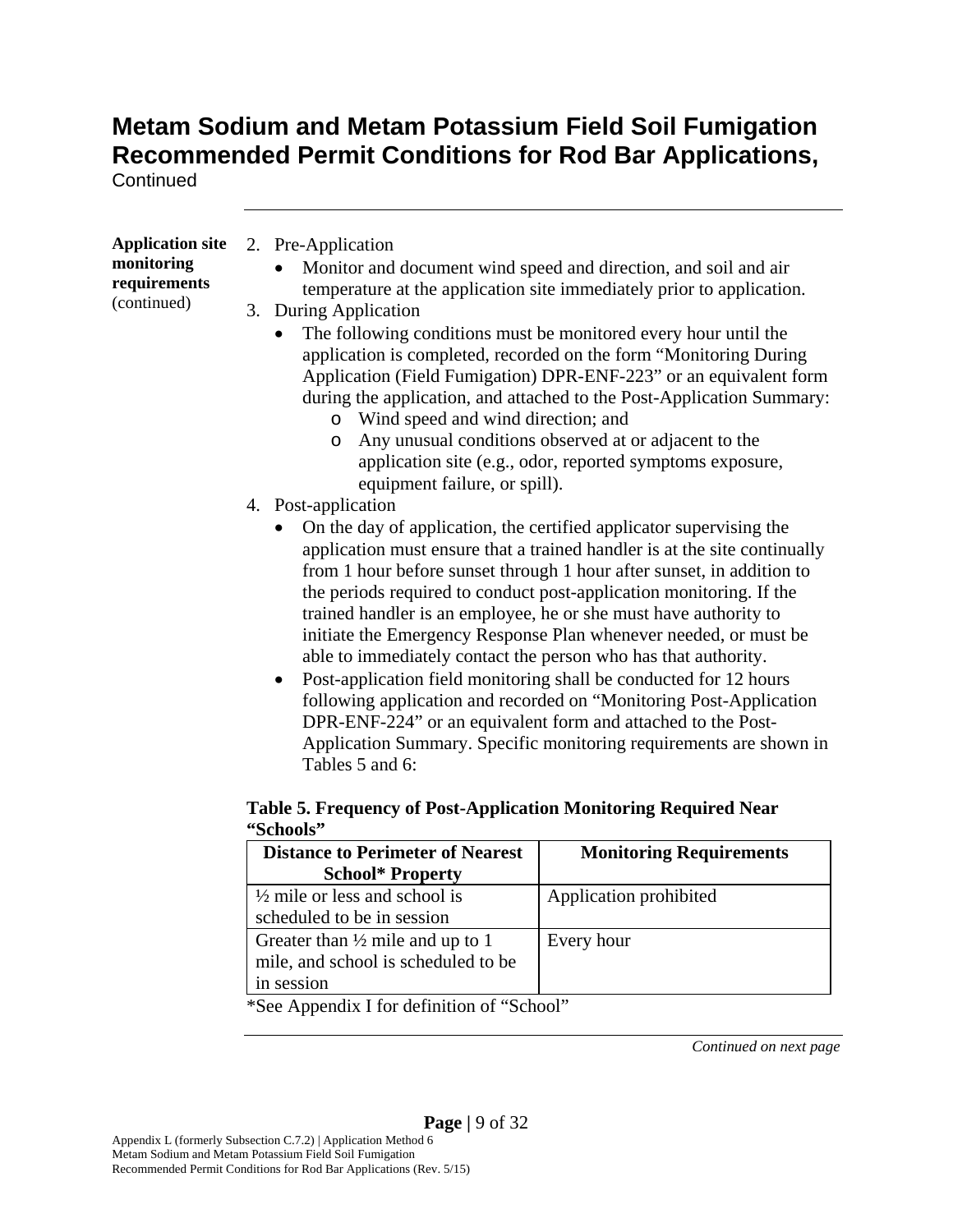**Continued** 

| requirements<br>(continued)                 | "Occupied Structures" or "Bystander Areas"<br><b>Distance to Perimeter of Nearest</b><br><b>Occupied Structure or Bystander</b><br>Area*                                                                                                                                                                                                            | <b>Monitoring Requirements</b>                                                                                                                                                                                                                                                                       |
|---------------------------------------------|-----------------------------------------------------------------------------------------------------------------------------------------------------------------------------------------------------------------------------------------------------------------------------------------------------------------------------------------------------|------------------------------------------------------------------------------------------------------------------------------------------------------------------------------------------------------------------------------------------------------------------------------------------------------|
|                                             | $\frac{1}{4}$ mile or less                                                                                                                                                                                                                                                                                                                          | Every hour                                                                                                                                                                                                                                                                                           |
|                                             | Greater than 1/4 mile                                                                                                                                                                                                                                                                                                                               | Every 2 hours                                                                                                                                                                                                                                                                                        |
|                                             | *See Appendix I for definitions of "Occupied Structure" and "Bystander<br>Area"                                                                                                                                                                                                                                                                     |                                                                                                                                                                                                                                                                                                      |
|                                             | Each time post-application monitoring is conducted, the following conditions<br>must be monitored and recorded:<br>Wind speed and direction at the application site.<br>٠<br>Air temperature at the application site.<br>٠<br>conditions, odor, irrigation equipment failure, or spill).<br>Monitoring must be done in all directions on calm days. | Post-application watering information (see Post-Application Water<br>Treatments (Field Fumigation) form DPR-ENF-225"). Record start<br>and stop times for water treatments, as well as total inches applied.<br>Any unusual conditions observed at the application site (e.g., dry soil              |
| Post-<br>application<br>water<br>treatments | 1. Post-application water treatments are required and must be recorded on<br>2. Water can be applied at any time in response to odor or illness.<br>3.<br>quantity, irrigation rate, and duration that meets all three of the following                                                                                                             | the "Post-Application Water Treatments (Field Fumigation) DPR-ENF-<br>225" or equivalent form and attached to the Post-Application Summary.<br>For each post-application water treatment discussed below, the certified<br>applicator supervising the application must ensure a combination of water |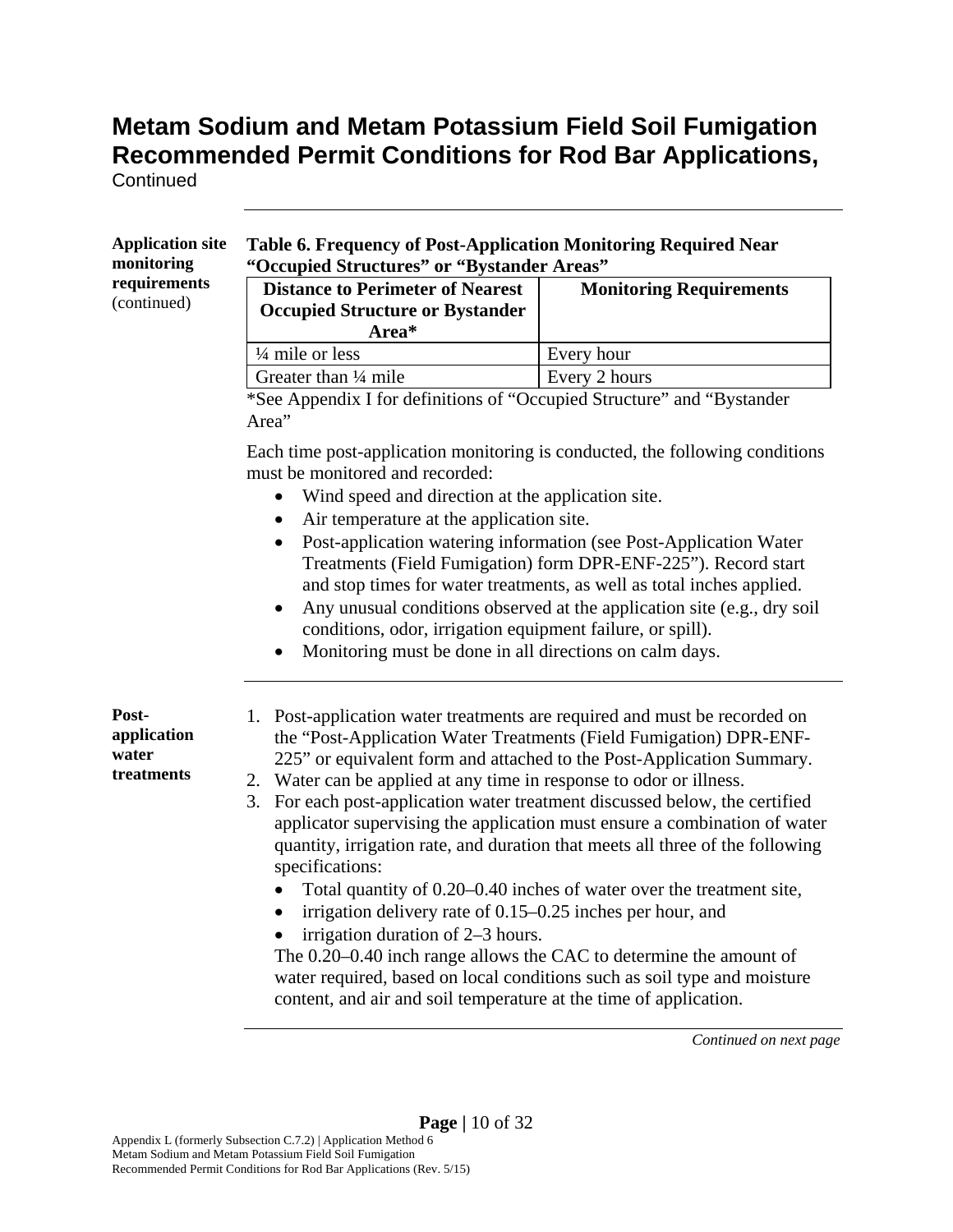**Continued** 

| Post-<br>application | <b>Table 7. Post-Application Water Treatments Required for Rod Bar</b><br><b>Applications Near "Schools"</b>                                                         |                                                                  |
|----------------------|----------------------------------------------------------------------------------------------------------------------------------------------------------------------|------------------------------------------------------------------|
| water<br>treatments  | <b>Distance to Perimeter of Nearest</b><br><b>School* Property</b>                                                                                                   | <b>Water Treatment Requirements</b>                              |
| (continued)          | $\frac{1}{2}$ mile or less and school is<br>scheduled to be in session                                                                                               | Application prohibited                                           |
|                      | Greater than $\frac{1}{2}$ mile and up to 1<br>mile, and school is scheduled to be<br>in session                                                                     | Minimum of 3 water treatments<br>(CAC discretion to reduce to 2) |
|                      | Greater than 1 mile, or school is not<br>scheduled to be in session during<br>both the application and the 36-hour<br>period following the end of the<br>application | Minimum of 2 water treatments<br>(CAC discretion to reduce to 1) |

\*See Appendix I for definition of "School"

#### **Table 8. Post-Application Water Treatments Required for Rod Bar Applications Near "Occupied Structures" or "Bystander Areas"**

| <b>Distance to Perimeter of Nearest</b> | <b>Water Treatment Requirements</b> |
|-----------------------------------------|-------------------------------------|
| <b>Occupied Structure or Bystander</b>  |                                     |
| Area*                                   |                                     |
| $\frac{1}{4}$ mile or less              | Minimum of 3 water treatments       |
|                                         | (CAC discretion to reduce to 2)     |
| Greater than $\frac{1}{4}$ mile         | Minimum of 2 water treatments       |
|                                         | (CAC discretion to reduce to 1)     |

\*See Appendix I for definitions of "Occupied Structure" and "Bystander Area"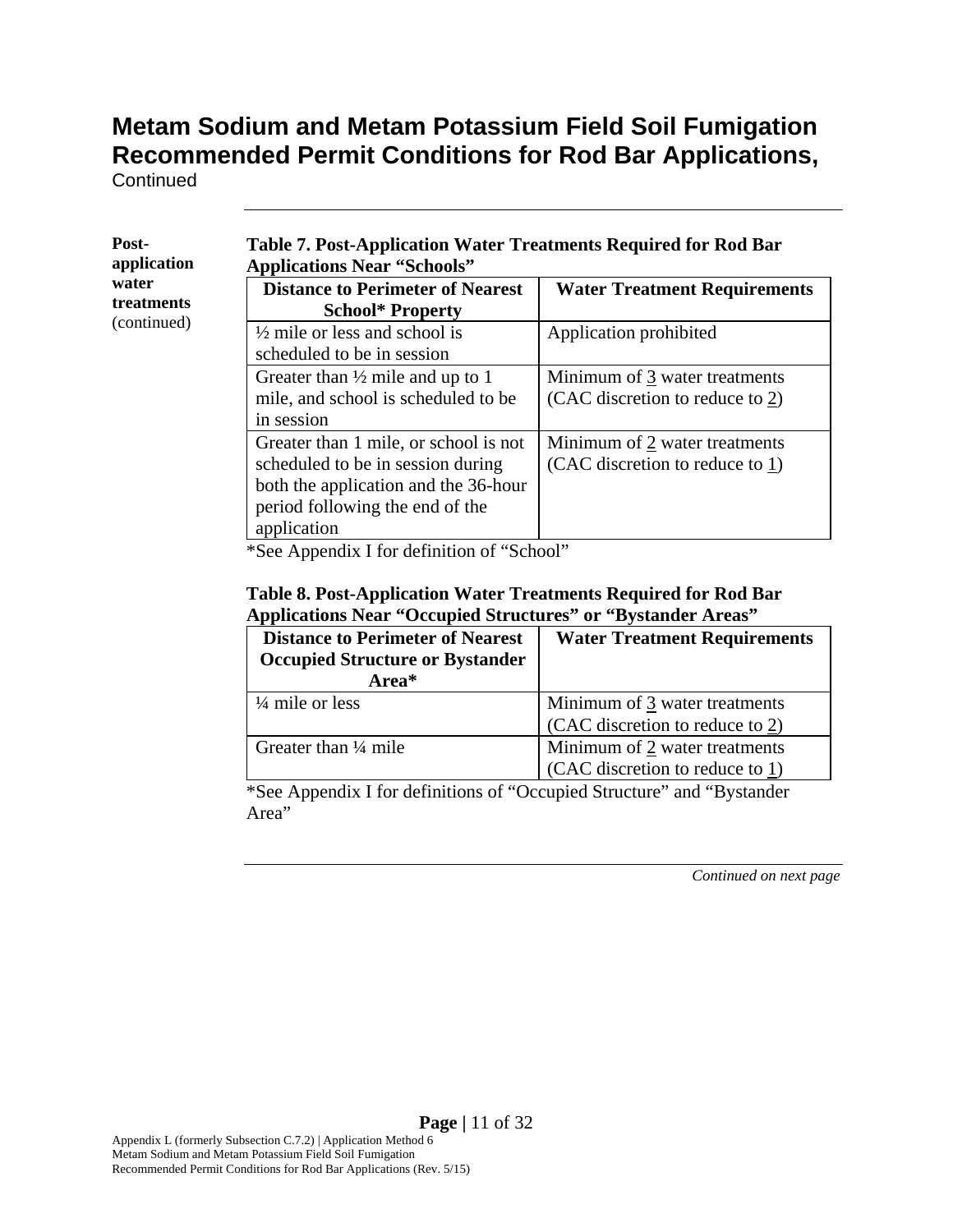**Continued** 

**Postapplication water treatments**  (continued)

Use the following timing for whichever post-application water treatments are applied:

- Post-application water 1 (Day 1)—Apply a minimum of 0.20–0.4 inches of water to the application block, at a rate of 0.15–0.25 inches per hour, starting within 30 minutes of completion of the application.
- Post-application water 2 (Day 1)—Apply a minimum of  $0.20-0.40$ inches of water to the application block, at a rate of 0.15–0.25 inches per hour, on the same day of application, beginning no earlier than 1 hour before sunset and completing by midnight.
- Post-application water 3 (Day 2)—Apply a minimum of 0.20–0.40 inches of water to the application block, at a rate of 0.15–0.25 inches per hour, on the day following the application, beginning no earlier than 1 hour before sunset and completing by midnight.
- 1. CAC Discretion
	- The CAC has the option to eliminate the third post-application water treatment requirement for application blocks ¼ mile or less from an occupied structure or bystander area based on an evaluation of the soil type and moisture content, knowledge of local conditions, and effective offsite movement control measures previously used, provided that the application block is greater than ½ mile to 1 mile from the perimeter of a school property (unless the school is not scheduled to be in session during both the application and the 36-hour period following the end of the application). Use the buffer zones for two post-application water treatments if the third post-application water treatment is eliminated.
	- The CAC has the option to eliminate the second post-application water treatment requirement for application blocks greater than  $\frac{1}{4}$  mile from an occupied structure, or bystander area based on an evaluation of the soil type and moisture content, knowledge of local conditions, and effective offsite movement control measures previously used, provided that the application block is greater than 1 mile from the perimeter of school property (unless the school is not scheduled to be in session during both the application and the 36-hour period following the end of the application). Use buffer zones for one postapplication water treatment if the second post-application water treatment is eliminated.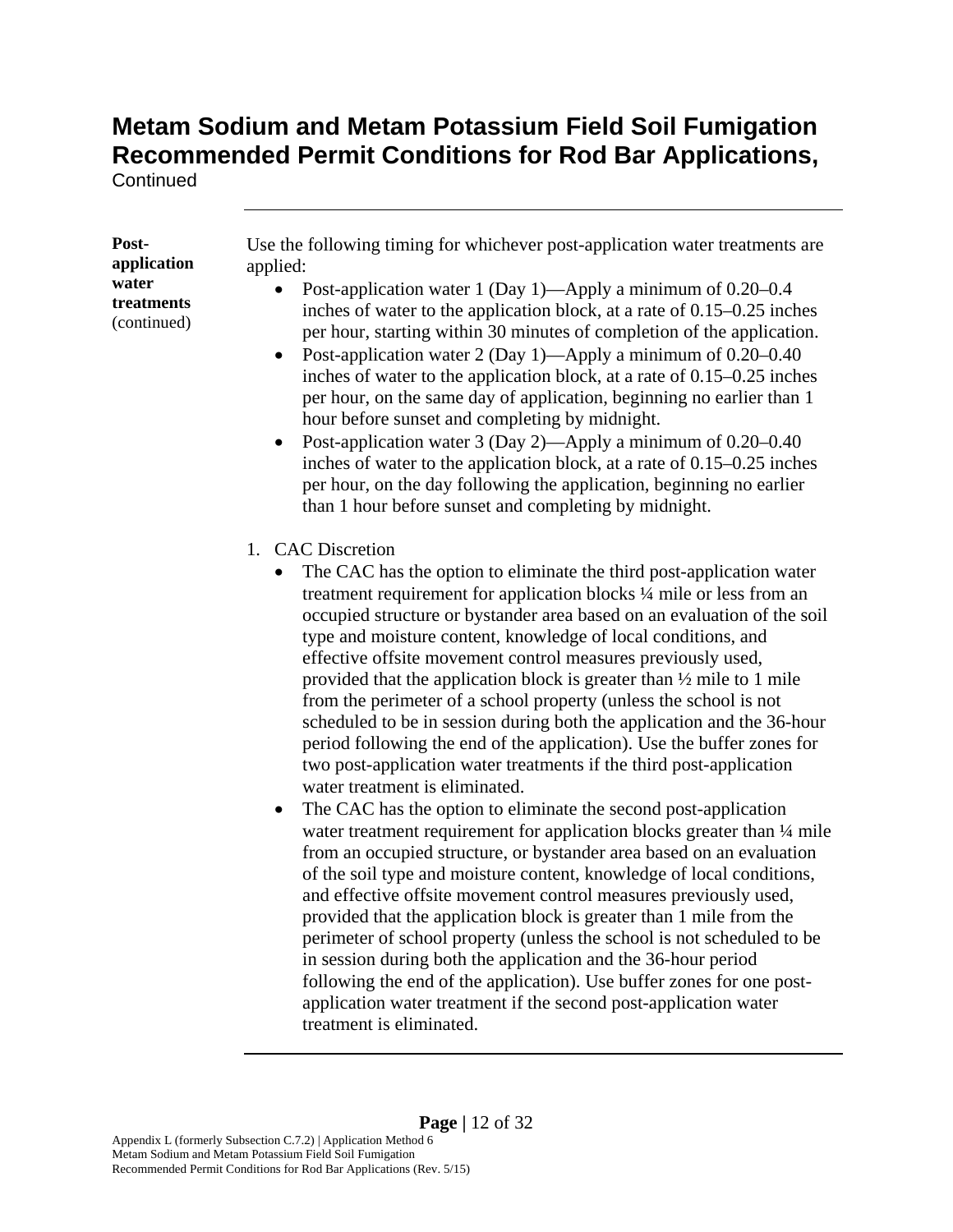|           |              |                  |           |     |                  |         |                |                                            | <b>Acres treated</b> |     |             |         |     |           |     |     |     |     |     |     |     |     |      |      |
|-----------|--------------|------------------|-----------|-----|------------------|---------|----------------|--------------------------------------------|----------------------|-----|-------------|---------|-----|-----------|-----|-----|-----|-----|-----|-----|-----|-----|------|------|
| gal/A     | $\mathbf{1}$ | $\overline{2}$   | 3         | 4   | 5                | 6       | $\overline{7}$ | 8                                          | 9                    | 10  | 15          | 20      | 25  | 30        | 35  | 40  | 45  | 50  | 55  | 60  | 65  | 70  | 75   | 80   |
| $\leq 24$ | 100          | 100              | 100       | 100 | 100              | 100     | 100            | 100                                        | 100                  |     | 100 100     | 100     | 100 | 100       | 100 | 125 | 150 | 150 | 175 | 175 | 213 | 213 | 250  | 250  |
| 25        | 100          | 100              | 100       | 100 | 100              | 100     | 100            | 100                                        | 100                  | 100 | 100         | 100     | 100 | 100       | 125 | 150 | 175 | 175 | 200 | 200 | 238 | 238 | 275  | 275  |
| 27        | 100          | 100              | 100       | 100 | 100 <sub>l</sub> | 100     | 100            |                                            | 100 100              | 100 | 100         | 100     | 100 | 125       | 150 | 175 | 206 | 206 | 238 | 238 | 274 | 274 | 311  | 311  |
| 28        | 100          | 100              | 100       | 100 | 100              | 100     | 100            | 100                                        | 100                  | 100 | 100         | 100     | 125 | 150       | 175 | 200 | 238 | 238 | 275 | 275 | 311 | 311 | 348  | 348  |
| 30        | 100          | 100 <sup>1</sup> | 100       | 100 | 100 <sup>1</sup> | 100     |                |                                            | 100   100   100      |     | 100 100     | 125     |     | 150   175 | 200 | 225 | 269 | 269 | 313 | 313 | 348 | 348 | 384  | 384  |
| 31        | 100          | 100              | 100       | 100 | 100              | 100     | 100            |                                            | 100 100              | 100 | 100 150     |         | 175 | 200       | 225 | 250 | 300 | 300 | 350 | 350 | 385 | 385 | 420  | 420  |
| 33        | 100          | 100              | 100       | 100 | 100              | 100     | 100            | 100                                        | 100                  | 100 | 125         | 175     | 206 | 238       | 263 | 288 | 338 | 338 | 388 | 388 | 426 | 426 | 465  | 465  |
| 35        | 100          | 100              | 100       | 100 | 100              | 100     | 100            | 100                                        | 100                  | 100 | 150         | 200     | 238 | 275       | 300 | 325 | 375 | 375 | 425 | 425 | 468 | 468 | 510  | 510  |
| 36        | 100          | 100              | 100       | 100 | 100 <sup>1</sup> | 100     | 100            |                                            | 100   113            |     | $125$   175 | 225     | 269 | 313       | 338 | 363 | 413 | 413 | 463 | 463 | 509 | 509 | 555  | 555  |
| 38        | 100          | 100              | 100       | 100 | 100 <sub>l</sub> | 100     | 105            | 120 <sub>l</sub>                           | 135                  | 150 | 200         | 250     | 300 | 350       | 375 | 400 | 450 | 450 | 500 | 500 | 550 | 550 | 600  | 600  |
| 39        | 100          | 100              | 100       | 100 | 100              | 103     | 118            | 133                                        | 148                  | 163 | 213         | 263     | 313 | 363       | 388 | 413 | 475 | 475 | 538 | 538 | 594 | 594 | 650  | 650  |
| 41        | 100          | 100              | 100       | 100 | 100              | 115     |                |                                            | 130   145   160      | 175 | 225         | 275     | 325 | 375       | 400 | 425 | 500 | 500 | 575 | 575 | 638 | 638 | 700  | 700  |
| 42        | 100          | 100   100        |           | 100 | $ 113\rangle$    | 128     | 143            | 158                                        | 173                  |     | 188 238     | 288     | 338 | 388 413   |     | 438 | 525 | 525 | 613 | 613 | 681 | 681 | 750  | 750  |
| 44        | 100          | 100              | 100       | 110 | 125              | 140     | 155            |                                            | 170 185              | 200 | 250         | 300     | 350 | 400       | 425 | 450 | 550 | 550 | 650 | 650 | 725 | 725 | 800  | 800  |
| 46        | 100          | 100              | 101       | 116 | 131              | 146     | 161            | 176                                        | 191                  | 206 | 263         | 313     | 413 | 425       | 450 | 488 | 581 | 581 | 675 | 675 | 753 | 753 | 831  | 831  |
| 47        | 100          | 100              | 108       | 123 | 138              | 153     | 168            | 183                                        | 198                  | 213 |             | 275 325 | 425 | 450       | 475 | 525 | 613 | 613 | 700 | 700 | 781 | 781 | 863  | 863  |
| 49        | 100          |                  | 100   114 | 129 | 144              | 159     | 174            | 189                                        | 204                  | 219 | 288         | 338     | 438 | 475       | 500 | 563 | 644 | 644 | 725 | 725 | 809 | 809 | 894  | 894  |
| 50        | 100          | 105              | 120       | 135 |                  | 150 165 | 180            | 195                                        | 210                  | 225 | 300         | 350     | 400 | 450       | 525 | 600 | 675 | 675 | 750 | 750 | 838 | 838 | 925  | 925  |
| 52        | 100          | 108              | 124       |     | 139   155   170  |         |                | 186 201                                    | 217                  | 232 | 309         | 361     | 413 | 464       | 541 | 619 | 696 | 696 | 773 | 773 | 864 | 864 | 954  | 954  |
| 53        | 100          | 112              | 128       | 143 | 159              | 175     | 191            | 207                                        | 223                  | 239 | 319         | 372     | 425 | 478       | 558 | 638 | 717 | 717 | 797 | 797 | 890 | 890 | 983  | 983  |
| 55        | 100          | 115              | 131       | 148 | 164              | 180     | 197            | 213                                        | 230                  |     | 246 328     | 383     | 438 | 492       | 574 | 656 | 738 | 738 | 820 | 820 | 916 | 916 | 1012 | 1012 |
| 57        | 101          | 118              | 135       | 152 | 169              | 186     | 203            | 219                                        | 236                  | 253 | 338         | 394     | 450 | 506       | 591 | 675 | 759 | 759 | 844 | 844 | 942 | 942 | 1041 | 1041 |
| 58        | 104          | 121              | 139       | 156 | 173              | 191     | 208            | $\begin{array}{c} \boxed{225} \end{array}$ | 243                  | 260 | 348         | 405     | 463 | 520       | 607 | 694 | 780 | 780 | 867 | 867 | 968 | 968 | 1070 | 1070 |
| 60        | 107          | 125              | 143       | 160 | 178              | 196     | 214            | 232                                        | 249                  | 267 |             | 356 416 | 475 | 534       | 623 | 713 | 802 | 802 | 891 | 891 | 995 | 995 | 1098 | 1098 |

**Buffer Zone Table 1:** AMVAC Metam, Metam Sodium, and Vapam (32.7% metam sodium) Buffer Zone Values for Rod Bar Applications with **Three** Post-Application Water Treatments

**Page |** 13 of 32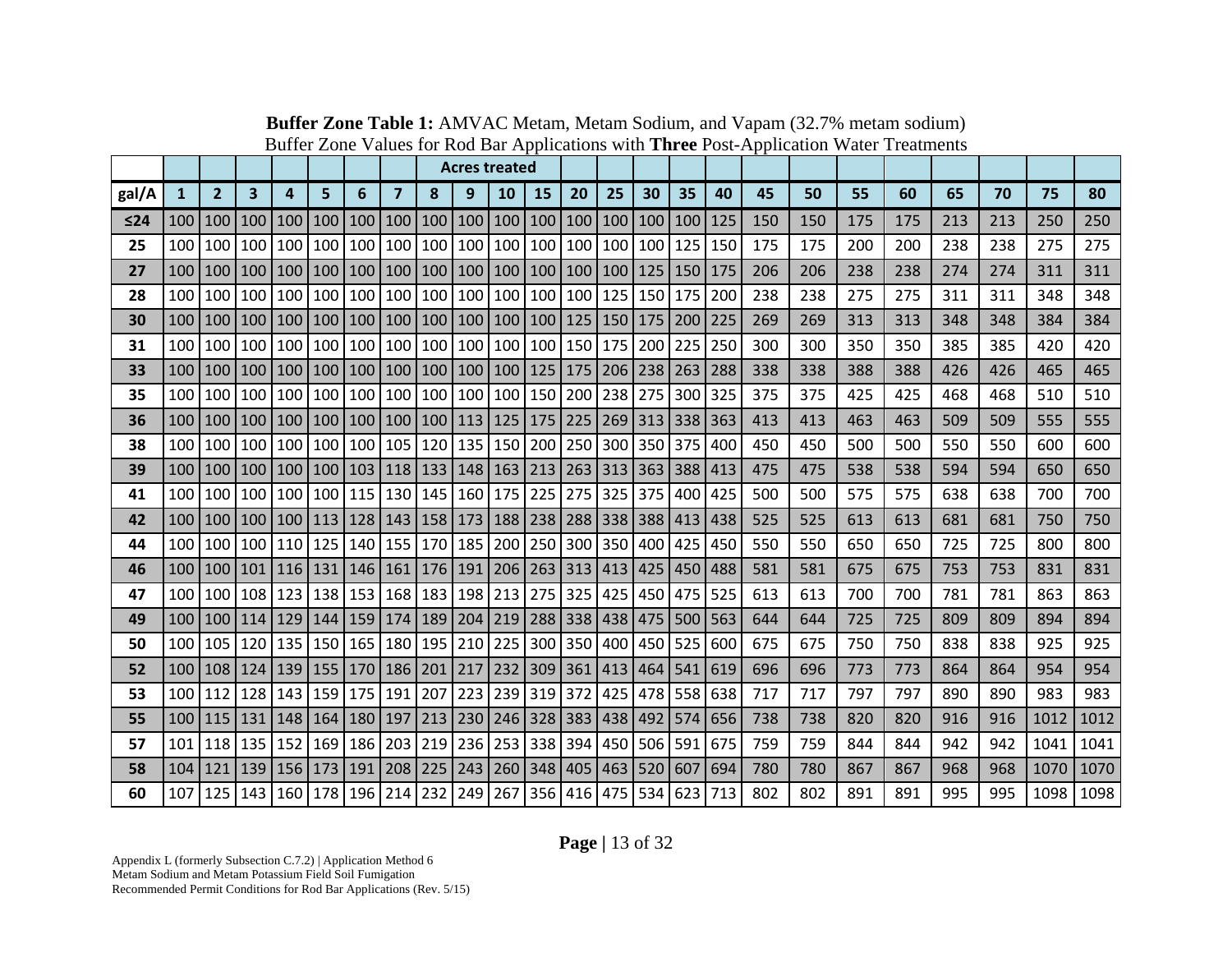|       |     |                 |     |  |                                                                                         | <b>Acres treated</b> |    |    |           |    |    |                 |                                                                             |                                                                                                      |      |      |        |      |      |      |             |
|-------|-----|-----------------|-----|--|-----------------------------------------------------------------------------------------|----------------------|----|----|-----------|----|----|-----------------|-----------------------------------------------------------------------------|------------------------------------------------------------------------------------------------------|------|------|--------|------|------|------|-------------|
| gal/A |     |                 |     |  |                                                                                         |                      | 10 | 15 | <b>20</b> | 25 | 30 | 35 <sub>2</sub> | 40                                                                          | 45                                                                                                   | 50   | 55   | 60     | 65   | 70   | 75   | 80          |
| 61    |     | 110   128   146 |     |  | 163   183   201   219   238   256   274   366   427   488   548   640   731             |                      |    |    |           |    |    |                 |                                                                             | 823                                                                                                  | 823  | 914  | 914    | 1021 | 1021 | 1127 | 1127        |
| 63    |     | 113   131   150 |     |  | 168   188   206   225   244   263   281   375   438   500   563   656                   |                      |    |    |           |    |    |                 | 750                                                                         | 844                                                                                                  | 844  | 938  | 938    | 1047 | 1047 | 1156 | 1156        |
| 64    |     |                 |     |  | 115   135   154   173   192   211   231   250   269   288   384   448   513   577   673 |                      |    |    |           |    |    |                 | 769                                                                         | 865                                                                                                  | 865  | 961  | 961    | 1073 | 1073 |      | 1185   1185 |
| 66    |     |                 |     |  | 116   138   158   177   197   217   236   256   276   295   394   459   525   591   689 |                      |    |    |           |    |    |                 | 788                                                                         | 886                                                                                                  | 886  | 984  | 984    | 1099 | 1099 | 1214 | 1214        |
| 68    | 121 | .   141   161   | 181 |  |                                                                                         |                      |    |    |           |    |    |                 | .   202   222   242   262   282   302   403   470   538   605   705   806   | 907                                                                                                  | 907  | 1008 | 1008   | 1125 | 1125 |      | 1243   1243 |
| 69    |     | 124   144   165 |     |  | 186   206   227   248   268   289   309   413   481   550   619   722                   |                      |    |    |           |    |    |                 | 825                                                                         | 928                                                                                                  | 928  | 1031 | 1031   | 1152 | 1152 | 1272 | 1272        |
| 71    |     | 127   148   169 |     |  |                                                                                         |                      |    |    |           |    |    |                 | 190   211   232   253   274   295   316   422   492   563   633   738   844 | 949                                                                                                  | 949  | 1055 | 1055   | 1178 | 1178 | 1301 | 1301        |
| 72    |     | 129   151   173 |     |  | 194   216   237   259   280   302   323   431   503   575   647   755                   |                      |    |    |           |    |    |                 | 863                                                                         | 970                                                                                                  | 970  | 1078 | 1078 L | 1204 | 1204 | 1330 | 1330        |
| 74    |     | 132   154   176 |     |  | 198   220   242   264   286   308   330   441   514   588   661   771                   |                      |    |    |           |    |    |                 | 881                                                                         | 991                                                                                                  | 991  | 1102 | 1102   | 1230 | 1230 | 1359 | 1359        |
| 75    |     |                 |     |  |                                                                                         |                      |    |    |           |    |    |                 |                                                                             | 135   158   180   203   225   248   270   293   315   338   450   525   600   675   788   900   1013 | 1013 | 1125 | 1125   | 1256 | 1256 | 1388 | 1388        |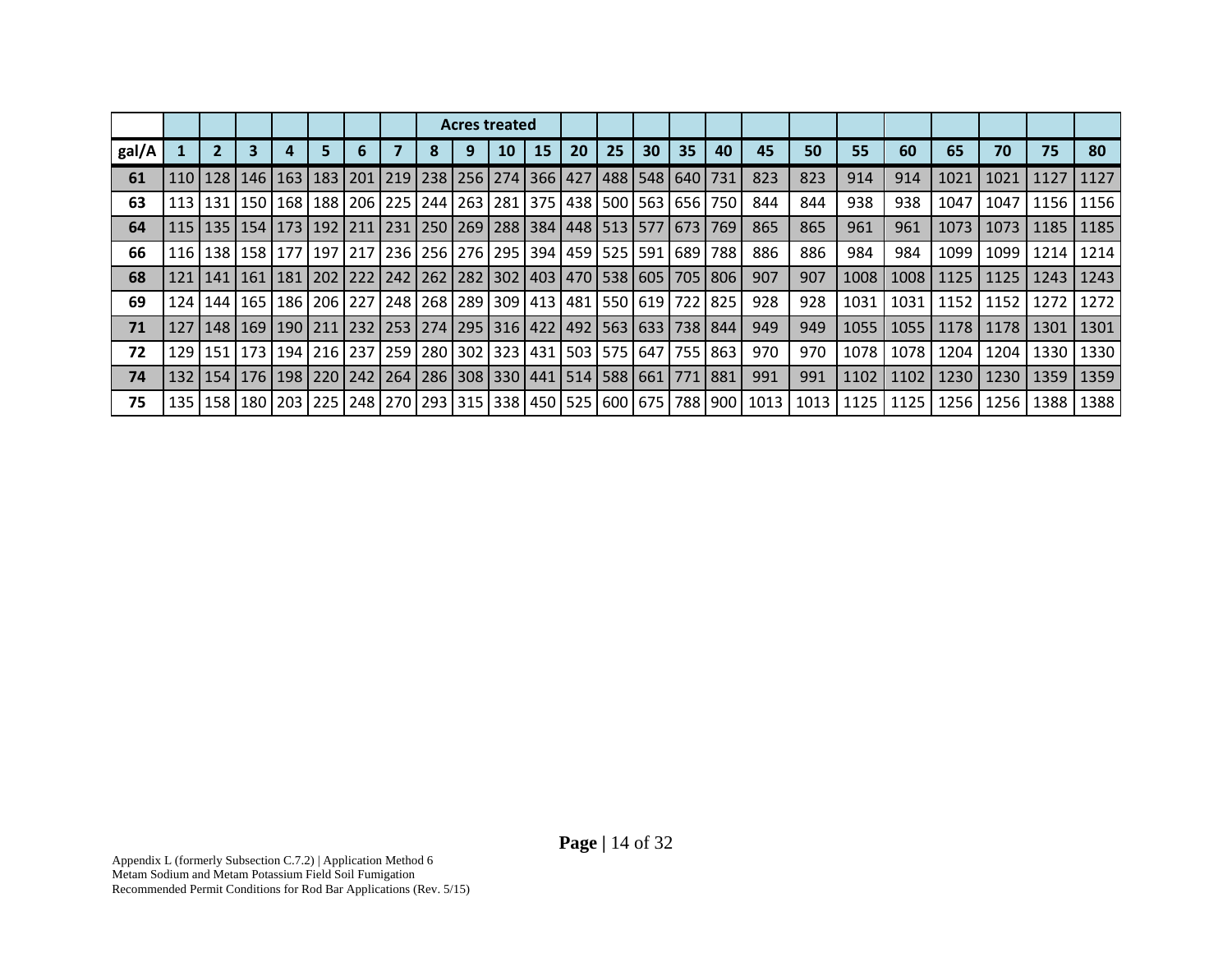|       |                  |                |                         |                                                                                               |                                   |         |                         |                         |             | <b>Acres treated</b>                                                        |                                   |     |             |             |                 |     |     |     |     |     |     |     |           |      |
|-------|------------------|----------------|-------------------------|-----------------------------------------------------------------------------------------------|-----------------------------------|---------|-------------------------|-------------------------|-------------|-----------------------------------------------------------------------------|-----------------------------------|-----|-------------|-------------|-----------------|-----|-----|-----|-----|-----|-----|-----|-----------|------|
| gal/A | $\mathbf{1}$     | $\overline{2}$ | $\overline{\mathbf{3}}$ | 4                                                                                             | 5                                 | 6       | $\overline{\mathbf{z}}$ | 8                       | 9           | 10                                                                          | 15                                | 20  | 25          | 30          | 35              | 40  | 45  | 50  | 55  | 60  | 65  | 70  | 75        | 80   |
| ≤24   | 100              | 100            | 100                     | 100                                                                                           |                                   | 100 100 | 100                     |                         | 100 100     |                                                                             | 100   100   100   100   100   100 |     |             |             |                 | 125 | 150 | 150 | 175 | 175 | 213 | 213 | 250       | 250  |
| 25    | 100 <sup>1</sup> |                | 100 100                 |                                                                                               |                                   |         |                         |                         |             | 100   100   100   100   100   100   100   100   100   100   100   125       |                                   |     |             |             |                 | 150 | 175 | 175 | 200 | 200 | 238 | 238 | 275       | 275  |
| 27    | 100 <sup>1</sup> |                | 100 100                 |                                                                                               | 100   100   100   100   100   100 |         |                         |                         |             | 100   100   100   100   125   150                                           |                                   |     |             |             |                 | 175 | 206 | 206 | 238 | 238 | 274 | 274 | 311       | 311  |
| 28    |                  |                | 100 100 100             |                                                                                               | 100 100 100 100 100 100           |         |                         |                         |             |                                                                             | 100 100 100                       |     | 125 150 175 |             |                 | 200 | 238 | 238 | 275 | 275 | 311 | 311 | 348       | 348  |
| 30    |                  |                | 100   100   100         |                                                                                               |                                   |         |                         |                         |             | 100   100   100   100   100   100   100   100   125   150   175   200   225 |                                   |     |             |             |                 |     | 269 | 269 | 313 | 313 | 348 | 348 | 384       | 384  |
| 31    |                  |                | 100 100 100             |                                                                                               |                                   |         |                         |                         |             | 100   100   100   100   100   100   100   100   150   175   200   225       |                                   |     |             |             |                 | 250 | 300 | 300 | 350 | 350 | 385 | 385 | 420       | 420  |
| 33    | 100              |                | 100 100                 |                                                                                               | 100   100   100                   |         |                         | $100 \mid 100 \mid 100$ |             |                                                                             | 100   125   175   206   238   263 |     |             |             |                 | 288 | 338 | 338 | 388 | 388 | 426 | 426 | 465       | 465  |
| 35    | 100              |                | 100 100                 |                                                                                               | 100 100 100                       |         |                         | 100 100 100             |             |                                                                             | 100 150 200                       |     | 238 275     |             | 300             | 325 | 375 | 375 | 425 | 425 | 468 | 468 | 510       | 510  |
| 36    |                  |                | 100 100 100             |                                                                                               |                                   |         |                         |                         |             | 100   100   100   100   100   113   125   175   225   269   313   338       |                                   |     |             |             |                 | 363 | 413 | 413 | 463 | 463 | 509 | 509 | 555       | 555  |
| 38    | $100 \mid$       |                | 100 100                 |                                                                                               |                                   |         |                         |                         |             | 100   100   100   105   120   135   150   200   250   300   350   375       |                                   |     |             |             |                 | 400 | 450 | 450 | 500 | 500 | 550 | 550 | 600       | 600  |
| 39    |                  | 100 100 100    |                         |                                                                                               |                                   |         |                         |                         |             | 100   100   103   118   133   148   163   213   263   313   363   388       |                                   |     |             |             |                 | 413 | 475 | 475 | 538 | 538 | 594 | 594 | 650       | 650  |
| 41    |                  |                | 100 100 100             |                                                                                               |                                   |         |                         |                         |             | 100   100   115   130   145   160   175   225   275   325   375             |                                   |     |             |             | 400             | 425 | 500 | 500 | 575 | 575 | 638 | 638 | 700       | 700  |
| 42    |                  |                |                         | 100   100   100   100   113   128   143   158   173   188   238   288   338   388   413   438 |                                   |         |                         |                         |             |                                                                             |                                   |     |             |             |                 |     | 525 | 525 | 613 | 613 | 681 | 681 | 750       | 750  |
| 44    | 100              |                | 100 100                 |                                                                                               | 110   125   140   155   170   185 |         |                         |                         |             |                                                                             | 200 250 300                       |     |             |             | 350 400 425     | 450 | 550 | 550 | 650 | 650 | 725 | 725 | 800       | 800  |
| 46    | 100              |                | 100   101               |                                                                                               | 116   131   146   161   176   191 |         |                         |                         |             |                                                                             | 206 263 313                       |     | 413 425     |             | 450             | 488 | 581 | 581 | 675 | 675 | 753 | 753 | 831       | 831  |
| 47    |                  |                | 100 100 108             |                                                                                               |                                   |         |                         |                         |             | 123   138   153   168   183   198   213   275                               |                                   | 325 |             |             | 425 450 475 525 |     | 613 | 613 | 700 | 700 | 781 | 781 | 863       | 863  |
| 49    |                  |                | 100   100   114         |                                                                                               |                                   |         |                         |                         |             | 129   144   159   174   189   204   219   288   338   438   475   500   563 |                                   |     |             |             |                 |     | 644 | 644 | 725 | 725 | 809 | 809 | 894       | 894  |
| 50    |                  |                | 100 105 120             |                                                                                               | 135   150   165   180   195   210 |         |                         |                         |             | 225                                                                         | 300 350                           |     |             | 400 450 525 |                 | 600 | 675 | 675 | 750 | 750 | 838 | 838 | 925       | 925  |
| 52    |                  |                | 100 108 124             |                                                                                               |                                   |         |                         |                         |             | 139   155   170   186   201   217   232   309                               |                                   | 361 |             |             | 413 464 541 619 |     | 696 | 696 | 773 | 773 | 864 | 864 | 954       | 954  |
| 53    |                  |                | 100 112 128             |                                                                                               | 143 159 175 191 207 223           |         |                         |                         |             | 239 319 372                                                                 |                                   |     |             |             | 425 478 558 638 |     | 717 | 717 | 797 | 797 | 890 | 890 | 983       | 983  |
| 55    |                  |                | 100   115   131         |                                                                                               | 148   164   180                   |         | 197                     | 213 230                 |             |                                                                             | 246 328 383 438 492 574 656       |     |             |             |                 |     | 738 | 738 | 820 | 820 | 916 | 916 | 1012      | 1012 |
| 57    | 101              |                | 118 135                 | 152                                                                                           | 169 186                           |         | 203                     | 219                     | 236         | 253                                                                         | 338                               | 394 | 450         | 506 591     |                 | 675 | 759 | 759 | 844 | 844 | 942 | 942 | 1041      | 1041 |
| 58    | 104              | 121            | 139                     |                                                                                               | 156 173 191                       |         |                         |                         | 208 225 243 |                                                                             | 260 348 405 463 520 607           |     |             |             |                 | 694 | 780 | 780 | 867 | 867 | 968 | 968 | 1070 1070 |      |
| 60    |                  |                | 107 125 143             |                                                                                               |                                   |         |                         |                         |             | 160   178   196   214   232   249   267   356   416   475   534   623   713 |                                   |     |             |             |                 |     | 802 | 802 | 891 | 891 | 995 | 995 | 1098 1098 |      |

**Buffer Zone Table 2:** AMVAC Metam, Metam Sodium, and Vapam (32.7% metam sodium) Buffer Zone Values for Rod Bar Applications with **Two** Post-Application Water Treatments

**Page |** 15 of 32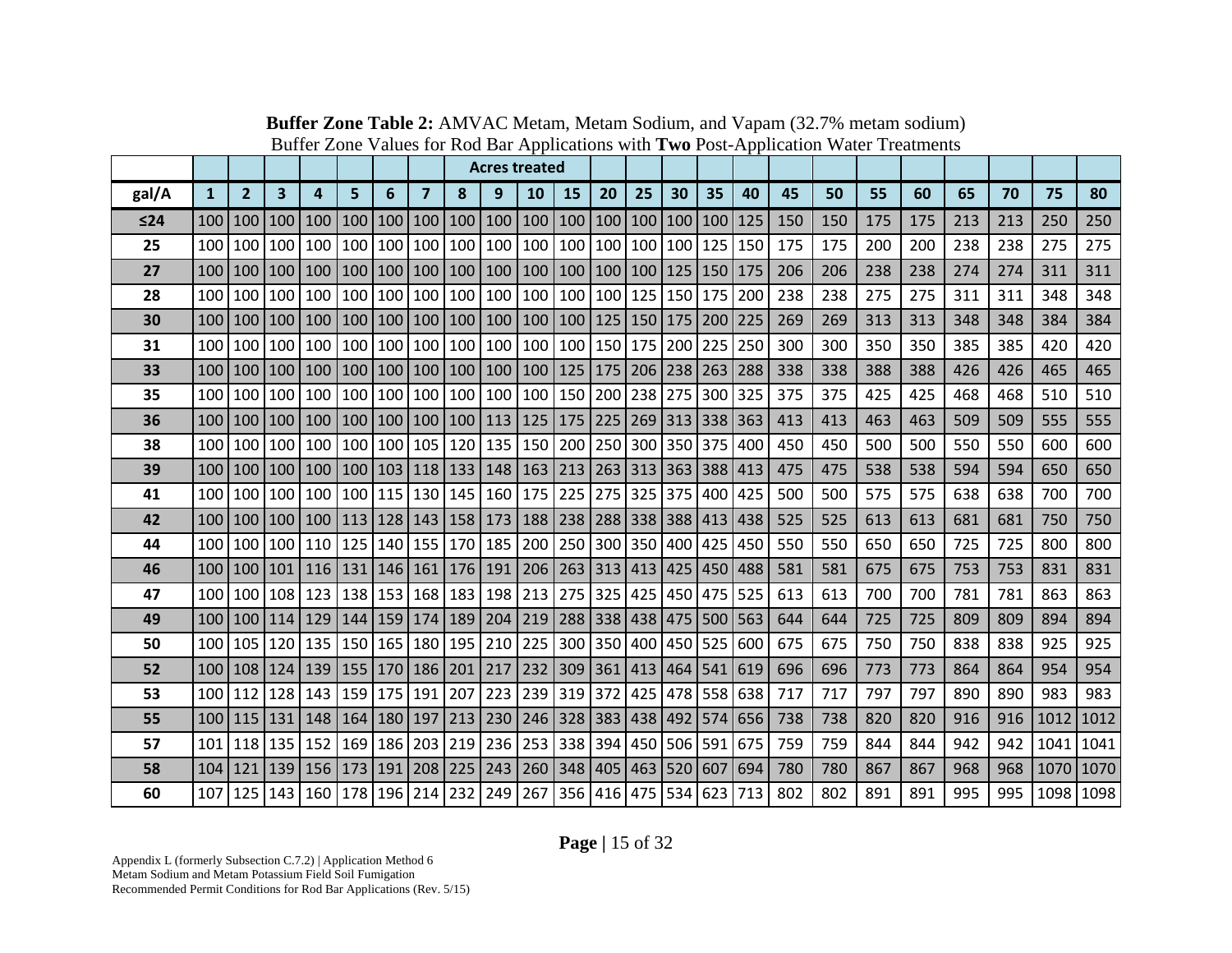|       |                 |                 |                                                                                               |    |  |   | <b>Acres treated</b> |    |    |    |    |    |    |                                                                             |     |     |     |     |                                                                                                                                                                                                                                 |                    |    |                           |
|-------|-----------------|-----------------|-----------------------------------------------------------------------------------------------|----|--|---|----------------------|----|----|----|----|----|----|-----------------------------------------------------------------------------|-----|-----|-----|-----|---------------------------------------------------------------------------------------------------------------------------------------------------------------------------------------------------------------------------------|--------------------|----|---------------------------|
| gal/A | $\overline{2}$  |                 |                                                                                               | 5. |  | 8 |                      | 10 | 15 | 20 | 25 | 30 | 35 | 40                                                                          | 45  | 50  | 55  | 60  | 65                                                                                                                                                                                                                              | 70                 | 75 | 80                        |
| 61    |                 | 110   128   146 |                                                                                               |    |  |   |                      |    |    |    |    |    |    | 163   183   201   219   238   256   274   366   427   488   548   640   731 | 823 | 823 | 914 | 914 |                                                                                                                                                                                                                                 | 1021   1021   1127 |    | 1127                      |
| 63    |                 |                 | 113   131   150   168   188   206   225   244   263   281   375   438   500   563   656   750 |    |  |   |                      |    |    |    |    |    |    |                                                                             | 844 | 844 | 938 | 938 |                                                                                                                                                                                                                                 |                    |    | 1047   1047   1156   1156 |
| 64    |                 |                 | 115   135   154   173   192   211   231   250   269   288   384   448   513   577   673   769 |    |  |   |                      |    |    |    |    |    |    |                                                                             | 865 | 865 | 961 | 961 |                                                                                                                                                                                                                                 |                    |    | 1073   1073   1185   1185 |
| 66    |                 |                 | 116   138   158   177   197   217   236   256   276   295   394   459   525   591   689   788 |    |  |   |                      |    |    |    |    |    |    |                                                                             | 886 | 886 | 984 | 984 |                                                                                                                                                                                                                                 |                    |    | 1099   1099   1214   1214 |
| 68    | 121   141   161 |                 |                                                                                               |    |  |   |                      |    |    |    |    |    |    | 181   202   222   242   262   282   302   403   470   538   605   705   806 | 907 | 907 |     |     | 1008   1008   1125   1125   1243   1243                                                                                                                                                                                         |                    |    |                           |
| 69    | 124   144   165 |                 |                                                                                               |    |  |   |                      |    |    |    |    |    |    | 186   206   227   248   268   289   309   413   481   550   619   722   825 | 928 | 928 |     |     | 1031   1031   1152   1152   1272   1272                                                                                                                                                                                         |                    |    |                           |
| 71    |                 |                 | 127   148   169   190   211   232   253   274   295   316   422   492   563   633   738   844 |    |  |   |                      |    |    |    |    |    |    |                                                                             | 949 | 949 |     |     | 1055   1055   1178   1178   1301   1301                                                                                                                                                                                         |                    |    |                           |
| 72    |                 | 129 151 173     |                                                                                               |    |  |   |                      |    |    |    |    |    |    | 194   216   237   259   280   302   323   431   503   575   647   755   863 | 970 | 970 |     |     | 1078   1078   1204   1204   1330   1330                                                                                                                                                                                         |                    |    |                           |
| 74    |                 |                 | 132   154   176   198   220   242   264   286   308   330   441   514   588   661   771   881 |    |  |   |                      |    |    |    |    |    |    |                                                                             | 991 | 991 |     |     | 1102   1102   1230   1230   1359   1359                                                                                                                                                                                         |                    |    |                           |
| 75    |                 |                 |                                                                                               |    |  |   |                      |    |    |    |    |    |    |                                                                             |     |     |     |     | 138   138   139   139   139   139   139   139   139   139   149   149   149   149   149   149   149   169   169   169   169   169   169   179   179   179   179   179   179   179   179   179   179   179   179   179   179   1 |                    |    |                           |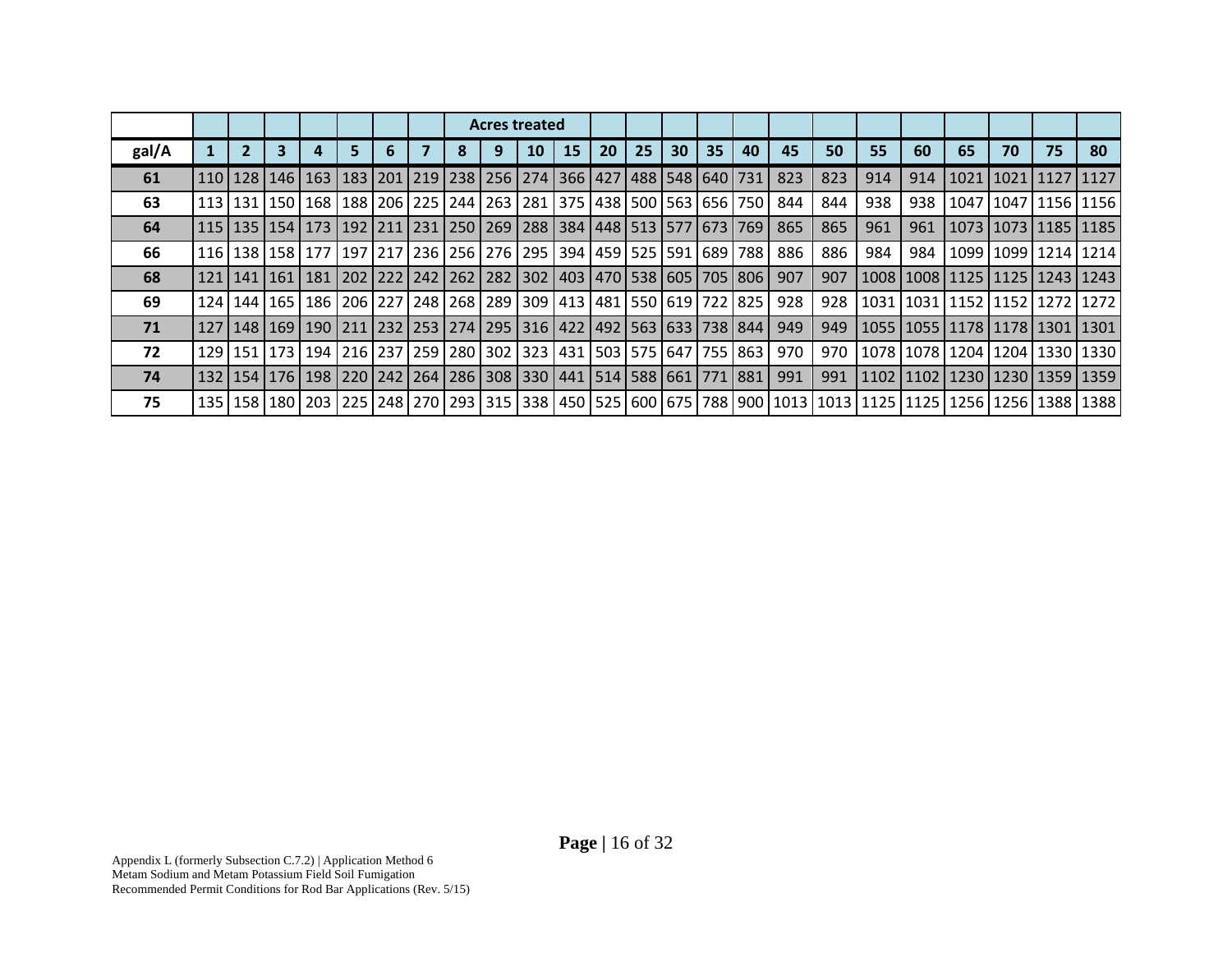|           |              |                |     |     |     |                                                                                                              |         | <b>Acres treated</b> |     |     |     |     |           |                                                                 |           |           |           |           |           |           |           |           |           |           |
|-----------|--------------|----------------|-----|-----|-----|--------------------------------------------------------------------------------------------------------------|---------|----------------------|-----|-----|-----|-----|-----------|-----------------------------------------------------------------|-----------|-----------|-----------|-----------|-----------|-----------|-----------|-----------|-----------|-----------|
| gal/A     | $\mathbf{1}$ | $\overline{2}$ | 3   | 4   | 5   | 6                                                                                                            | 7       | 8                    | 9   | 10  | 15  | 20  | 25        | 30                                                              | 35        | 40        | 45        | 50        | 55        | 60        | 65        | 70        | 75        | 80        |
| $\leq 24$ | 100          | 100            | 100 | 100 | 100 | 300                                                                                                          | 300     | 300                  | 300 | 300 | 400 | 600 | 700       | 700                                                             | 700       |           |           |           |           |           |           |           |           |           |
| 25        | 100          | 100            | 100 | 100 | 100 | 300                                                                                                          | 300     | 300                  | 300 | 300 | 400 | 600 | 700       | 700                                                             | 700       |           |           |           |           |           |           |           |           |           |
| 27        | 100          | 250            | 250 | 250 | 250 | 500                                                                                                          | 500     | 500                  | 500 | 500 | 650 | 850 |           | 1050 1050 1050 1300 1450 1450 1450 1450 1450 1450 1450 1750     |           |           |           |           |           |           |           |           |           |           |
| 28        | 100          | 250            | 250 | 250 | 250 | 500                                                                                                          | 500     | 500                  | 500 | 500 | 650 | 850 |           | 1050 1050 1050 1300 1450 1450 1450 1450 1450 1450 1450 1750     |           |           |           |           |           |           |           |           |           |           |
| 30        | 100          | 250            | 250 | 250 | 250 | 500                                                                                                          | 500     | 500                  | 500 | 500 | 650 | 850 |           | 1050 1050 1050 1300 1450 1450 1450 1450 1450 1450 1450 1750     |           |           |           |           |           |           |           |           |           |           |
| 31        | 100          | 250            | 250 | 250 | 250 | 500                                                                                                          | 500     | 500                  | 500 | 500 | 650 |     |           | 850 1050 1050 1050 1300 1450 1450 1450 1450 1450 1450 1450 1750 |           |           |           |           |           |           |           |           |           |           |
| 33        | <b>100</b>   | 350            | 350 | 350 | 350 | 650                                                                                                          | 650     | 650                  | 650 | 650 | 850 |     |           |                                                                 |           |           |           |           |           |           |           |           |           |           |
| 35        | 100          | 350            | 350 | 350 | 350 | 650                                                                                                          | 650     | 650                  | 650 | 650 | 850 |     |           |                                                                 |           |           |           |           |           |           |           |           |           |           |
| 36        |              | 100 350        | 350 | 350 | 350 | 650                                                                                                          | 650     | 650                  | 650 | 650 |     |     |           |                                                                 |           |           |           |           |           |           |           |           |           |           |
| 38        | 100          | 350            | 350 | 350 | 350 | 650                                                                                                          | 650     | 650                  | 650 | 650 |     |     |           |                                                                 |           |           |           |           |           |           |           |           |           |           |
| 39        | 100          | 500            | 500 | 500 | 500 | 850                                                                                                          | 850     | 850                  | 850 |     |     |     |           |                                                                 |           |           |           |           |           |           |           |           |           | <b>NA</b> |
| 41        | 100          | 500            | 500 | 500 | 500 | 850                                                                                                          | 850     | 850                  | 850 |     |     |     |           |                                                                 |           |           |           |           |           |           |           |           |           | <b>NA</b> |
| 42        | 100          | 500            | 500 | 500 | 500 | 850                                                                                                          | 850     | 850                  | 850 |     |     |     |           |                                                                 |           |           |           |           |           |           |           |           |           | <b>NA</b> |
| 44        | 100          | 500            | 500 | 500 | 500 | 850                                                                                                          | 850 850 |                      | 850 |     |     |     |           |                                                                 |           |           |           |           |           |           |           |           |           | <b>NA</b> |
| 46        | 100          | 600            | 600 | 600 | 600 |                                                                                                              |         |                      |     |     |     |     |           |                                                                 |           |           |           |           |           |           |           |           |           | <b>NA</b> |
| 47        | 100          | 600            | 600 | 600 |     |                                                                                                              |         |                      |     |     |     |     |           |                                                                 |           |           |           |           |           |           |           |           |           | <b>NA</b> |
| 49        | 100          | 600            | 600 | 600 |     |                                                                                                              |         |                      |     |     |     |     |           |                                                                 |           |           |           |           |           |           |           |           |           | <b>NA</b> |
| 50        | 100          | 600            | 600 | 600 | 600 |                                                                                                              |         |                      |     |     |     |     |           |                                                                 |           |           |           |           |           |           |           |           |           | <b>NA</b> |
| 52        | 150          | 700            | 700 | 700 |     | 700   1150   1150   1150   1150   1150   1150   1500   1850   2300   2300   2300                             |         |                      |     |     |     |     |           |                                                                 |           | <b>NA</b> | <b>NA</b> | <b>NA</b> | <b>NA</b> | <b>NA</b> | <b>NA</b> | <b>NA</b> | <b>NA</b> | <b>NA</b> |
| 53        | 150          | 700            | 700 | 700 |     | 700 1150 1150 1150 1150 1150 1500 1850 2300 2300 2300                                                        |         |                      |     |     |     |     |           |                                                                 |           | <b>NA</b> | <b>NA</b> | <b>NA</b> | <b>NA</b> | <b>NA</b> | <b>NA</b> | <b>NA</b> | <b>NA</b> | <b>NA</b> |
| 55        | 150          | 700            | 700 | 700 |     | 700   1150   1150   1150   1150   1150   1150   1500   1850   2300   2300   2300                             |         |                      |     |     |     |     |           |                                                                 |           | <b>NA</b> | <b>NA</b> | <b>NA</b> | <b>NA</b> | <b>NA</b> | <b>NA</b> | <b>NA</b> | <b>NA</b> | <b>NA</b> |
| 57        | 150          | 700            | 700 | 700 |     | 700   1150   1150   1150   1150   1150   1150   1150   1260   1270   1280   1290   1290   1290   12          |         |                      |     |     |     |     |           |                                                                 |           | <b>NA</b> | <b>NA</b> | <b>NA</b> | <b>NA</b> | <b>NA</b> | <b>NA</b> | <b>NA</b> | <b>NA</b> | <b>NA</b> |
| 58        | 200          | 800            | 800 | 800 |     | 800   1300   1300   1300   1300   1300   1300   1650   2050   2500   2500   2500   2500                      |         |                      |     |     |     |     |           |                                                                 |           | <b>NA</b> | <b>NA</b> | <b>NA</b> | <b>NA</b> | <b>NA</b> | <b>NA</b> | <b>NA</b> | <b>NA</b> | <b>NA</b> |
| 60        | 200          | 800            | 800 | 800 |     | 800 1300 1300 1300 1300 1300 1650 2050 2500 2500 2500 2500                                                   |         |                      |     |     |     |     |           |                                                                 |           | <b>NA</b> | <b>NA</b> | <b>NA</b> | <b>NA</b> | <b>NA</b> | <b>NA</b> | <b>NA</b> | <b>NA</b> | <b>NA</b> |
| 61        | 200          | 800            | 800 | 800 |     | 800   1300   1300   1300   1300   1300   1300   1650   2050   2500   2500   2500   2500   2500   2500   2500 |         |                      |     |     |     |     |           |                                                                 |           | <b>NA</b> | <b>NA</b> | <b>NA</b> | <b>NA</b> | <b>NA</b> | <b>NA</b> | <b>NA</b> | <b>NA</b> | <b>NA</b> |
| 63        | 200          | 800            | 800 | 800 |     | 800 1300 1300 1300 1300 1300 1650 2050 2500 2500 2500                                                        |         |                      |     |     |     |     |           |                                                                 |           | <b>NA</b> | <b>NA</b> | <b>NA</b> | <b>NA</b> | <b>NA</b> | <b>NA</b> | <b>NA</b> | <b>NA</b> | <b>NA</b> |
| 64        | 250          | 900            | 900 | 900 |     | 900   1450   1450   1450   1450   1450   1850   2300                                                         |         |                      |     |     |     |     | <b>NA</b> | <b>NA</b>                                                       | <b>NA</b> | <b>NA</b> | <b>NA</b> | <b>NA</b> | <b>NA</b> | <b>NA</b> | <b>NA</b> | <b>NA</b> | <b>NA</b> | <b>NA</b> |

**Buffer Zone Table 3:** AMVAC Metam, Metam Sodium, and Vapam (32.7% metam sodium) Buffer Zone Values for Rod Bar Applications with **One** Post-Application Water Treatments

**Page |** 17 of 32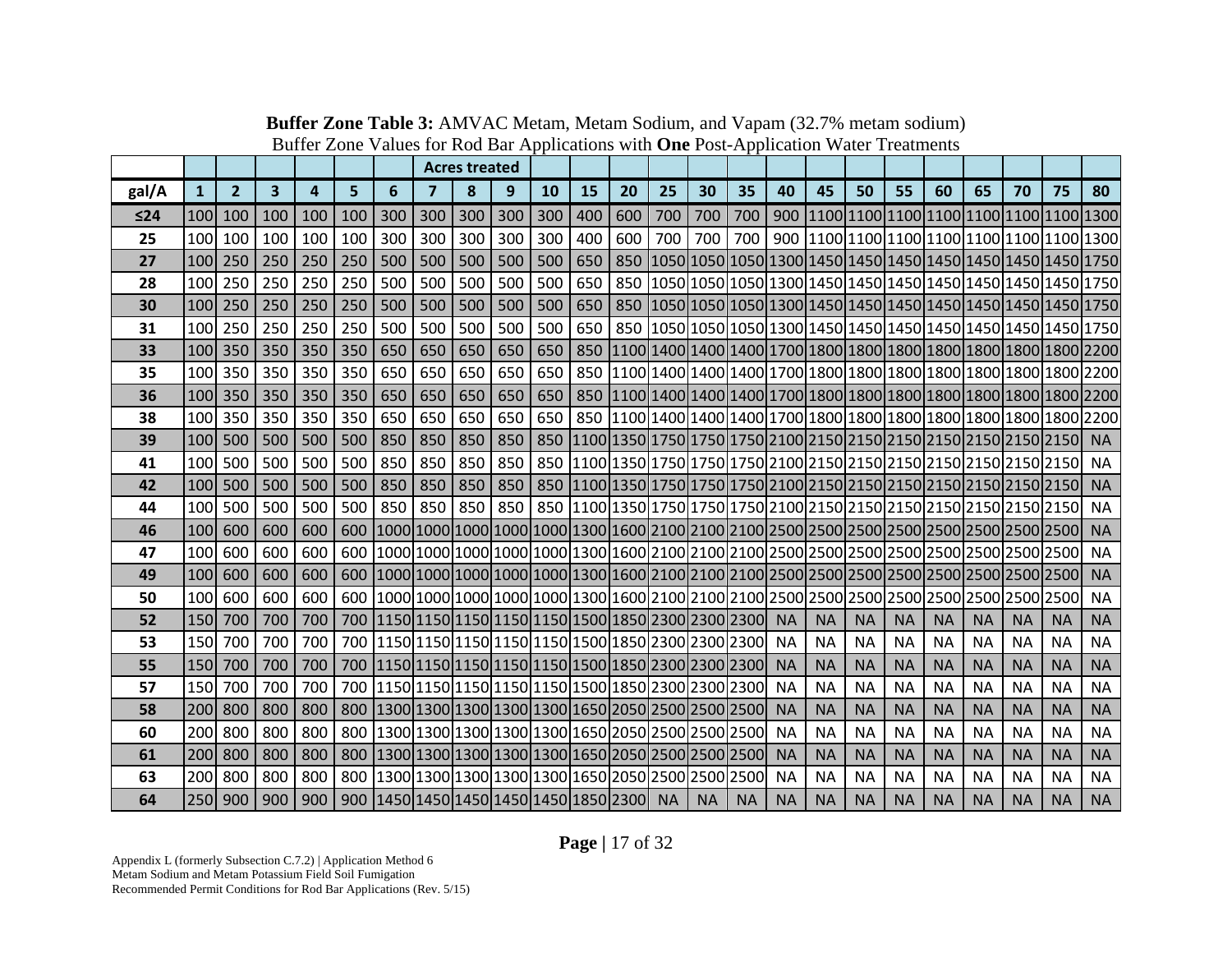|       |             |     |      |     |   | <b>Acres treated</b> |                                                             |    |    |    |           |           |           |           |           |           |           |           |           |           |           |           |
|-------|-------------|-----|------|-----|---|----------------------|-------------------------------------------------------------|----|----|----|-----------|-----------|-----------|-----------|-----------|-----------|-----------|-----------|-----------|-----------|-----------|-----------|
| gal/A |             |     |      |     | ь |                      |                                                             | 10 | 15 | 20 | 25        | 30        | 35        | 40        | 45        | 50        | 55        | 60        | 65        | 70        | 75        | 80        |
| 66    | 250         | 900 | 900  | 900 |   |                      | 900   1450   1450   1450   1450   1450   1450   1850   2300 |    |    |    | ΝA        | <b>NA</b> | NΑ        | <b>NA</b> | NA.       | NA.       | NA.       | <b>NA</b> | NA.       | ΝA        | <b>NA</b> | <b>NA</b> |
| 68    | <b>250L</b> | 900 | 900  | 900 |   |                      | 900   1450   1450   1450   1450   1450   1450   1850   2300 |    |    |    | <b>NA</b> | <b>NA</b> | <b>NA</b> | <b>NA</b> | <b>NA</b> | <b>NA</b> | <b>NA</b> | <b>NA</b> | <b>NA</b> | <b>NA</b> | <b>NA</b> | <b>NA</b> |
| 69    | 250L        | 900 | 1900 | 900 |   |                      | 900   1450   1450   1450   1450   1450   1850   2300        |    |    |    | ΝA        | <b>NA</b> | ΝA        | <b>NA</b> | <b>NA</b> | <b>NA</b> | <b>NA</b> | NA.       | <b>NA</b> | <b>NA</b> | <b>NA</b> | <b>NA</b> |
| 71    |             |     |      |     |   |                      |                                                             |    |    |    | <b>NA</b> | <b>NA</b> | <b>NA</b> | <b>NA</b> | <b>NA</b> | <b>NA</b> | <b>NA</b> | <b>NA</b> | <b>NA</b> | <b>NA</b> | <b>NA</b> | <b>NA</b> |
| 72    |             |     |      |     |   |                      |                                                             |    |    |    | <b>NA</b> | <b>NA</b> | ΝA        | <b>NA</b> | <b>NA</b> | <b>NA</b> | <b>NA</b> | <b>NA</b> | <b>NA</b> | <b>NA</b> | <b>NA</b> | <b>NA</b> |
| 74    |             |     |      |     |   |                      |                                                             |    |    |    | <b>NA</b> | <b>NA</b> | <b>NA</b> | <b>NA</b> | <b>NA</b> | <b>NA</b> | <b>NA</b> | <b>NA</b> | <b>NA</b> | <b>NA</b> | <b>NA</b> | <b>NA</b> |
| 75    |             |     |      |     |   |                      |                                                             |    |    |    | ΝA        | <b>NA</b> | <b>NA</b> | <b>NA</b> | <b>NA</b> | NA.       | <b>NA</b> | <b>NA</b> | <b>NA</b> | <b>NA</b> | <b>NA</b> | <b>NA</b> |

NA= Not Allowed Buffer Zone Greater Than ½ Mile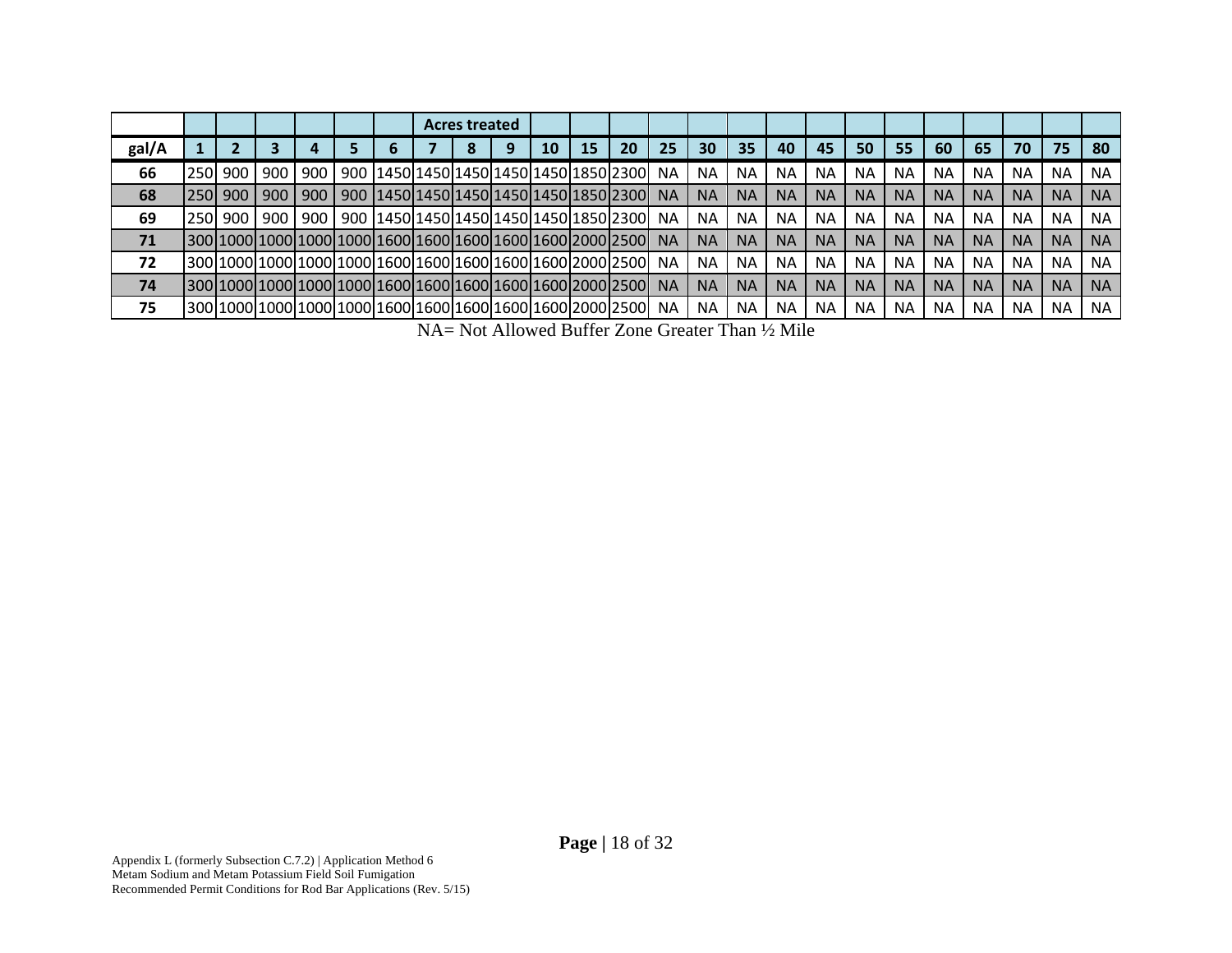|                |              |                |     |     |     |     |                |     |     | <b>Acres treated</b> |     |     |     |     |     |     |     |     |     |     |     |     |     |     |
|----------------|--------------|----------------|-----|-----|-----|-----|----------------|-----|-----|----------------------|-----|-----|-----|-----|-----|-----|-----|-----|-----|-----|-----|-----|-----|-----|
| gal/A          | $\mathbf{1}$ | $\overline{2}$ | 3   | 4   | 5   | 6   | $\overline{7}$ | 8   | 9   | 10                   | 15  | 20  | 25  | 30  | 35  | 40  | 45  | 50  | 55  | 60  | 65  | 70  | 75  | 80  |
| 1              | 100          | 100            | 100 | 100 | 100 | 100 | 100            | 100 | 100 | 100                  | 100 | 100 | 100 | 100 | 100 | 100 | 100 | 100 | 100 | 100 | 100 | 100 | 100 | 100 |
| $\overline{2}$ | 100          | 100            | 100 | 100 | 100 | 100 | 100            | 100 | 100 | 100                  | 100 | 100 | 100 | 100 | 100 | 100 | 100 | 100 | 100 | 100 | 100 | 100 | 100 | 100 |
| 4              | 100          | 100            | 100 | 100 | 100 | 100 | 100            | 100 | 100 | 100                  | 100 | 100 | 100 | 100 | 100 | 100 | 100 | 100 | 100 | 100 | 100 | 100 | 100 | 100 |
| 5              | 100          | 100            | 100 | 100 | 100 | 100 | 100            | 100 | 100 | 100                  | 100 | 100 | 100 | 100 | 100 | 100 | 100 | 100 | 100 | 100 | 100 | 100 | 100 | 100 |
| 6              | 100          | 100            | 100 | 100 | 100 | 100 | 100            | 100 | 100 | 100                  | 100 | 100 | 100 | 100 | 100 | 100 | 100 | 100 | 100 | 100 | 100 | 100 | 100 | 100 |
| 7              | 100          | 100            | 100 | 100 | 100 | 100 | 100            | 100 | 100 | 100                  | 100 | 100 | 100 | 100 | 100 | 100 | 100 | 100 | 100 | 100 | 100 | 100 | 100 | 100 |
| 8              | 100          | 100            | 100 | 100 | 100 | 100 | 100            | 100 | 100 | 100                  | 100 | 100 | 100 | 100 | 100 | 100 | 100 | 100 | 100 | 100 | 100 | 100 | 100 | 100 |
| 9              | 100          | 100            | 100 | 100 | 100 | 100 | 100            | 100 | 100 | 100                  | 100 | 100 | 100 | 100 | 100 | 100 | 100 | 100 | 100 | 100 | 100 | 100 | 100 | 100 |
| 11             | 100          | 100            | 100 | 100 | 100 | 100 | 100            | 100 | 100 | 100                  | 100 | 100 | 100 | 100 | 100 | 100 | 100 | 100 | 100 | 100 | 100 | 100 | 100 | 100 |
| 12             | 100          | 100            | 100 | 100 | 100 | 100 | 100            | 100 | 100 | 100                  | 100 | 100 | 100 | 100 | 100 | 100 | 100 | 100 | 100 | 100 | 100 | 100 | 100 | 100 |
| 13             | 100          | 100            | 100 | 100 | 100 | 100 | 100            | 100 | 100 | 100                  | 100 | 100 | 100 | 100 | 100 | 100 | 100 | 100 | 100 | 100 | 100 | 100 | 100 | 100 |
| 14             | 100          | 100            | 100 | 100 | 100 | 100 | 100            | 100 | 100 | 100                  | 100 | 100 | 100 | 100 | 100 | 100 | 100 | 100 | 100 | 100 | 100 | 100 | 100 | 100 |
| 15             | 100          | 100            | 100 | 100 | 100 | 100 | 100            | 100 | 100 | 100                  | 100 | 100 | 100 | 100 | 100 | 100 | 100 | 100 | 100 | 100 | 100 | 100 | 100 | 100 |
| 16             | 100          | 100            | 100 | 100 | 100 | 100 | 100            | 100 | 100 | 100                  | 100 | 100 | 100 | 100 | 100 | 100 | 100 | 100 | 100 | 100 | 100 | 100 | 100 | 100 |
| 18             | 100          | 100            | 100 | 100 | 100 | 100 | 100            | 100 | 100 | 100                  | 100 | 100 | 100 | 100 | 100 | 100 | 100 | 100 | 100 | 100 | 100 | 100 | 100 | 100 |
| 19             | 100          | 100            | 100 | 100 | 100 | 100 | 100            | 100 | 100 | 100                  | 100 | 100 | 100 | 100 | 100 | 100 | 100 | 100 | 100 | 100 | 100 | 100 | 100 | 100 |
| 20             | 100          | 100            | 100 | 100 | 100 | 100 | 100            | 100 | 100 | 100                  | 100 | 100 | 100 | 100 | 100 | 100 | 100 | 100 | 100 | 100 | 100 | 100 | 100 | 100 |
| 21             | 100          | 100            | 100 | 100 | 100 | 100 | 100            | 100 | 100 | 100                  | 100 | 100 | 100 | 100 | 100 | 100 | 100 | 100 | 100 | 100 | 100 | 100 | 100 | 100 |
| 22             | 100          | 100            | 100 | 100 | 100 | 100 | 100            | 100 | 100 | 100                  | 100 | 100 | 100 | 100 | 100 | 100 | 100 | 100 | 100 | 100 | 100 | 100 | 100 | 100 |
| 23             | 100          | 100            | 100 | 100 | 100 | 100 | 100            | 100 | 100 | 100                  | 100 | 100 | 100 | 100 | 100 | 100 | 100 | 100 | 100 | 100 | 100 | 100 | 100 | 100 |
| 25             | 100          | 100            | 100 | 100 | 100 | 100 | 100            | 100 | 100 | 100                  | 100 | 100 | 100 | 100 | 100 | 100 | 100 | 100 | 100 | 100 | 100 | 100 | 100 | 100 |
| 26             | 100          | 100            | 100 | 100 | 100 | 100 | 100            | 100 | 100 | 100                  | 100 | 100 | 100 | 100 | 100 | 100 | 100 | 100 | 100 | 100 | 100 | 100 | 100 | 100 |
| 27             | 100          | 100            | 100 | 100 | 100 | 100 | 100            | 100 | 100 | 100                  | 100 | 100 | 100 | 100 | 100 | 100 | 100 | 100 | 100 | 100 | 100 | 100 | 105 | 105 |
| 28             | 100          | 100            | 100 | 100 | 100 | 100 | 100            | 100 | 100 | 100                  | 100 | 100 | 100 | 100 | 100 | 100 | 100 | 100 | 100 | 100 | 100 | 100 | 120 | 120 |

**Buffer Zone Table 4:** Metam CLR, Metam 426, Sectagon 42, and Vapam HL (42% metam sodium) Buffer Zone Values for Rod Bar Applications with **Three** Post-Application Water Treatments

**Page |** 19 of 32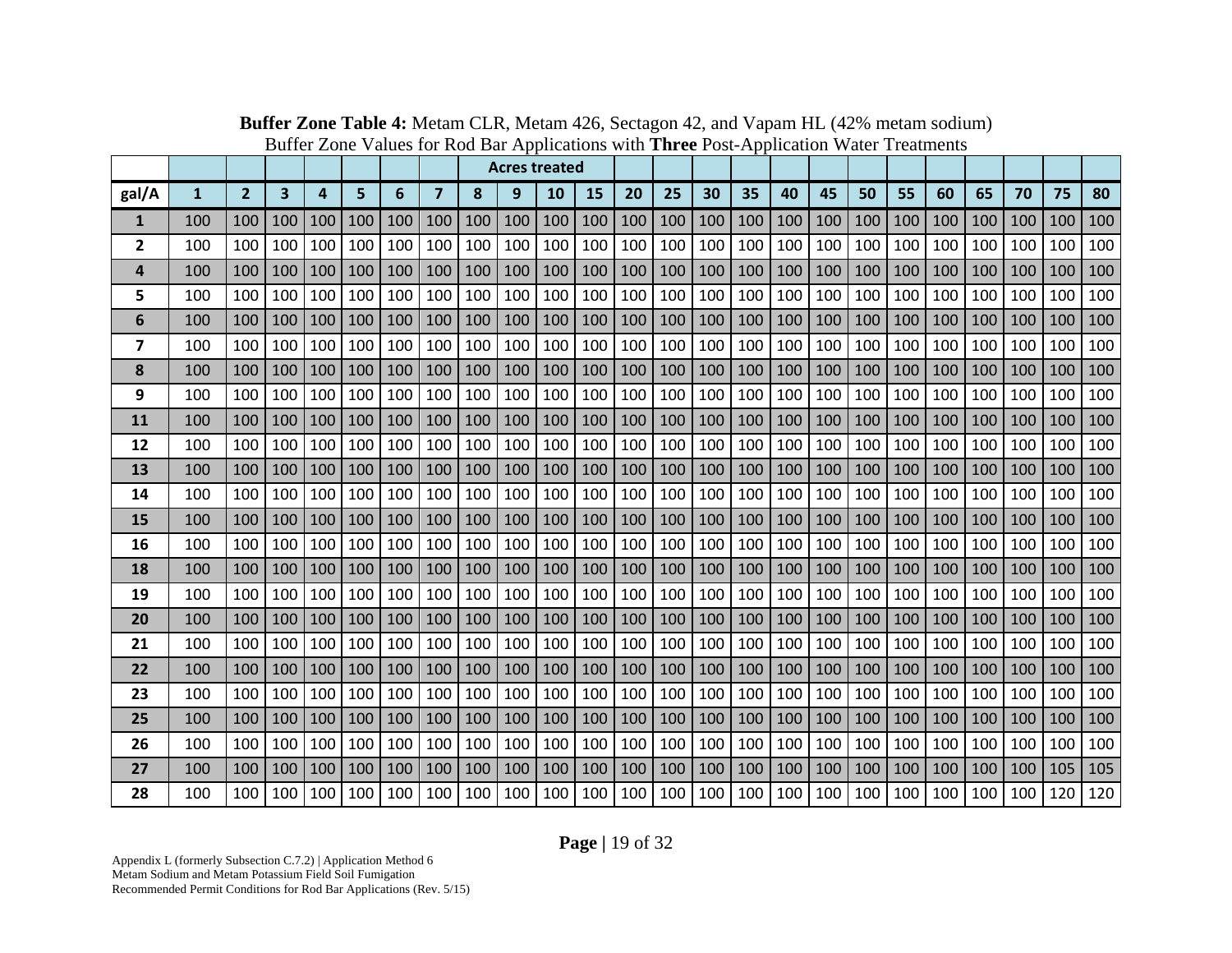|       |              |                |     |     |     |     |                |     |     | <b>Acres treated</b> |     |     |     |     |     |     |     |     |     |     |     |     |     |     |
|-------|--------------|----------------|-----|-----|-----|-----|----------------|-----|-----|----------------------|-----|-----|-----|-----|-----|-----|-----|-----|-----|-----|-----|-----|-----|-----|
| gal/A | $\mathbf{1}$ | $\overline{2}$ | 3   | 4   | 5   | 6   | $\overline{7}$ | 8   | 9   | 10                   | 15  | 20  | 25  | 30  | 35  | 40  | 45  | 50  | 55  | 60  | 65  | 70  | 75  | 80  |
| 29    | 100          | 100            | 100 | 100 | 100 | 100 | 100            | 100 | 100 | 100                  | 100 | 100 | 100 | 100 | 100 | 100 | 100 | 100 | 100 | 100 | 104 | 104 | 136 | 136 |
| 31    | 100          | 100            | 100 | 100 | 100 | 100 | 100            | 100 | 100 | 100                  | 100 | 100 | 100 | 100 | 100 | 100 | 100 | 100 | 100 | 100 | 122 | 122 | 151 | 151 |
| 32    | 100          | 100            | 100 | 100 | 100 | 100 | 100            | 100 | 100 | 100                  | 100 | 100 | 100 | 100 | 100 | 100 | 100 | 100 | 115 | 115 | 141 | 141 | 166 | 166 |
| 33    | 100          | 100            | 100 | 100 | 100 | 100 | 100            | 100 | 100 | 100                  | 100 | 100 | 100 | 100 | 100 | 100 | 103 | 103 | 136 | 136 | 159 | 159 | 182 | 182 |
| 34    | 100          | 100            | 100 | 100 | 100 | 100 | 100            | 100 | 100 | 100                  | 100 | 100 | 100 | 100 | 100 | 100 | 118 | 118 | 157 | 157 | 177 | 177 | 197 | 197 |
| 35    | 100          | 100            | 100 | 100 | 100 | 100 | 100            | 100 | 100 | 100                  | 100 | 100 | 100 | 100 | 100 | 101 | 138 | 138 | 177 | 177 | 200 | 200 | 223 | 223 |
| 36    | 100          | 100            | 100 | 100 | 100 | 100 | 100            | 100 | 100 | 100                  | 100 | 100 | 100 | 100 | 100 | 122 | 157 | 157 | 196 | 196 | 223 | 223 | 249 | 249 |
| 38    | 100          | 100            | 100 | 100 | 100 | 100 | 100            | 100 | 100 | 100                  | 100 | 100 | 100 | 100 | 121 | 144 | 177 | 177 | 216 | 216 | 246 | 246 | 276 | 276 |
| 39    | 100          | 100            | 100 | 100 | 100 | 100 | 100            | 100 | 100 | 100                  | 100 | 150 | 150 | 150 | 150 | 166 | 197 | 197 | 236 | 236 | 269 | 269 | 302 | 302 |
| 40    | 100          | 100            | 100 | 100 | 100 | 100 | 100            | 100 | 100 | 100                  | 100 | 150 | 150 | 150 | 163 | 188 | 217 | 217 | 256 | 256 | 292 | 292 | 328 | 328 |
| 41    | 100          | 100            | 100 | 100 | 100 | 100 | 100            | 100 | 100 | 100                  | 100 | 150 | 150 | 157 | 183 | 209 | 236 | 236 | 275 | 275 | 315 | 315 | 354 | 354 |
| 42    | 100          | 100            | 100 | 100 | 100 | 100 | 100            | 100 | 100 | 100                  | 100 | 150 | 150 | 173 | 199 | 225 | 252 | 252 | 291 | 291 | 334 | 334 | 378 | 378 |
| 43    | 100          | 100            | 100 | 100 | 100 | 100 | 100            | 100 | 100 | 100                  | 100 | 150 | 150 | 189 | 215 | 241 | 268 | 268 | 307 | 307 | 354 | 354 | 401 | 401 |
| 45    | 100          | 100            | 100 | 100 | 100 | 100 | 100            | 100 | 100 | 100                  | 100 | 150 | 165 | 204 | 230 | 258 | 283 | 283 | 322 | 322 | 374 | 374 | 425 | 425 |
| 46    | 100          | 100            | 100 | 100 | 100 | 100 | 100            | 100 | 100 | 100                  | 100 | 150 | 181 | 220 | 248 | 272 | 299 | 299 | 338 | 338 | 393 | 393 | 448 | 448 |
| 47    | 100          | 100            | 100 | 100 | 100 | 100 | 100            | 100 | 100 | 100                  | 100 | 157 | 200 | 236 | 262 | 288 | 315 | 315 | 354 | 354 | 413 | 413 | 472 | 472 |
| 48    | 100          | 100            | 100 | 100 | 100 | 100 | 100            | 100 | 100 | 100                  | 108 | 200 | 204 | 243 | 271 | 299 | 335 | 335 | 374 | 374 | 433 | 433 | 492 | 492 |
| 49    | 100          | 100            | 100 | 100 | 100 | 100 | 100            | 100 | 100 | 100                  | 118 | 200 | 210 | 249 | 280 | 310 | 354 | 354 | 393 | 393 | 453 | 453 | 512 | 512 |
| 50    | 100          | 100            | 100 | 100 | 100 | 100 | 100            | 100 | 100 | 100                  | 128 | 200 | 217 | 256 | 289 | 321 | 374 | 374 | 413 | 413 | 472 | 472 | 532 | 532 |
| 52    | 100          | 100            | 100 | 100 | 100 | 100 | 100            | 100 | 100 | 100                  | 137 | 200 | 223 | 262 | 297 | 332 | 394 | 394 | 433 | 433 | 492 | 492 | 551 | 551 |
| 53    | 100          | 100            | 100 | 100 | 100 | 100 | 100            | 100 | 100 | 100                  | 147 | 200 | 230 | 269 | 306 | 343 | 414 | 414 | 453 | 483 | 512 | 512 | 571 | 571 |
| 54    | 100          | 100            | 100 | 100 | 100 | 100 | 100            | 100 | 100 | 100                  | 157 | 200 | 236 | 275 | 315 | 354 | 433 | 433 | 472 | 472 | 532 | 532 | 591 | 591 |
| 55    | 100          | 100            | 100 | 100 | 100 | 100 | 100            | 100 | 100 | 110                  | 167 | 204 | 243 | 294 | 324 | 365 | 452 | 452 | 491 | 491 | 552 | 552 | 611 | 611 |
| 56    | 100          | 100            | 100 | 100 | 100 | 100 | 100            | 100 | 102 | 122                  | 177 | 211 | 249 | 290 | 333 | 378 | 472 | 472 | 511 | 511 | 572 | 572 | 631 | 631 |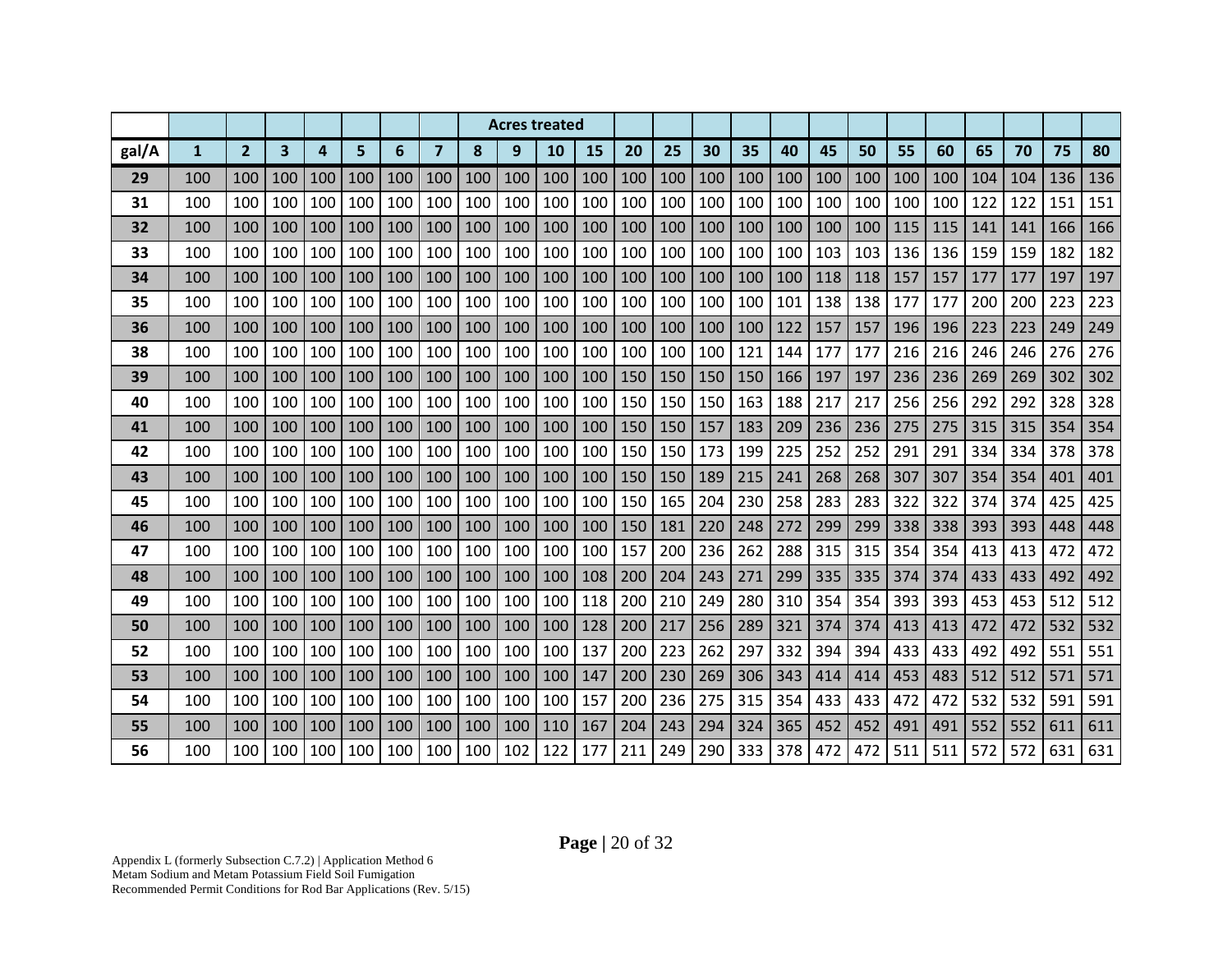|                |              |                |     |     |     |     |                |     |     | <b>Acres treated</b> |     |     |     |     |     |     |     |     |     |     |     |     |     |     |
|----------------|--------------|----------------|-----|-----|-----|-----|----------------|-----|-----|----------------------|-----|-----|-----|-----|-----|-----|-----|-----|-----|-----|-----|-----|-----|-----|
| gal/A          | $\mathbf{1}$ | $\overline{2}$ | 3   | 4   | 5   | 6   | $\overline{7}$ | 8   | 9   | 10                   | 15  | 20  | 25  | 30  | 35  | 40  | 45  | 50  | 55  | 60  | 65  | 70  | 75  | 80  |
| 1              | 100          | 100            | 100 | 100 | 100 | 100 | 100            | 100 | 100 | 100                  | 100 | 100 | 100 | 100 | 100 | 100 | 100 | 100 | 100 | 100 | 100 | 100 | 100 | 100 |
| $\overline{2}$ | 100          | 100            | 100 | 100 | 100 | 100 | 100            | 100 | 100 | 100                  | 100 | 100 | 100 | 100 | 100 | 100 | 100 | 100 | 100 | 100 | 100 | 100 | 100 | 100 |
| 4              | 100          | 100            | 100 | 100 | 100 | 100 | 100            | 100 | 100 | 100                  | 100 | 100 | 100 | 100 | 100 | 100 | 100 | 100 | 100 | 100 | 100 | 100 | 100 | 100 |
| 5              | 100          | 100            | 100 | 100 | 100 | 100 | 100            | 100 | 100 | 100                  | 100 | 100 | 100 | 100 | 100 | 100 | 100 | 100 | 100 | 100 | 100 | 100 | 100 | 100 |
| 6              | 100          | 100            | 100 | 100 | 100 | 100 | 100            | 100 | 100 | 100                  | 100 | 100 | 100 | 100 | 100 | 100 | 100 | 100 | 100 | 100 | 100 | 100 | 100 | 100 |
| 7              | 100          | 100            | 100 | 100 | 100 | 100 | 100            | 100 | 100 | 100                  | 100 | 100 | 100 | 100 | 100 | 100 | 100 | 100 | 100 | 100 | 100 | 100 | 100 | 100 |
| 8              | 100          | 100            | 100 | 100 | 100 | 100 | 100            | 100 | 100 | 100                  | 100 | 100 | 100 | 100 | 100 | 100 | 100 | 100 | 100 | 100 | 100 | 100 | 100 | 100 |
| 9              | 100          | 100            | 100 | 100 | 100 | 100 | 100            | 100 | 100 | 100                  | 100 | 100 | 100 | 100 | 100 | 100 | 100 | 100 | 100 | 100 | 100 | 100 | 100 | 100 |
| 11             | 100          | 100            | 100 | 100 | 100 | 100 | 100            | 100 | 100 | 100                  | 100 | 100 | 100 | 100 | 100 | 100 | 100 | 100 | 100 | 100 | 100 | 100 | 100 | 100 |
| 12             | 100          | 100            | 100 | 100 | 100 | 100 | 100            | 100 | 100 | 100                  | 100 | 100 | 100 | 100 | 100 | 100 | 100 | 100 | 100 | 100 | 100 | 100 | 100 | 100 |
| 13             | 100          | 100            | 100 | 100 | 100 | 100 | 100            | 100 | 100 | 100                  | 100 | 100 | 100 | 100 | 100 | 100 | 100 | 100 | 100 | 100 | 100 | 100 | 100 | 100 |
| 14             | 100          | 100            | 100 | 100 | 100 | 100 | 100            | 100 | 100 | 100                  | 100 | 100 | 100 | 100 | 100 | 100 | 100 | 100 | 100 | 100 | 100 | 100 | 100 | 100 |
| 15             | 100          | 100            | 100 | 100 | 100 | 100 | 100            | 100 | 100 | 100                  | 100 | 100 | 100 | 100 | 100 | 100 | 100 | 100 | 100 | 100 | 100 | 100 | 100 | 100 |
| 16             | 100          | 100            | 100 | 100 | 100 | 100 | 100            | 100 | 100 | 100                  | 100 | 100 | 100 | 100 | 100 | 100 | 100 | 100 | 100 | 100 | 100 | 100 | 100 | 100 |
| 18             | 100          | 100            | 100 | 100 | 100 | 100 | 100            | 100 | 100 | 100                  | 100 | 100 | 100 | 100 | 100 | 100 | 100 | 100 | 100 | 100 | 100 | 100 | 100 | 100 |
| 19             | 100          | 100            | 100 | 100 | 100 | 100 | 100            | 100 | 100 | 100                  | 100 | 100 | 100 | 100 | 100 | 100 | 100 | 100 | 100 | 100 | 100 | 100 | 100 | 100 |
| 20             | 100          | 100            | 100 | 100 | 100 | 100 | 100            | 100 | 100 | 100                  | 100 | 100 | 100 | 100 | 100 | 100 | 100 | 100 | 100 | 100 | 100 | 100 | 100 | 100 |
| 21             | 100          | 100            | 100 | 100 | 100 | 100 | 100            | 100 | 100 | 100                  | 100 | 100 | 100 | 100 | 100 | 100 | 100 | 100 | 100 | 100 | 100 | 100 | 100 | 100 |
| 22             | 100          | 100            | 100 | 100 | 100 | 100 | 100            | 100 | 100 | 100                  | 100 | 100 | 100 | 100 | 100 | 100 | 100 | 100 | 100 | 100 | 100 | 100 | 100 | 100 |
| 23             | 100          | 100            | 100 | 100 | 100 | 100 | 100            | 100 | 100 | 100                  | 100 | 100 | 100 | 100 | 100 | 100 | 100 | 100 | 100 | 100 | 100 | 100 | 100 | 100 |
| 25             | 100          | 100            | 100 | 100 | 100 | 100 | 100            | 100 | 100 | 100                  | 100 | 100 | 100 | 100 | 100 | 100 | 100 | 100 | 100 | 100 | 100 | 100 | 100 | 100 |
| 26             | 100          | 100            | 100 | 100 | 100 | 100 | 100            | 100 | 100 | 100                  | 100 | 100 | 100 | 100 | 100 | 100 | 100 | 100 | 100 | 100 | 100 | 100 | 100 | 100 |
| 27             | 100          | 100            | 100 | 100 | 100 | 100 | 100            | 100 | 100 | 100                  | 100 | 100 | 100 | 100 | 100 | 100 | 100 | 100 | 100 | 100 | 100 | 100 | 105 | 105 |
| 28             | 100 l        | 100            | 100 | 100 | 100 | 100 | 100            | 100 | 100 | 100                  | 100 | 100 | 100 | 100 | 100 | 100 | 100 | 100 | 100 | 100 | 100 | 100 | 120 | 120 |

**Buffer Zone Table 5:** Metam CLR, Metam 426, Sectagon 42, and Vapam HL (42% metam sodium) Buffer Zone Values for Rod Bar Applications with **Two** Post-Application Water Treatments

**Page |** 21 of 32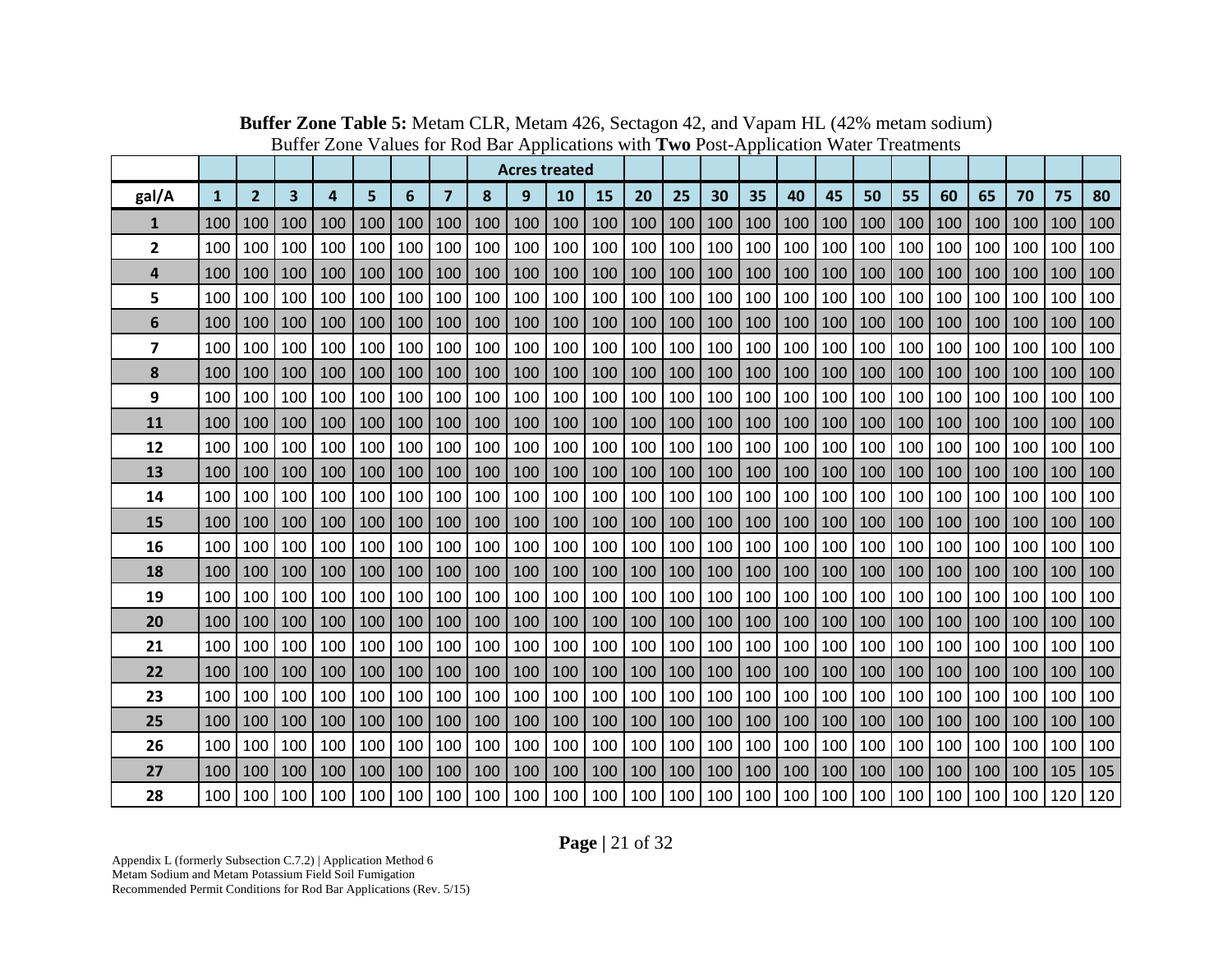|       |              |                |                         |     |     |     |                |     |     | <b>Acres treated</b> |     |     |     |     |     |     |     |     |     |     |     |     |     |     |
|-------|--------------|----------------|-------------------------|-----|-----|-----|----------------|-----|-----|----------------------|-----|-----|-----|-----|-----|-----|-----|-----|-----|-----|-----|-----|-----|-----|
| gal/A | $\mathbf{1}$ | $\overline{2}$ | $\overline{\mathbf{3}}$ | 4   | 5   | 6   | $\overline{7}$ | 8   | 9   | 10                   | 15  | 20  | 25  | 30  | 35  | 40  | 45  | 50  | 55  | 60  | 65  | 70  | 75  | 80  |
| 29    | 100          | 100            | 100                     | 100 | 100 | 100 | 100            | 100 | 100 | 100                  | 100 | 100 | 100 | 100 | 100 | 100 | 100 | 100 | 100 | 100 | 104 | 104 | 136 | 136 |
| 31    | 100          | 100            | 100                     | 100 | 100 | 100 | 100            | 100 | 100 | 100                  | 100 | 100 | 100 | 100 | 100 | 100 | 100 | 100 | 100 | 100 | 122 | 122 | 151 | 151 |
| 32    | 100          | 100            | 100                     | 100 | 100 | 100 | 100            | 100 | 100 | 100                  | 100 | 100 | 100 | 100 | 100 | 100 | 100 | 100 | 115 | 115 | 141 | 141 | 166 | 166 |
| 33    | 100          | 100            | 100                     | 100 | 100 | 100 | 100            | 100 | 100 | 100                  | 100 | 100 | 100 | 100 | 100 | 100 | 103 | 103 | 136 | 136 | 159 | 159 | 182 | 182 |
| 34    | 100          | 100            | 100                     | 100 | 100 | 100 | 100            | 100 | 100 | 100                  | 100 | 100 | 100 | 100 | 100 | 100 | 118 | 118 | 157 | 157 | 177 | 177 | 197 | 197 |
| 35    | 100          | 100            | 100                     | 100 | 100 | 100 | 100            | 100 | 100 | 100                  | 100 | 100 | 100 | 100 | 100 | 101 | 138 | 138 | 177 | 177 | 200 | 200 | 223 | 223 |
| 36    | 100          | 100            | 100                     | 100 | 100 | 100 | 100            | 100 | 100 | 100                  | 100 | 100 | 100 | 100 | 100 | 122 | 157 | 157 | 196 | 196 | 223 | 223 | 249 | 249 |
| 38    | 100          | 100            | 100                     | 100 | 100 | 100 | 100            | 100 | 100 | 100                  | 100 | 100 | 100 | 100 | 121 | 144 | 177 | 177 | 216 | 216 | 246 | 246 | 276 | 276 |
| 39    | 100          | 100            | 100                     | 100 | 100 | 100 | 100            | 100 | 100 | 100                  | 100 | 150 | 200 | 200 | 200 | 200 | 200 | 200 | 236 | 236 | 269 | 269 | 302 | 302 |
| 40    | 100          | 100            | 100                     | 100 | 100 | 100 | 100            | 100 | 100 | 100                  | 100 | 150 | 200 | 200 | 200 | 200 | 217 | 217 | 256 | 256 | 292 | 292 | 328 | 328 |
| 41    | 100          | 100            | 100                     | 100 | 100 | 100 | 100            | 100 | 100 | 100                  | 100 | 150 | 200 | 200 | 200 | 209 | 236 | 236 | 275 | 275 | 315 | 315 | 354 | 354 |
| 42    | 100          | 100            | 100                     | 100 | 100 | 100 | 100            | 100 | 100 | 100                  | 150 | 150 | 200 | 200 | 200 | 225 | 252 | 252 | 291 | 291 | 334 | 334 | 378 | 378 |
| 43    | 100          | 100            | 100                     | 100 | 100 | 100 | 100            | 100 | 100 | 100                  | 150 | 200 | 250 | 250 | 250 | 300 | 300 | 300 | 307 | 307 | 354 | 354 | 401 | 401 |
| 45    | 100          | 100            | 100                     | 100 | 100 | 100 | 100            | 100 | 100 | 100                  | 150 | 200 | 250 | 250 | 250 | 300 | 300 | 300 | 322 | 322 | 374 | 374 | 425 | 425 |
| 46    | 100          | 100            | 100                     | 100 | 100 | 100 | 100            | 100 | 100 | 100                  | 150 | 200 | 250 | 250 | 250 | 300 | 300 | 300 | 338 | 338 | 393 | 393 | 448 | 448 |
| 47    | 100          | 100            | 100                     | 100 | 100 | 100 | 100            | 100 | 100 | 100                  | 150 | 200 | 250 | 250 | 262 | 300 | 315 | 315 | 354 | 354 | 413 | 413 | 472 | 472 |
| 48    | 100          | 100            | 100                     | 100 | 100 | 100 | 100            | 100 | 100 | 100                  | 200 | 250 | 350 | 350 | 350 | 400 | 400 | 400 | 400 | 400 | 433 | 433 | 492 | 492 |
| 49    | 100          | 100            | 100                     | 100 | 100 | 100 | 100            | 100 | 100 | 100                  | 200 | 250 | 350 | 350 | 350 | 400 | 400 | 400 | 400 | 400 | 453 | 453 | 512 | 512 |
| 50    | 100          | 100            | 100                     | 100 | 100 | 100 | 100            | 100 | 100 | 100                  | 200 | 250 | 350 | 350 | 350 | 400 | 400 | 400 | 413 | 413 | 472 | 472 | 532 | 532 |
| 52    | 100          | 100            | 100                     | 100 | 100 | 100 | 100            | 100 | 100 | 100                  | 200 | 250 | 350 | 350 | 350 | 400 | 400 | 400 | 433 | 433 | 492 | 492 | 551 | 551 |
| 53    | 100          | 100            | 100                     | 100 | 100 | 100 | 100            | 100 | 100 | 100                  | 200 | 300 | 400 | 400 | 400 | 500 | 500 | 500 | 500 | 500 | 512 | 512 | 571 | 571 |
| 54    | 100          | 100            | 100                     | 100 | 100 | 100 | 100            | 100 | 100 | 100                  | 200 | 300 | 400 | 400 | 400 | 500 | 500 | 500 | 500 | 500 | 532 | 532 | 591 | 591 |
| 55    | 100          | 100            | 100                     | 100 | 100 | 100 | 100            | 100 | 100 | 110                  | 200 | 300 | 400 | 400 | 400 | 500 | 500 | 500 | 500 | 500 | 552 | 552 | 611 | 611 |
| 56    | 100          | 100            | 100                     | 100 | 100 | 100 | 100            | 100 | 102 | 122                  | 200 | 300 | 400 | 400 | 400 | 500 | 500 | 500 | 511 | 511 | 572 | 572 | 631 | 631 |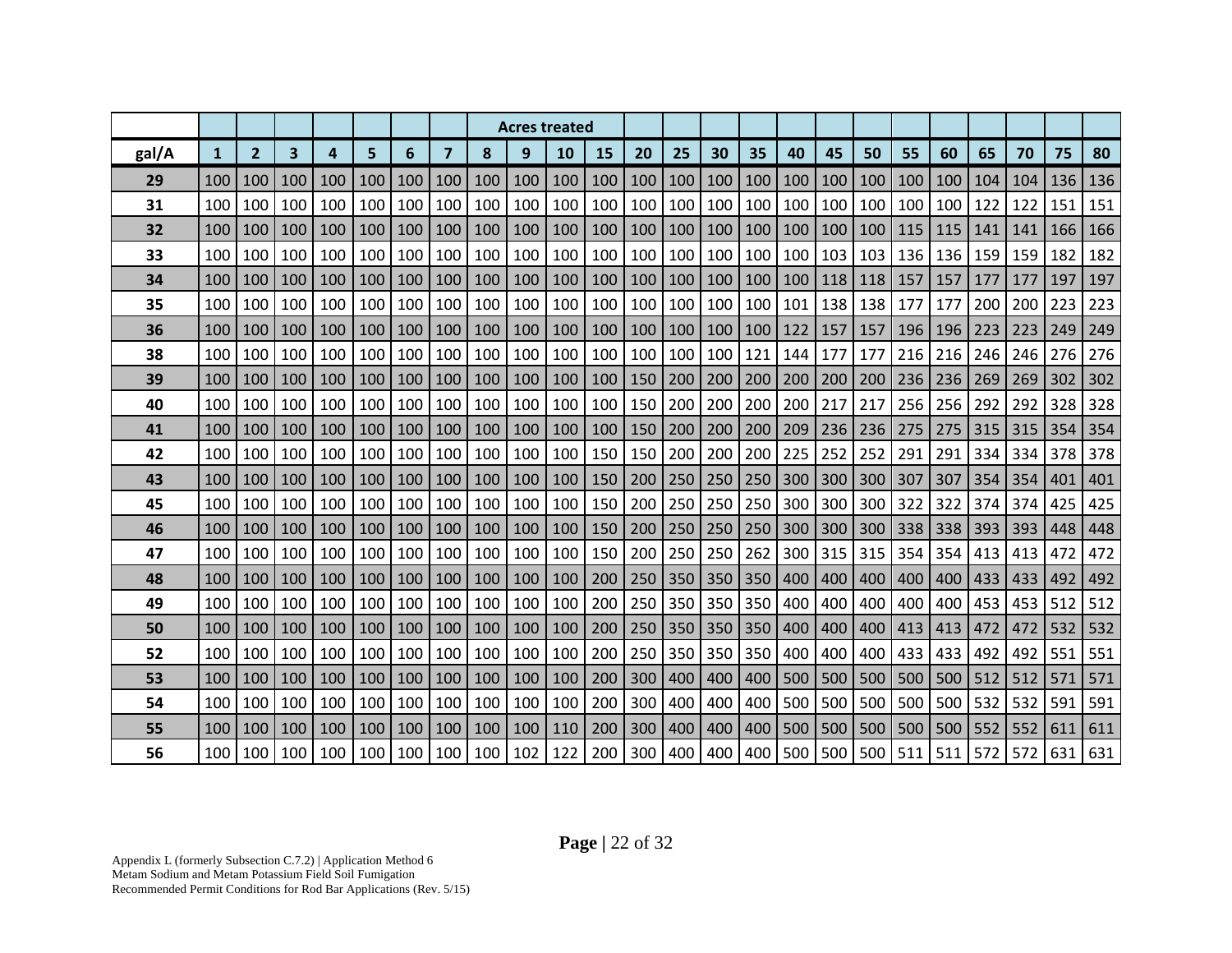|                |                   |                |     |     |     |     |                | <b>Acres treated</b> |     |     |     |     |     |     |     |     |     |     |     |     |     |     |                                                                      |     |
|----------------|-------------------|----------------|-----|-----|-----|-----|----------------|----------------------|-----|-----|-----|-----|-----|-----|-----|-----|-----|-----|-----|-----|-----|-----|----------------------------------------------------------------------|-----|
| gal/A          | $\mathbf{1}$      | $\overline{2}$ | 3   | 4   | 5   | 6   | $\overline{7}$ | 8                    | 9   | 10  | 15  | 20  | 25  | 30  | 35  | 40  | 45  | 50  | 55  | 60  | 65  | 70  | 75                                                                   | 80  |
| 1              | 100               | 100            | 100 | 100 | 100 | 100 | 100            | 100                  | 100 | 100 | 100 | 200 | 200 | 200 | 200 | 300 | 500 | 500 | 500 | 500 | 500 | 500 | 500                                                                  | 600 |
| $\mathbf{2}$   | 100               | 100            | 100 | 100 | 100 | 100 | 100            | 100                  | 100 | 100 | 100 | 200 | 200 | 200 | 200 | 300 | 500 | 500 | 500 | 500 | 500 | 500 | 500                                                                  | 600 |
| 3              | 100 <sup>I</sup>  | 100            | 100 | 100 | 100 | 100 | 100            | 100                  | 100 | 100 | 100 | 200 | 200 | 200 | 200 | 300 | 500 | 500 | 500 | 500 | 500 | 500 | 500                                                                  | 600 |
| 4              | 100               | 100            | 100 | 100 | 100 | 100 | 100            | 100                  | 100 | 100 | 100 | 200 | 200 | 200 | 200 | 300 | 500 | 500 | 500 | 500 | 500 | 500 | 500                                                                  | 600 |
| 5              | 100 <sup>I</sup>  | 100            | 100 | 100 | 100 | 100 | 100            | 100                  | 100 | 100 | 100 | 200 | 200 | 200 | 200 | 300 | 500 | 500 | 500 | 500 | 500 | 500 | 500                                                                  | 600 |
| 6              | 100 <sup>1</sup>  | 100            | 100 | 100 | 100 | 100 | 100            | 100                  | 100 | 100 | 100 | 200 | 200 | 200 | 200 | 300 | 500 | 500 | 500 | 500 | 500 | 500 | 500                                                                  | 600 |
| $\overline{7}$ | 100               | 100            | 100 | 100 | 100 | 100 | 100            | 100                  | 100 | 100 | 100 | 200 | 200 | 200 | 200 | 300 | 500 | 500 | 500 | 500 | 500 | 500 | 500                                                                  | 600 |
| 8              | 100 <sup> </sup>  | 100            | 100 | 100 | 100 | 100 | 100            | 100                  | 100 | 100 | 100 | 200 | 200 | 200 | 200 | 300 | 500 | 500 | 500 | 500 | 500 | 500 | 500                                                                  | 600 |
| 9              | 100 <sup>I</sup>  | 100            | 100 | 100 | 100 | 100 | 100            | 100                  | 100 | 100 | 100 | 200 | 200 | 200 | 200 | 300 | 500 | 500 | 500 | 500 | 500 | 500 | 500                                                                  | 600 |
| 11             | 100 <sup>-1</sup> | 100            | 100 | 100 | 100 | 200 | 200            | 200                  | 200 | 200 | 250 | 400 | 450 | 450 | 450 | 600 | 800 | 800 | 800 | 800 | 800 | 800 | 800                                                                  | 900 |
| <b>12</b>      | 100               | 100            | 100 | 100 | 100 | 200 | 200            | 200                  | 200 | 200 | 250 | 400 | 450 | 450 | 450 | 600 | 800 | 800 | 800 | 800 | 800 | 800 | 800                                                                  | 900 |
| 13             | 100 <sup>-1</sup> | 100            | 100 | 100 | 100 | 200 | 200            | 200                  | 200 | 200 | 250 | 400 | 450 | 450 | 450 | 600 | 800 | 800 | 800 | 800 | 800 | 800 | 800                                                                  | 900 |
| 14             | 100 <sup>1</sup>  | 100            | 100 | 100 | 100 | 200 | 200            | 200                  | 200 | 200 | 250 | 400 | 450 | 450 | 450 | 600 | 800 | 800 | 800 | 800 | 800 | 800 | 800                                                                  | 900 |
| 15             | 100               | 100            | 100 | 100 | 100 | 300 | 300            | 300                  | 300 | 300 | 400 | 600 | 700 | 700 | 700 |     |     |     |     |     |     |     | 900  1100  1100  1100  1100  1100  1100  1100  1300                  |     |
| 16             | 100               | 100            | 100 | 100 | 100 | 300 | 300            | 300                  | 300 | 300 | 400 | 600 | 700 | 700 | 700 | 900 |     |     |     |     |     |     | 1100 1100 1100 1100 1100 1100 1100 1300                              |     |
| 18             | 100               | 100            | 100 | 100 | 100 | 300 | 300            | 300                  | 300 | 300 | 400 | 600 | 700 | 700 | 700 |     |     |     |     |     |     |     | 900   1100   1100   1100   1100   1100   1100   1100   1300          |     |
| 19             | 100 <sup>I</sup>  | 100            | 100 | 100 | 100 | 300 | 300            | 300                  | 300 | 300 | 400 | 600 | 700 | 700 | 700 |     |     |     |     |     |     |     | 900  1100  1100  1100  1100  1100  1100  1100  1300                  |     |
| 20             | 100 <sup>-1</sup> | 250            | 250 | 250 | 250 | 500 | 500            | 500                  | 500 | 500 | 650 | 850 |     |     |     |     |     |     |     |     |     |     | 1050 1050 1050 1300 1450 1450 1450 1450 1450 1450 1450 1750          |     |
| 21             | 100 <sup>I</sup>  | 250            | 250 | 250 | 250 | 500 | 500            | 500                  | 500 | 500 | 650 | 850 |     |     |     |     |     |     |     |     |     |     | 1050 1050 1050 1300 1450 1450 1450 1450 1450 1450 1750               |     |
| 22             | 100               | 250            | 250 | 250 | 250 | 500 | 500            | 500                  | 500 | 500 | 650 |     |     |     |     |     |     |     |     |     |     |     | 850 1050 1050 1050 1050 1230 1450 1450 1450 1450 1450 1450 1450 1750 |     |
| 23             | 100               | 250            | 250 | 250 | 250 | 500 | 500            | 500                  | 500 | 500 | 650 |     |     |     |     |     |     |     |     |     |     |     | 850 1050 1050 1050 1300 1450 1450 1450 1450 1450 1450 1450 1750      |     |
| 25             | 100 <sup> </sup>  | 350            | 350 | 350 | 350 | 650 | 650            | 650                  | 650 | 650 | 850 |     |     |     |     |     |     |     |     |     |     |     |                                                                      |     |
| 26             | 100               | 350            | 350 | 350 | 350 | 650 | 650            | 650                  | 650 | 650 |     |     |     |     |     |     |     |     |     |     |     |     |                                                                      |     |
| 27             |                   | 100 350        | 350 | 350 | 350 | 650 | 650 l          | 650 l                | 650 | 650 |     |     |     |     |     |     |     |     |     |     |     |     |                                                                      |     |

**Buffer Zone Table 6:** Metam CLR, Metam 426, Sectagon 42, and Vapam HL (42% metam sodium) Buffer Zone Values for Rod Bar Applications with **One** Post-Application Water Treatments

**Page |** 23 of 32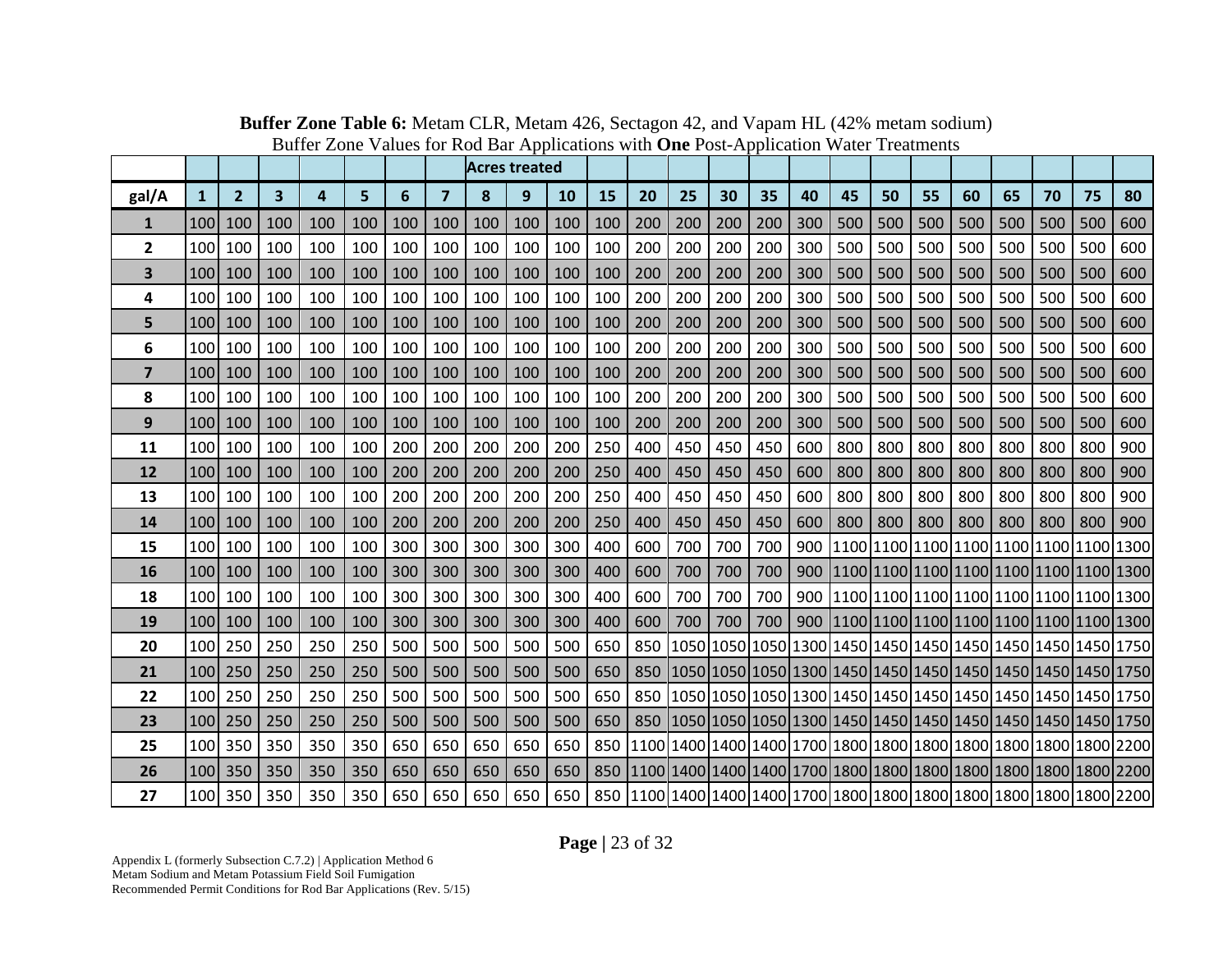|       |                  |                |              |     |     |     |                |     | <b>Acres treated</b>                                  |     |    |    |           |           |           |           |           |           |           |           |           |           |           |           |
|-------|------------------|----------------|--------------|-----|-----|-----|----------------|-----|-------------------------------------------------------|-----|----|----|-----------|-----------|-----------|-----------|-----------|-----------|-----------|-----------|-----------|-----------|-----------|-----------|
| gal/A | 1                | $\overline{2}$ | $\mathbf{3}$ | 4   | 5   | 6   | $\overline{7}$ | 8   | 9                                                     | 10  | 15 | 20 | 25        | 30        | 35        | 40        | 45        | 50        | 55        | 60        | 65        | 70        | 75        | 80        |
| 28    | 100 <sup>1</sup> | 350            | 350          | 350 | 350 | 650 | 650            | 650 | 650                                                   | 650 |    |    |           |           |           |           |           |           |           |           |           |           |           |           |
| 29    | 100              | 500            | 500          | 500 | 500 | 850 | 850            | 850 | 850                                                   | 850 |    |    |           |           |           |           |           |           |           |           |           |           |           | <b>NA</b> |
| 31    | 100              | 500            | 500          | 500 | 500 | 850 | 850            | 850 | 850                                                   |     |    |    |           |           |           |           |           |           |           |           |           |           |           | <b>NA</b> |
| 32    | 100              | 500            | 500          | 500 | 500 | 850 | 850            | 850 | 850                                                   |     |    |    |           |           |           |           |           |           |           |           |           |           |           | <b>NA</b> |
| 33    | 100 <sup>1</sup> | 500            | 500          | 500 | 500 | 850 | 850            | 850 | 850                                                   |     |    |    |           |           |           |           |           |           |           |           |           |           |           | <b>NA</b> |
| 34    | 100              | 600            | 600          | 600 | 600 |     |                |     |                                                       |     |    |    |           |           |           |           |           |           |           |           |           |           |           | <b>NA</b> |
| 35    | 100 <sup>1</sup> | 600            | 600          | 600 | 600 |     |                |     |                                                       |     |    |    |           |           |           |           |           |           |           |           |           |           |           | <b>NA</b> |
| 36    | 100              | 600            | 600          | 600 | 600 |     |                |     |                                                       |     |    |    |           |           |           |           |           |           |           |           |           |           |           | <b>NA</b> |
| 38    | <b>100</b>       | 600            | 600          | 600 | 600 |     |                |     |                                                       |     |    |    |           |           |           |           |           |           |           |           |           |           |           | <b>NA</b> |
| 39    | 150              | 700            | 700          | 700 | 700 |     |                |     | 1150 1150 1150 1150 1150 1500 1850 2300 2300 2300  NA |     |    |    |           |           |           |           | <b>NA</b> | <b>NA</b> | <b>NA</b> | <b>NA</b> | <b>NA</b> | <b>NA</b> | <b>NA</b> | <b>NA</b> |
| 40    | <b>150</b>       | 700            | 700          | 700 | 700 |     |                |     | 1150 1150 1150 1150 1150 1500 1850 2300 2300 2300     |     |    |    |           |           |           | <b>NA</b> | <b>NA</b> | <b>NA</b> | <b>NA</b> | <b>NA</b> | <b>NA</b> | <b>NA</b> | <b>NA</b> | <b>NA</b> |
| 41    | 150              | 700            | 700          | 700 | 700 |     |                |     | 1150 1150 1150 1150 1150 1500 1850 2300 2300 2300     |     |    |    |           |           |           | <b>NA</b> | <b>NA</b> | <b>NA</b> | <b>NA</b> | <b>NA</b> | <b>NA</b> | <b>NA</b> | <b>NA</b> | <b>NA</b> |
| 42    | 150 <sup>I</sup> | 700            | 700          | 700 | 700 |     |                |     | 1150 1150 1150 1150 1150 1500 1850 2300 2300 2300     |     |    |    |           |           |           | <b>NA</b> | <b>NA</b> | <b>NA</b> | <b>NA</b> | <b>NA</b> | <b>NA</b> | <b>NA</b> | <b>NA</b> | <b>NA</b> |
| 43    | 200              | 800            | 800          | 800 | 800 |     |                |     | 1300 1300 1300 1300 1300 1650 2050 2500 2500 2500     |     |    |    |           |           |           | <b>NA</b> | <b>NA</b> | <b>NA</b> | <b>NA</b> | <b>NA</b> | <b>NA</b> | <b>NA</b> | <b>NA</b> | <b>NA</b> |
| 45    | 200 <sup>1</sup> | 800            | 800          | 800 | 800 |     |                |     | 1300 1300 1300 1300 1300 1650 2050 2500 2500 2500     |     |    |    |           |           |           | <b>NA</b> | <b>NA</b> | <b>NA</b> | <b>NA</b> | <b>NA</b> | <b>NA</b> | <b>NA</b> | <b>NA</b> | <b>NA</b> |
| 46    | 200              | 800            | 800          | 800 | 800 |     |                |     | 1300 1300 1300 1300 1300 1650 2050 2500 2500 2500     |     |    |    |           |           |           | <b>NA</b> | <b>NA</b> | <b>NA</b> | <b>NA</b> | <b>NA</b> | <b>NA</b> | <b>NA</b> | <b>NA</b> | <b>NA</b> |
| 47    | 200              | 800            | 800          | 800 | 800 |     |                |     | 1300 1300 1300 1300 1300 1650 2050 2500 2500 2500     |     |    |    |           |           |           | <b>NA</b> | <b>NA</b> | <b>NA</b> | <b>NA</b> | <b>NA</b> | <b>NA</b> | <b>NA</b> | <b>NA</b> | <b>NA</b> |
| 48    | 250              | 900            | 900          | 900 | 900 |     |                |     | 1450 1450 1450 1450 1450 1850 2300                    |     |    |    | NA.       | <b>NA</b> | ΝA        | <b>NA</b> | <b>NA</b> | <b>NA</b> | <b>NA</b> | <b>NA</b> | <b>NA</b> | <b>NA</b> | <b>NA</b> | <b>NA</b> |
| 49    | 250              | 900            | 900          | 900 |     |     |                |     | 900   1450   1450   1450   1450   1450   1850   2300  |     |    |    | <b>NA</b> | <b>NA</b> | <b>NA</b> | <b>NA</b> | <b>NA</b> | <b>NA</b> | <b>NA</b> | <b>NA</b> | <b>NA</b> | <b>NA</b> | <b>NA</b> | <b>NA</b> |
| 50    | 250              | 900            | 900          | 900 |     |     |                |     | 900   1450   1450   1450   1450   1450   1850   2300  |     |    |    | <b>NA</b> | <b>NA</b> | <b>NA</b> | <b>NA</b> | <b>NA</b> | <b>NA</b> | <b>NA</b> | <b>NA</b> | <b>NA</b> | <b>NA</b> | <b>NA</b> | <b>NA</b> |
| 52    | 250l             | 900            | 900          | 900 |     |     |                |     | 900   1450   1450   1450   1450   1450   1850   2300  |     |    |    | <b>NA</b> | <b>NA</b> | <b>NA</b> | <b>NA</b> | <b>NA</b> | <b>NA</b> | <b>NA</b> | <b>NA</b> | <b>NA</b> | <b>NA</b> | <b>NA</b> | <b>NA</b> |
| 53    |                  |                |              |     |     |     |                |     |                                                       |     |    |    | ΝA        | <b>NA</b> | <b>NA</b> | <b>NA</b> | <b>NA</b> | <b>NA</b> | <b>NA</b> | <b>NA</b> | <b>NA</b> | <b>NA</b> | <b>NA</b> | <b>NA</b> |
| 54    |                  |                |              |     |     |     |                |     |                                                       |     |    |    | <b>NA</b> | <b>NA</b> | <b>NA</b> | <b>NA</b> | <b>NA</b> | <b>NA</b> | <b>NA</b> | <b>NA</b> | <b>NA</b> | <b>NA</b> | <b>NA</b> | <b>NA</b> |
| 55    |                  |                |              |     |     |     |                |     |                                                       |     |    |    | ΝA        | <b>NA</b> | <b>NA</b> | <b>NA</b> | <b>NA</b> | <b>NA</b> | <b>NA</b> | <b>NA</b> | <b>NA</b> | <b>NA</b> | <b>NA</b> | <b>NA</b> |
| 56    |                  |                |              |     |     |     |                |     |                                                       |     |    |    | <b>NA</b> | <b>NA</b> | <b>NA</b> | <b>NA</b> | <b>NA</b> | <b>NA</b> | <b>NA</b> | <b>NA</b> | <b>NA</b> | <b>NA</b> | <b>NA</b> | <b>NA</b> |

NA= Not Allowed Buffer Zone Greater Than ½ Mile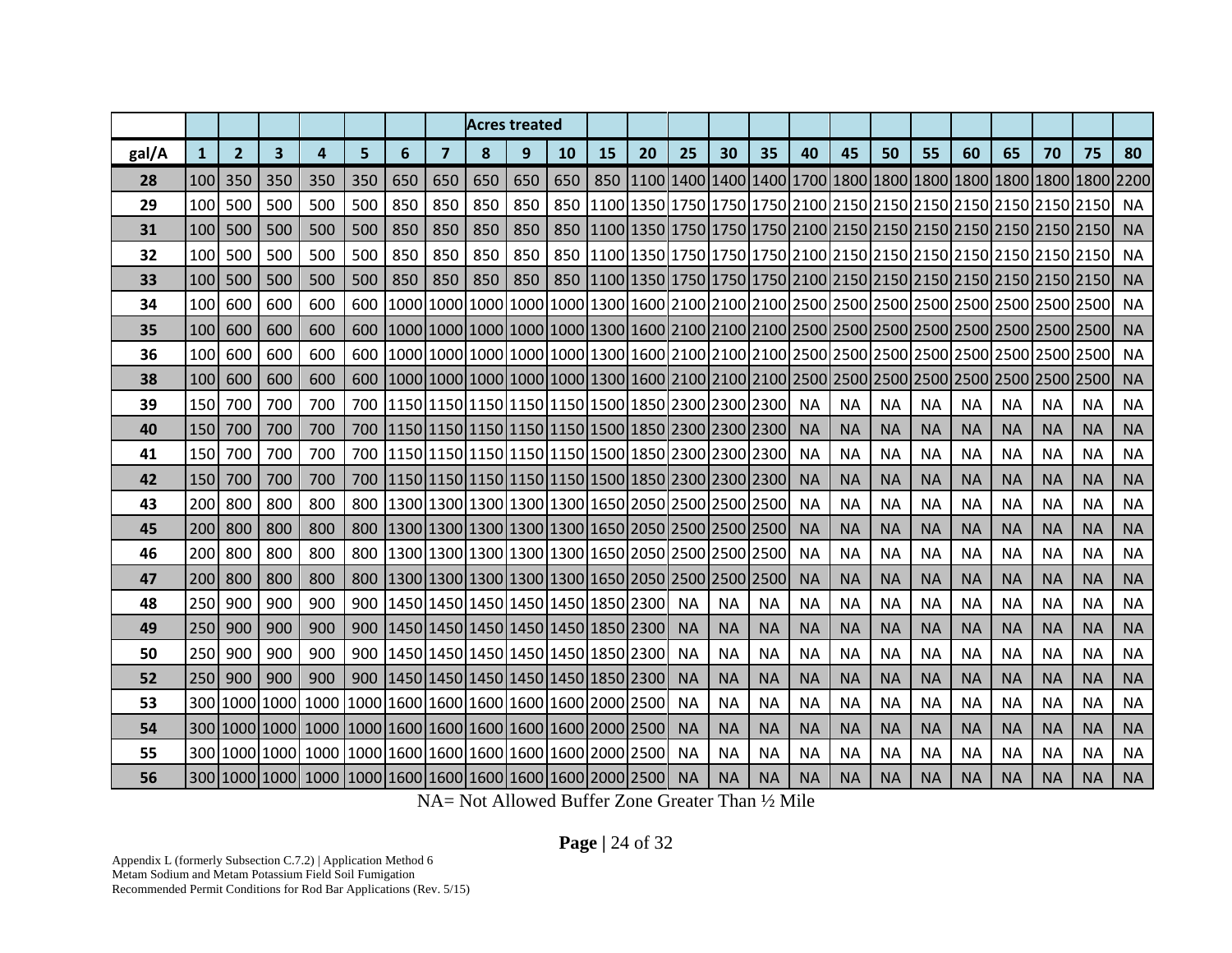|       |              |                |    |                |    |    |                |    | <b>Acres treated</b> |    |    |    |    |    |    |    |    |    |     |     |     |     |     |     |
|-------|--------------|----------------|----|----------------|----|----|----------------|----|----------------------|----|----|----|----|----|----|----|----|----|-----|-----|-----|-----|-----|-----|
| gal/A | $\mathbf{1}$ | $\overline{2}$ | 3  | $\overline{a}$ | 5  | 6  | $\overline{7}$ | 8  | 9                    | 10 | 15 | 20 | 25 | 30 | 35 | 40 | 45 | 50 | 55  | 60  | 65  | 70  | 75  | 80  |
| 1     | 90           | 90             | 90 | 90             | 90 | 90 | 90             | 90 | 90                   | 90 | 90 | 90 | 90 | 90 | 90 | 90 | 90 | 90 | 90  | 90  | 90  | 90  | 90  | 90  |
| 2     | 90           | 90             | 90 | 90             | 90 | 90 | 90             | 90 | 90                   | 90 | 90 | 90 | 90 | 90 | 90 | 90 | 90 | 90 | 90  | 90  | 90  | 90  | 90  | 90  |
| 3     | 90           | 90             | 90 | 90             | 90 | 90 | 90             | 90 | 90                   | 90 | 90 | 90 | 90 | 90 | 90 | 90 | 90 | 90 | 90  | 90  | 90  | 90  | 90  | 90  |
| 4     | 90           | 90             | 90 | 90             | 90 | 90 | 90             | 90 | 90                   | 90 | 90 | 90 | 90 | 90 | 90 | 90 | 90 | 90 | 90  | 90  | 90  | 90  | 90  | 90  |
| 5     | 90           | 90             | 90 | 90             | 90 | 90 | 90             | 90 | 90                   | 90 | 90 | 90 | 90 | 90 | 90 | 90 | 90 | 90 | 90  | 90  | 90  | 90  | 90  | 90  |
| 6     | 90           | 90             | 90 | 90             | 90 | 90 | 90             | 90 | 90                   | 90 | 90 | 90 | 90 | 90 | 90 | 90 | 90 | 90 | 90  | 90  | 90  | 90  | 90  | 90  |
| 7     | 90           | 90             | 90 | 90             | 90 | 90 | 90             | 90 | 90                   | 90 | 90 | 90 | 90 | 90 | 90 | 90 | 90 | 90 | 90  | 90  | 90  | 90  | 90  | 90  |
| 8     | 90           | 90             | 90 | 90             | 90 | 90 | 90             | 90 | 90                   | 90 | 90 | 90 | 90 | 90 | 90 | 90 | 90 | 90 | 90  | 90  | 90  | 90  | 90  | 90  |
| 9     | 90           | 90             | 90 | 90             | 90 | 90 | 90             | 90 | 90                   | 90 | 90 | 90 | 90 | 90 | 90 | 90 | 90 | 90 | 90  | 90  | 90  | 90  | 90  | 90  |
| 10    | 90           | 90             | 90 | 90             | 90 | 90 | 90             | 90 | 90                   | 90 | 90 | 90 | 90 | 90 | 90 | 90 | 90 | 90 | 90  | 90  | 90  | 90  | 90  | 90  |
| 11    | 90           | 90             | 90 | 90             | 90 | 90 | 90             | 90 | 90                   | 90 | 90 | 90 | 90 | 90 | 90 | 90 | 90 | 90 | 90  | 90  | 90  | 90  | 90  | 90  |
| 12    | 90           | 90             | 90 | 90             | 90 | 90 | 90             | 90 | 90                   | 90 | 90 | 90 | 90 | 90 | 90 | 90 | 90 | 90 | 90  | 90  | 90  | 90  | 90  | 90  |
| 13    | 90           | 90             | 90 | 90             | 90 | 90 | 90             | 90 | 90                   | 90 | 90 | 90 | 90 | 90 | 90 | 90 | 90 | 90 | 90  | 90  | 90  | 90  | 90  | 90  |
| 14    | 90           | 90             | 90 | 90             | 90 | 90 | 90             | 90 | 90                   | 90 | 90 | 90 | 90 | 90 | 90 | 90 | 90 | 90 | 90  | 90  | 90  | 90  | 90  | 90  |
| 15    | 90           | 90             | 90 | 90             | 90 | 90 | 90             | 90 | 90                   | 90 | 90 | 90 | 90 | 90 | 90 | 90 | 90 | 90 | 90  | 90  | 90  | 90  | 90  | 90  |
| 16    | 90           | 90             | 90 | 90             | 90 | 90 | 90             | 90 | 90                   | 90 | 90 | 90 | 90 | 90 | 90 | 90 | 90 | 90 | 90  | 90  | 90  | 90  | 90  | 90  |
| 17    | 90           | 90             | 90 | 90             | 90 | 90 | 90             | 90 | 90                   | 90 | 90 | 90 | 90 | 90 | 90 | 90 | 90 | 90 | 90  | 90  | 90  | 90  | 90  | 90  |
| 18    | 90           | 90             | 90 | 90             | 90 | 90 | 90             | 90 | 90                   | 90 | 90 | 90 | 90 | 90 | 90 | 90 | 90 | 90 | 90  | 90  | 90  | 90  | 90  | 90  |
| 19    | 90           | 90             | 90 | 90             | 90 | 90 | 90             | 90 | 90                   | 90 | 90 | 90 | 90 | 90 | 90 | 90 | 90 | 90 | 90  | 90  | 90  | 90  | 90  | 90  |
| 20    | 90           | 90             | 90 | 90             | 90 | 90 | 90             | 90 | 90                   | 90 | 90 | 90 | 90 | 90 | 90 | 90 | 90 | 90 | 90  | 90  | 90  | 90  | 90  | 90  |
| 21    | 90           | 90             | 90 | 90             | 90 | 90 | 90             | 90 | 90                   | 90 | 90 | 90 | 90 | 90 | 90 | 90 | 90 | 90 | 90  | 90  | 90  | 90  | 90  | 90  |
| 22    | 90           | 90             | 90 | 90             | 90 | 90 | 90             | 90 | 90                   | 90 | 90 | 90 | 90 | 90 | 90 | 90 | 90 | 90 | 90  | 90  | 90  | 90  | 105 | 105 |
| 23    | 90           | 90             | 90 | 90             | 90 | 90 | 90             | 90 | 90                   | 90 | 90 | 90 | 90 | 90 | 90 | 90 | 90 | 90 | 90  | 90  | 90  | 90  | 120 | 120 |
| 24    | 90           | 90             | 90 | 90             | 90 | 90 | 90             | 90 | 90                   | 90 | 90 | 90 | 90 | 90 | 90 | 90 | 90 | 90 | 90  | 90  | 104 | 104 | 136 | 136 |
| 25    | 90           | 90             | 90 | 90             | 90 | 90 | 90             | 90 | 90                   | 90 | 90 | 90 | 90 | 90 | 90 | 90 | 90 | 90 | 94  | 94  | 122 | 122 | 151 | 151 |
| 26    | 90           | 90             | 90 | 90             | 90 | 90 | 90             | 90 | 90                   | 90 | 90 | 90 | 90 | 90 | 90 | 90 | 90 | 90 | 115 | 115 | 141 | 141 | 166 | 166 |

**Buffer Zone Table 7:** Sectagon-K54 and K-Pam (54% metam potassium) Buffer Zone Values for Rod Bar Applications with **Three** Post-Application Water Treatments

**Page |** 25 of 32

Appendix L (formerly Subsection C.7.2) | Application Method 6 Metam Sodium and Metam Potassium Field Soil Fumigation Recommended Permit Conditions for Rod Bar Applications (Rev. 5/15)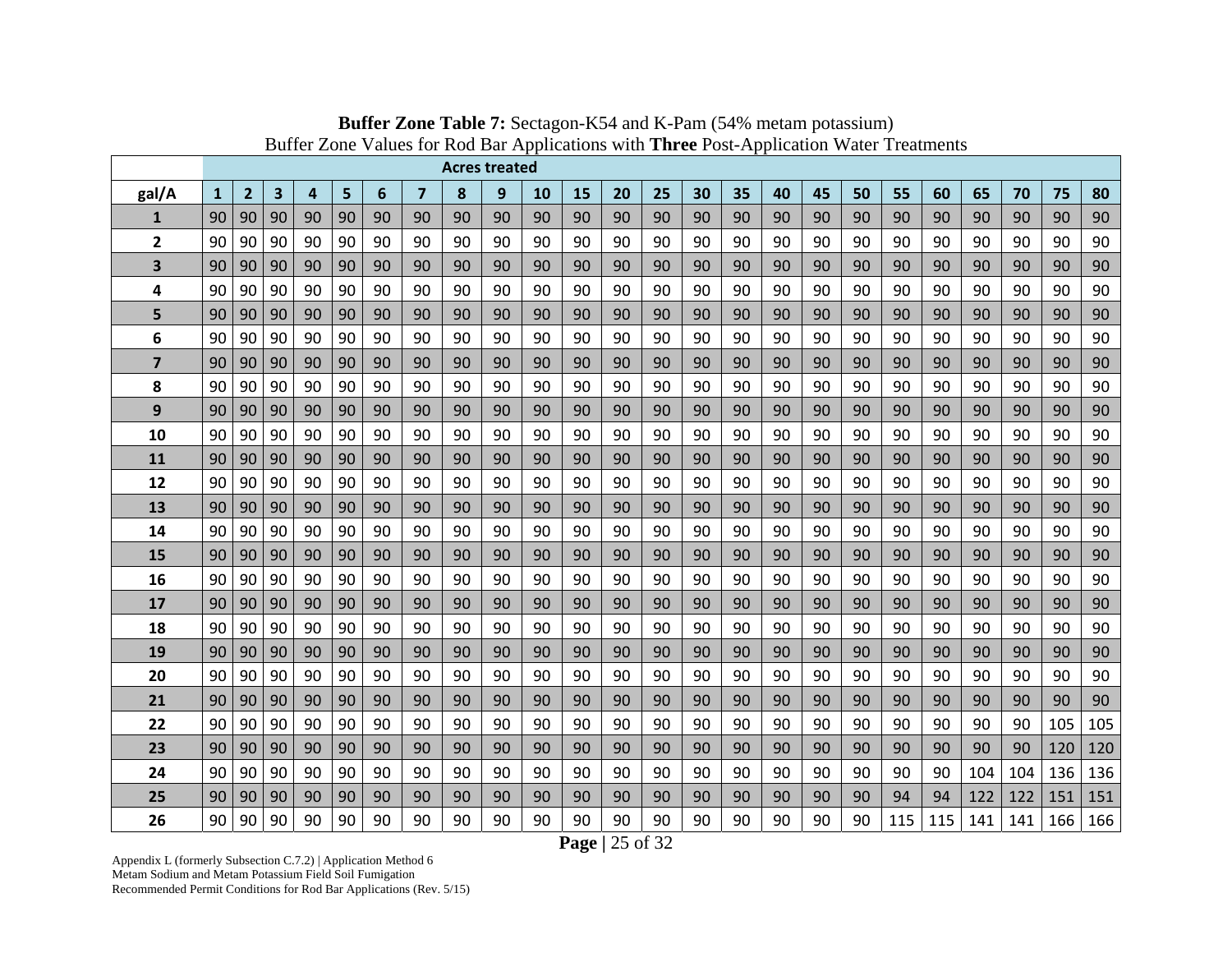|       |              |                |    |    |    |     |                |     | <b>Acres treated</b> |     |     |     |     |     |     |     |     |     |     |     |     |     |     |     |
|-------|--------------|----------------|----|----|----|-----|----------------|-----|----------------------|-----|-----|-----|-----|-----|-----|-----|-----|-----|-----|-----|-----|-----|-----|-----|
| gal/A | $\mathbf{1}$ | $\overline{2}$ | 3  | 4  | 5  | 6   | $\overline{7}$ | 8   | 9                    | 10  | 15  | 20  | 25  | 30  | 35  | 40  | 45  | 50  | 55  | 60  | 65  | 70  | 75  | 80  |
| 27    | 90           | 90             | 90 | 90 | 90 | 90  | 90             | 90  | 90                   | 90  | 90  | 90  | 90  | 90  | 90  | 90  | 103 | 103 | 136 | 136 | 159 | 159 | 182 | 182 |
| 28    | 90           | 90             | 90 | 90 | 90 | 90  | 90             | 90  | 90                   | 90  | 90  | 90  | 90  | 90  | 90  | 90  | 118 | 118 | 157 | 157 | 177 | 177 | 197 | 197 |
| 29    | 90           | 90             | 90 | 90 | 90 | 90  | 90             | 90  | 90                   | 90  | 90  | 135 | 135 | 135 | 135 | 135 | 138 | 138 | 177 | 177 | 200 | 200 | 223 | 223 |
| 30    | 90           | 90             | 90 | 90 | 90 | 90  | 90             | 90  | 90                   | 90  | 90  | 135 | 135 | 135 | 135 | 135 | 157 | 157 | 196 | 196 | 223 | 223 | 249 | 249 |
| 31    | 90           | 90             | 90 | 90 | 90 | 90  | 90             | 90  | 90                   | 90  | 90  | 135 | 135 | 135 | 135 | 144 | 177 | 177 | 216 | 216 | 246 | 246 | 276 | 276 |
| 32    | 90           | 90             | 90 | 90 | 90 | 90  | 90             | 90  | 90                   | 90  | 90  | 135 | 135 | 135 | 142 | 180 | 197 | 197 | 236 | 236 | 269 | 269 | 302 | 302 |
| 33    | 90           | 90             | 90 | 90 | 90 | 90  | 90             | 90  | 90                   | 90  | 90  | 135 | 135 | 135 | 163 | 188 | 217 | 217 | 256 | 256 | 292 | 292 | 328 | 328 |
| 34    | 90           | 90             | 90 | 90 | 90 | 90  | 90             | 90  | 90                   | 90  | 90  | 135 | 135 | 157 | 183 | 209 | 236 | 236 | 275 | 275 | 315 | 315 | 354 | 354 |
| 35    | 90           | 90             | 90 | 90 | 90 | 90  | 90             | 90  | 90                   | 90  | 90  | 180 | 180 | 180 | 199 | 225 | 252 | 252 | 291 | 291 | 334 | 334 | 378 | 378 |
| 36    | 90           | 90             | 90 | 90 | 90 | 90  | 90             | 90  | 90                   | 90  | 90  | 180 | 180 | 189 | 215 | 241 | 268 | 268 | 307 | 307 | 354 | 354 | 401 | 401 |
| 37    | 90           | 90             | 90 | 90 | 90 | 90  | 90             | 90  | 90                   | 90  | 90  | 180 | 180 | 204 | 230 | 256 | 283 | 283 | 322 | 322 | 374 | 374 | 425 | 425 |
| 38    | 90           | 90             | 90 | 90 | 90 | 90  | 90             | 90  | 90                   | 90  | 90  | 180 | 181 | 220 | 246 | 272 | 299 | 299 | 338 | 338 | 393 | 393 | 448 | 448 |
| 39    | 90           | 90             | 90 | 90 | 90 | 90  | 90             | 90  | 90                   | 90  | 98  | 180 | 197 | 236 | 262 | 288 | 315 | 315 | 354 | 354 | 413 | 413 | 472 | 472 |
| 40    | 90           | 90             | 90 | 90 | 90 | 90  | 90             | 90  | 90                   | 90  | 108 | 180 | 204 | 243 | 271 | 299 | 335 | 335 | 374 | 374 | 433 | 433 | 492 | 492 |
| 41    | 90           | 90             | 90 | 90 | 90 | 90  | 90             | 90  | 90                   | 90  | 118 | 180 | 210 | 249 | 280 | 310 | 354 | 354 | 393 | 393 | 453 | 453 | 512 | 512 |
| 42    | 90           | 90             | 90 | 90 | 90 | 135 | 135            | 135 | 135                  | 135 | 135 | 225 | 270 | 270 | 289 | 360 | 374 | 374 | 413 | 413 | 472 | 472 | 532 | 532 |
| 43    | 90           | 90             | 90 | 90 | 90 | 135 | 135            | 135 | 135                  | 135 | 137 | 225 | 270 | 270 | 297 | 360 | 394 | 394 | 433 | 433 | 492 | 492 | 551 | 551 |
| 44    | 90           | 90             | 90 | 90 | 90 | 135 | 135            | 135 | 135                  | 135 | 147 | 225 | 270 | 270 | 306 | 360 | 414 | 414 | 453 | 453 | 512 | 512 | 571 | 571 |
| 45    | 90           | 90             | 90 | 90 | 90 | 135 | 135            | 135 | 135                  | 135 | 157 | 225 | 270 | 275 | 315 | 360 | 433 | 433 | 472 | 472 | 532 | 532 | 591 | 591 |
| 46    | 90           | 90             | 90 | 90 | 90 | 135 | 135            | 135 | 135                  | 135 | 180 | 270 | 315 | 315 | 324 | 405 | 452 | 452 | 491 | 491 | 552 | 552 | 611 | 611 |
| 47    | 90           | 90             | 90 | 90 | 90 | 135 | 135            | 135 | 135                  | 135 | 180 | 270 | 315 | 315 | 333 | 405 | 472 | 472 | 511 | 511 | 572 | 572 | 631 | 631 |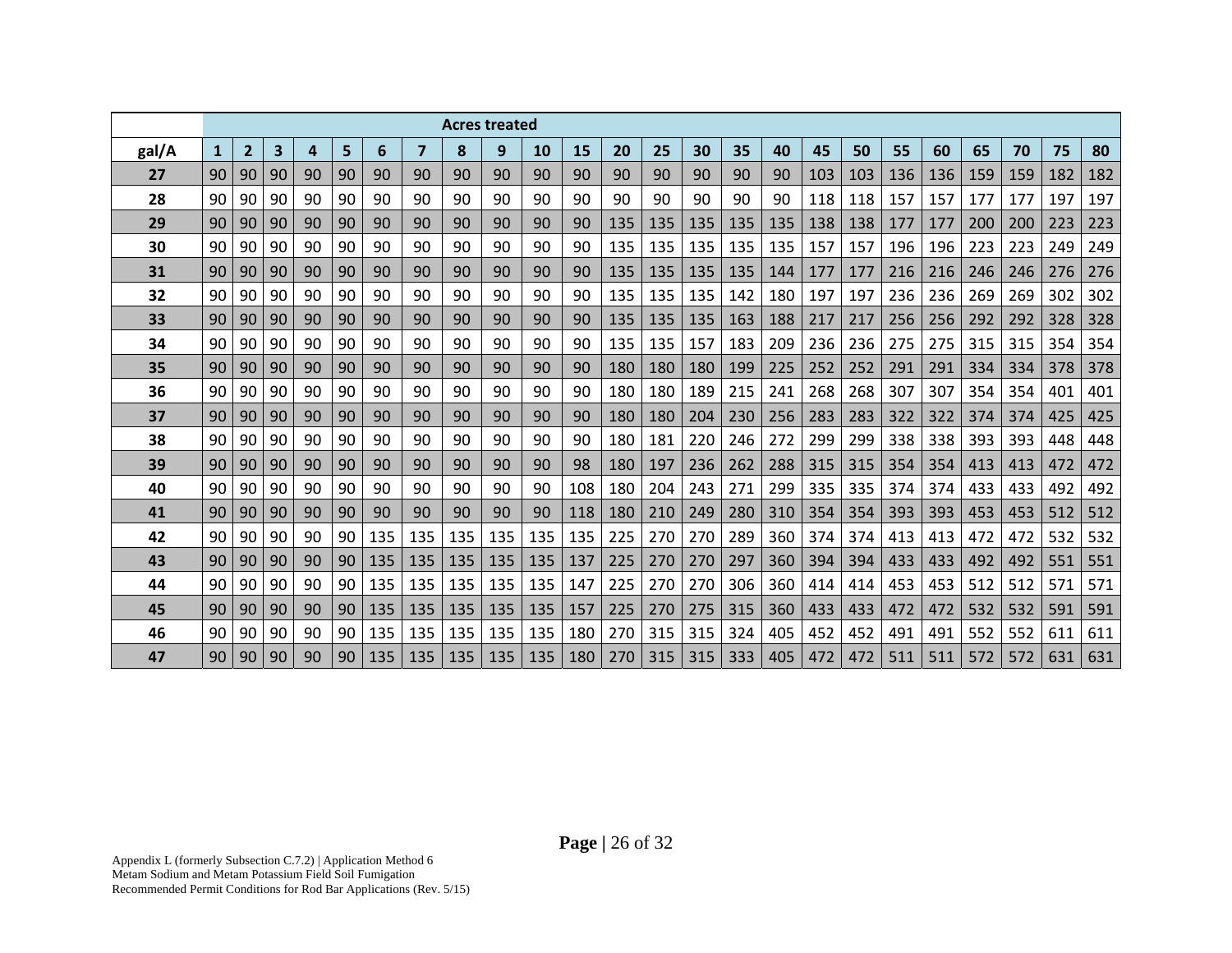|                         |              |                |    |                |    |    |                |    | <b>Acres treated</b> |    |    |    |    |    |    |    |    |    |     |     |     |     |     |     |
|-------------------------|--------------|----------------|----|----------------|----|----|----------------|----|----------------------|----|----|----|----|----|----|----|----|----|-----|-----|-----|-----|-----|-----|
| gal/A                   | $\mathbf{1}$ | $\overline{2}$ | 3  | $\overline{4}$ | 5  | 6  | $\overline{7}$ | 8  | 9                    | 10 | 15 | 20 | 25 | 30 | 35 | 40 | 45 | 50 | 55  | 60  | 65  | 70  | 75  | 80  |
| 1                       | 90           | 90             | 90 | 90             | 90 | 90 | 90             | 90 | 90                   | 90 | 90 | 90 | 90 | 90 | 90 | 90 | 90 | 90 | 90  | 90  | 90  | 90  | 90  | 90  |
| $\overline{\mathbf{2}}$ | 90           | 90             | 90 | 90             | 90 | 90 | 90             | 90 | 90                   | 90 | 90 | 90 | 90 | 90 | 90 | 90 | 90 | 90 | 90  | 90  | 90  | 90  | 90  | 90  |
| 3                       | 90           | 90             | 90 | 90             | 90 | 90 | 90             | 90 | 90                   | 90 | 90 | 90 | 90 | 90 | 90 | 90 | 90 | 90 | 90  | 90  | 90  | 90  | 90  | 90  |
| 4                       | 90           | 90             | 90 | 90             | 90 | 90 | 90             | 90 | 90                   | 90 | 90 | 90 | 90 | 90 | 90 | 90 | 90 | 90 | 90  | 90  | 90  | 90  | 90  | 90  |
| 5                       | 90           | 90             | 90 | 90             | 90 | 90 | 90             | 90 | 90                   | 90 | 90 | 90 | 90 | 90 | 90 | 90 | 90 | 90 | 90  | 90  | 90  | 90  | 90  | 90  |
| 6                       | 90           | 90             | 90 | 90             | 90 | 90 | 90             | 90 | 90                   | 90 | 90 | 90 | 90 | 90 | 90 | 90 | 90 | 90 | 90  | 90  | 90  | 90  | 90  | 90  |
| $\overline{\mathbf{z}}$ | 90           | 90             | 90 | 90             | 90 | 90 | 90             | 90 | 90                   | 90 | 90 | 90 | 90 | 90 | 90 | 90 | 90 | 90 | 90  | 90  | 90  | 90  | 90  | 90  |
| 8                       | 90           | 90             | 90 | 90             | 90 | 90 | 90             | 90 | 90                   | 90 | 90 | 90 | 90 | 90 | 90 | 90 | 90 | 90 | 90  | 90  | 90  | 90  | 90  | 90  |
| 9                       | 90           | 90             | 90 | 90             | 90 | 90 | 90             | 90 | 90                   | 90 | 90 | 90 | 90 | 90 | 90 | 90 | 90 | 90 | 90  | 90  | 90  | 90  | 90  | 90  |
| 10                      | 90           | 90             | 90 | 90             | 90 | 90 | 90             | 90 | 90                   | 90 | 90 | 90 | 90 | 90 | 90 | 90 | 90 | 90 | 90  | 90  | 90  | 90  | 90  | 90  |
| 11                      | 90           | 90             | 90 | 90             | 90 | 90 | 90             | 90 | 90                   | 90 | 90 | 90 | 90 | 90 | 90 | 90 | 90 | 90 | 90  | 90  | 90  | 90  | 90  | 90  |
| 12                      | 90           | 90             | 90 | 90             | 90 | 90 | 90             | 90 | 90                   | 90 | 90 | 90 | 90 | 90 | 90 | 90 | 90 | 90 | 90  | 90  | 90  | 90  | 90  | 90  |
| 13                      | 90           | 90             | 90 | 90             | 90 | 90 | 90             | 90 | 90                   | 90 | 90 | 90 | 90 | 90 | 90 | 90 | 90 | 90 | 90  | 90  | 90  | 90  | 90  | 90  |
| 14                      | 90           | 90             | 90 | 90             | 90 | 90 | 90             | 90 | 90                   | 90 | 90 | 90 | 90 | 90 | 90 | 90 | 90 | 90 | 90  | 90  | 90  | 90  | 90  | 90  |
| 15                      | 90           | 90             | 90 | 90             | 90 | 90 | 90             | 90 | 90                   | 90 | 90 | 90 | 90 | 90 | 90 | 90 | 90 | 90 | 90  | 90  | 90  | 90  | 90  | 90  |
| 16                      | 90           | 90             | 90 | 90             | 90 | 90 | 90             | 90 | 90                   | 90 | 90 | 90 | 90 | 90 | 90 | 90 | 90 | 90 | 90  | 90  | 90  | 90  | 90  | 90  |
| 17                      | 90           | 90             | 90 | 90             | 90 | 90 | 90             | 90 | 90                   | 90 | 90 | 90 | 90 | 90 | 90 | 90 | 90 | 90 | 90  | 90  | 90  | 90  | 90  | 90  |
| 18                      | 90           | 90             | 90 | 90             | 90 | 90 | 90             | 90 | 90                   | 90 | 90 | 90 | 90 | 90 | 90 | 90 | 90 | 90 | 90  | 90  | 90  | 90  | 90  | 90  |
| 19                      | 90           | 90             | 90 | 90             | 90 | 90 | 90             | 90 | 90                   | 90 | 90 | 90 | 90 | 90 | 90 | 90 | 90 | 90 | 90  | 90  | 90  | 90  | 90  | 90  |
| 20                      | 90           | 90             | 90 | 90             | 90 | 90 | 90             | 90 | 90                   | 90 | 90 | 90 | 90 | 90 | 90 | 90 | 90 | 90 | 90  | 90  | 90  | 90  | 90  | 90  |
| 21                      | 90           | 90             | 90 | 90             | 90 | 90 | 90             | 90 | 90                   | 90 | 90 | 90 | 90 | 90 | 90 | 90 | 90 | 90 | 90  | 90  | 90  | 90  | 90  | 90  |
| 22                      | 90           | 90             | 90 | 90             | 90 | 90 | 90             | 90 | 90                   | 90 | 90 | 90 | 90 | 90 | 90 | 90 | 90 | 90 | 90  | 90  | 90  | 90  | 105 | 105 |
| 23                      | 90           | 90             | 90 | 90             | 90 | 90 | 90             | 90 | 90                   | 90 | 90 | 90 | 90 | 90 | 90 | 90 | 90 | 90 | 90  | 90  | 90  | 90  | 120 | 120 |
| 24                      | 90           | 90             | 90 | 90             | 90 | 90 | 90             | 90 | 90                   | 90 | 90 | 90 | 90 | 90 | 90 | 90 | 90 | 90 | 90  | 90  | 104 | 104 | 136 | 136 |
| 25                      | 90           | 90             | 90 | 90             | 90 | 90 | 90             | 90 | 90                   | 90 | 90 | 90 | 90 | 90 | 90 | 90 | 90 | 90 | 94  | 94  | 122 | 122 | 151 | 151 |
| 26                      | 90           | 90             | 90 | 90             | 90 | 90 | 90             | 90 | 90                   | 90 | 90 | 90 | 90 | 90 | 90 | 90 | 90 | 90 | 115 | 115 | 141 | 141 | 166 | 166 |

**Buffer Zone Table 8:** Sectagon-K54 and K-Pam (54% metam potassium) Buffer Zone Values for Rod Bar Applications with **Two** Post-Application Water Treatments

**Page |** 27 of 32

Appendix L (formerly Subsection C.7.2) | Application Method 6 Metam Sodium and Metam Potassium Field Soil Fumigation Recommended Permit Conditions for Rod Bar Applications (Rev. 5/15)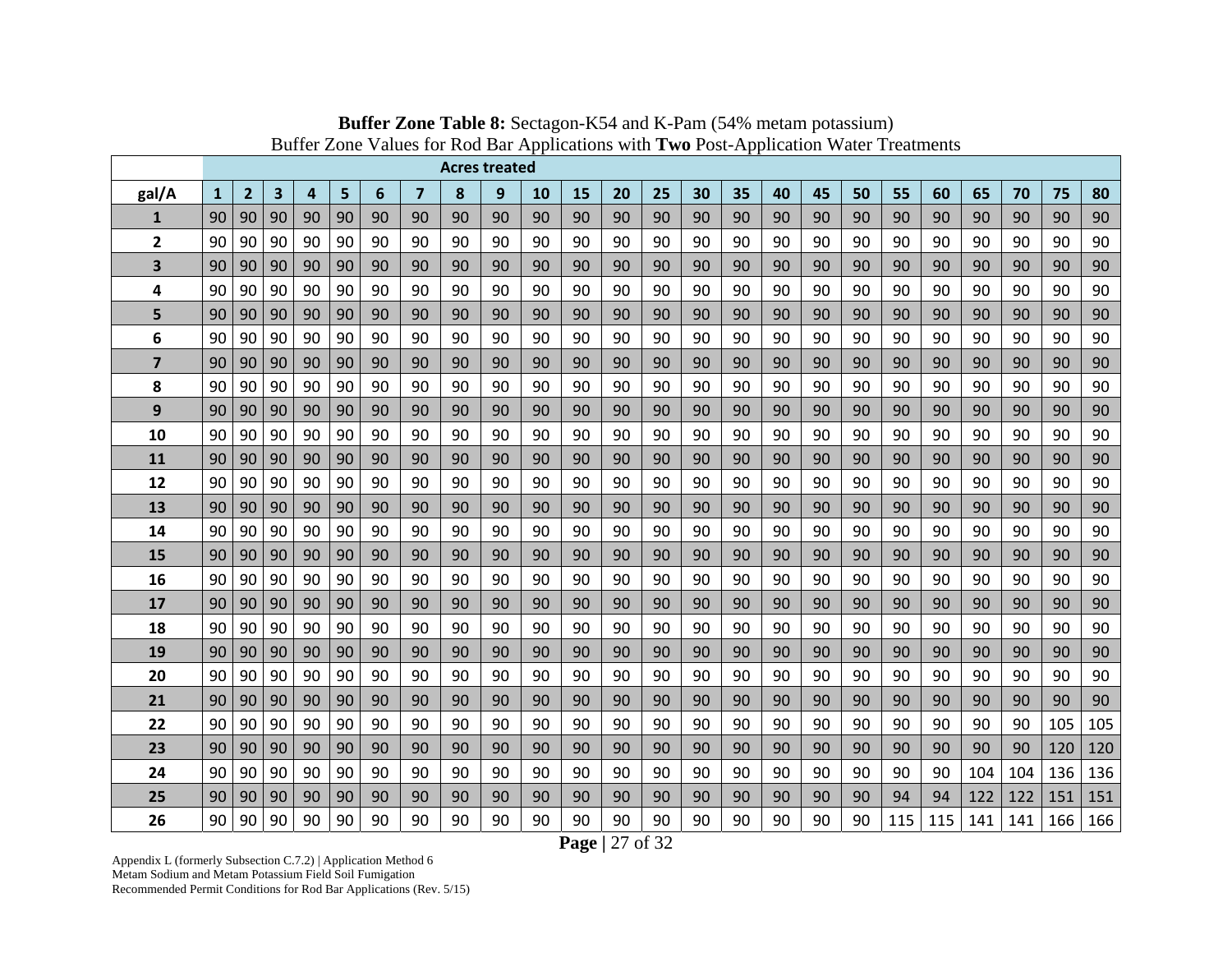|       |              |                |                         |    |    |     |                | <b>Acres treated</b> |     |     |     |     |     |     |     |     |     |     |     |     |     |     |     |     |
|-------|--------------|----------------|-------------------------|----|----|-----|----------------|----------------------|-----|-----|-----|-----|-----|-----|-----|-----|-----|-----|-----|-----|-----|-----|-----|-----|
| gal/A | $\mathbf{1}$ | $\overline{2}$ | $\overline{\mathbf{3}}$ | 4  | 5  | 6   | $\overline{7}$ | 8                    | 9   | 10  | 15  | 20  | 25  | 30  | 35  | 40  | 45  | 50  | 55  | 60  | 65  | 70  | 75  | 80  |
| 27    | 90           | 90             | 90                      | 90 | 90 | 90  | 90             | 90                   | 90  | 90  | 90  | 90  | 90  | 90  | 90  | 90  | 103 | 103 | 136 | 136 | 159 | 159 | 182 | 182 |
| 28    | 90           | 90             | 90                      | 90 | 90 | 90  | 90             | 90                   | 90  | 90  | 90  | 90  | 90  | 90  | 90  | 90  | 118 | 118 | 157 | 157 | 177 | 177 | 197 | 197 |
| 29    | 90           | 90             | 90                      | 90 | 90 | 90  | 90             | 90                   | 90  | 90  | 135 | 135 | 180 | 180 | 180 | 180 | 180 | 180 | 180 | 180 | 200 | 200 | 223 | 223 |
| 30    | 90           | 90             | 90                      | 90 | 90 | 90  | 90             | 90                   | 90  | 90  | 135 | 135 | 180 | 180 | 180 | 180 | 180 | 180 | 196 | 196 | 223 | 223 | 249 | 249 |
| 31    | 90           | 90             | 90                      | 90 | 90 | 90  | 90             | 90                   | 90  | 90  | 135 | 135 | 180 | 180 | 180 | 180 | 180 | 180 | 216 | 216 | 246 | 246 | 276 | 276 |
| 32    | 90           | 90             | 90                      | 90 | 90 | 90  | 90             | 90                   | 90  | 90  | 135 | 180 | 225 | 225 | 225 | 270 | 270 | 270 | 270 | 270 | 270 | 270 | 302 | 302 |
| 33    | 90           | 90             | 90                      | 90 | 90 | 90  | 90             | 90                   | 90  | 90  | 135 | 180 | 225 | 225 | 225 | 270 | 270 | 270 | 270 | 270 | 292 | 292 | 328 | 328 |
| 34    | 90           | 90             | 90                      | 90 | 90 | 90  | 90             | 90                   | 90  | 90  | 135 | 180 | 225 | 225 | 225 | 270 | 270 | 270 | 275 | 275 | 315 | 315 | 354 | 354 |
| 35    | 90           | 90             | 90                      | 90 | 90 | 90  | 90             | 90                   | 90  | 90  | 180 | 225 | 315 | 315 | 315 | 360 | 360 | 360 | 360 | 360 | 360 | 360 | 378 | 378 |
| 36    | 90           | 90             | 90                      | 90 | 90 | 90  | 90             | 90                   | 90  | 90  | 180 | 225 | 315 | 315 | 315 | 360 | 360 | 360 | 360 | 360 | 360 | 360 | 401 | 401 |
| 37    | 90           | 90             | 90                      | 90 | 90 | 90  | 90             | 90                   | 90  | 90  | 180 | 225 | 315 | 315 | 315 | 360 | 360 | 360 | 360 | 360 | 374 | 374 | 425 | 425 |
| 38    | 90           | 90             | 90                      | 90 | 90 | 90  | 90             | 90                   | 90  | 90  | 180 | 225 | 315 | 315 | 315 | 360 | 360 | 360 | 360 | 360 | 393 | 393 | 448 | 448 |
| 39    | 90           | 90             | 90                      | 90 | 90 | 90  | 90             | 90                   | 90  | 90  | 180 | 270 | 360 | 360 | 360 | 450 | 450 | 450 | 450 | 450 | 450 | 450 | 472 | 472 |
| 40    | 90           | 90             | 90                      | 90 | 90 | 90  | 90             | 90                   | 90  | 90  | 180 | 270 | 360 | 360 | 360 | 450 | 450 | 450 | 450 | 450 | 450 | 450 | 492 | 492 |
| 41    | 90           | 90             | 90                      | 90 | 90 | 90  | 90             | 90                   | 90  | 90  | 180 | 270 | 360 | 360 | 360 | 450 | 450 | 450 | 450 | 450 | 453 | 453 | 512 | 512 |
| 42    | 90           | 90             | 90                      | 90 | 90 | 135 | 135            | 135                  | 135 | 135 | 225 | 315 | 450 | 450 | 450 | 540 | 540 | 540 | 585 | 585 | 585 | 585 | 585 | 585 |
| 43    | 90           | 90             | 90                      | 90 | 90 | 135 | 135            | 135                  | 135 | 135 | 225 | 315 | 450 | 450 | 450 | 540 | 540 | 540 | 585 | 585 | 585 | 585 | 585 | 585 |
| 44    | 90           | 90             | 90                      | 90 | 90 | 135 | 135            | 135                  | 135 | 135 | 225 | 315 | 450 | 450 | 450 | 540 | 540 | 540 | 585 | 585 | 585 | 585 | 585 | 585 |
| 45    | 90           | 90             | 90                      | 90 | 90 | 135 | 135            | 135                  | 135 | 135 | 225 | 315 | 450 | 450 | 450 | 540 | 540 | 540 | 585 | 585 | 585 | 585 | 591 | 591 |
| 46    | 90           | 90             | 90                      | 90 | 90 | 180 | 180            | 180                  | 180 | 180 | 270 | 360 | 495 | 495 | 495 | 630 | 630 | 630 | 675 | 675 | 675 | 675 | 675 | 675 |
| 47    | 90           | 90             | 90                      | 90 | 90 | 180 | 180            | 180                  | 180 | 180 | 270 | 360 | 495 | 495 | 495 | 630 | 630 | 630 | 675 | 675 | 675 | 675 | 675 | 675 |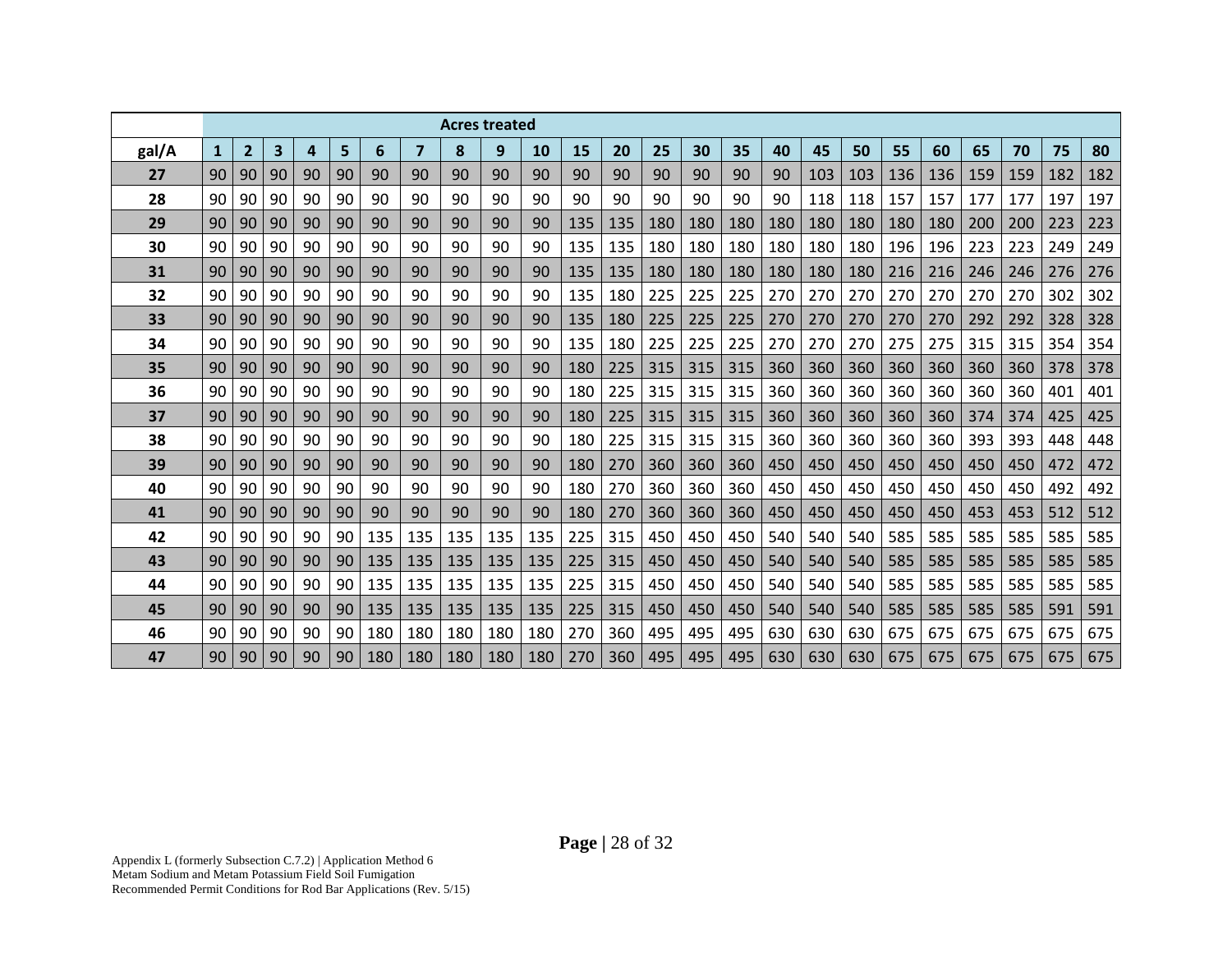|                |              |                |     |     |     |     |     | <b>Acres treated</b> |     |           |                                                                                                |     |     |     |     |                                                                    |     |     |     |     |     |     |     |           |
|----------------|--------------|----------------|-----|-----|-----|-----|-----|----------------------|-----|-----------|------------------------------------------------------------------------------------------------|-----|-----|-----|-----|--------------------------------------------------------------------|-----|-----|-----|-----|-----|-----|-----|-----------|
| gal/A          | $\mathbf{1}$ | $\overline{2}$ | 3   | 4   | 5   | 6   | 7   | 8                    | 9   | <b>10</b> | 15                                                                                             | 20  | 25  | 30  | 35  | 40                                                                 | 45  | 50  | 55  | 60  | 65  | 70  | 75  | 80        |
| 1              | 90           | 90             | 90  | 90  | 90  | 90  | 90  | 90                   | 90  | 90        | 90                                                                                             | 180 | 180 | 180 | 180 | 270                                                                | 450 | 450 | 450 | 450 | 450 | 450 | 450 | 540       |
| $\overline{2}$ | 90           | 90             | 90  | 90  | 90  | 90  | 90  | 90                   | 90  | 90        | 90                                                                                             | 180 | 180 | 180 | 180 | 270                                                                | 450 | 450 | 450 | 450 | 450 | 450 | 450 | 540       |
| 3              | 90           | 90             | 90  | 90  | 90  | 90  | 90  | 90                   | 90  | 90        | 90                                                                                             | 180 | 180 | 180 | 180 | 270                                                                | 450 | 450 | 450 | 450 | 450 | 450 | 450 | 540       |
| 4              | 90           | 90             | 90  | 90  | 90  | 90  | 90  | 90                   | 90  | 90        | 90                                                                                             | 180 | 180 | 180 | 180 | 270                                                                | 450 | 450 | 450 | 450 | 450 | 450 | 450 | 540       |
| 5              | 90           | 90             | 90  | 90  | 90  | 90  | 90  | 90                   | 90  | 90        | 90                                                                                             | 180 | 180 | 180 | 180 | 270                                                                | 450 | 450 | 450 | 450 | 450 | 450 | 450 | 540       |
| 6              | 90           | 90             | 90  | 90  | 90  | 90  | 90  | 90                   | 90  | 90        | 90                                                                                             | 180 | 180 | 180 | 180 | 270                                                                | 450 | 450 | 450 | 450 | 450 | 450 | 450 | 540       |
| $\overline{7}$ | 90           | 90             | 90  | 90  | 90  | 90  | 90  | 90                   | 90  | 90        | 90                                                                                             | 180 | 180 | 180 | 180 | 270                                                                | 450 | 450 | 450 | 450 | 450 | 450 | 450 | 540       |
| 8              | 90           | 90             | 90  | 90  | 90  | 180 | 180 | 180                  | 180 | 180       | 225                                                                                            | 360 | 405 | 405 | 405 | 540                                                                | 720 | 720 | 720 | 720 | 720 | 720 | 720 | 810       |
| 9              | 90           | 90             | 90  | 90  | 90  | 180 | 180 | 180                  | 180 | 180       | 225                                                                                            | 360 | 405 | 405 | 405 | 540                                                                | 720 | 720 | 720 | 720 | 720 | 720 | 720 | 810       |
| 10             | 90           | 90             | 90  | 90  | 90  | 180 | 180 | 180                  | 180 | 180       | 225                                                                                            | 360 | 405 | 405 | 405 | 540                                                                | 720 | 720 | 720 | 720 | 720 | 720 | 720 | 810       |
| 11             | 90           | 90             | 90  | 90  | 90  | 270 | 270 | 270                  | 270 | 270       | 360                                                                                            | 540 | 630 | 630 | 630 | 810                                                                | 990 | 990 | 990 | 990 | 990 | 990 | 990 | 1170      |
| 12             | 90           | 90             | 90  | 90  | 90  | 270 | 270 | 270                  | 270 | 270       | 360                                                                                            | 540 | 630 | 630 | 630 | 810                                                                | 990 | 990 | 990 | 990 | 990 | 990 | 990 | 1170      |
| 13             | 90           | 90             | 90  | 90  | 90  | 270 | 270 | 270                  | 270 | 270       | 360                                                                                            | 540 | 630 | 630 | 630 | 810                                                                | 990 | 990 | 990 | 990 | 990 | 990 | 990 | 1170      |
| 14             | 90           | 90             | 90  | 90  | 90  | 270 | 270 | 270                  | 270 | 270       | 360                                                                                            | 540 | 630 | 630 | 630 | 810                                                                | 990 | 990 | 990 | 990 | 990 | 990 | 990 | 1170      |
| 15             | 90           | 225            | 225 | 225 | 225 | 450 | 450 | 450                  | 450 | 450       | 585                                                                                            | 765 | 945 | 945 | 945 | 1170 1305 1305 1305 1305 1305 1305 1305 1575                       |     |     |     |     |     |     |     |           |
| 16             | 90           | 225            | 225 | 225 | 225 | 450 | 450 | 450                  | 450 | 450       | 585                                                                                            | 765 | 945 | 945 |     | 945   1170   1305   1305   1305   1305   1305   1305   1305   1575 |     |     |     |     |     |     |     |           |
| 17             | 90           | 225            | 225 | 225 | 225 | 450 | 450 | 450                  | 450 | 450       | 585                                                                                            | 765 | 945 | 945 |     | 945  1170   1305   1305   1305   1305   1305   1305   1305   1575  |     |     |     |     |     |     |     |           |
| 18             | 90           | 315            | 315 | 315 | 315 | 585 | 585 | 585                  | 585 | 585       | 765                                                                                            | 990 |     |     |     | 1260 1260 1260 1260 1530 1620 1620 1620 1620 1620 1620 1620 1980   |     |     |     |     |     |     |     |           |
| 19             | 90           | 315            | 315 | 315 | 315 | 585 | 585 | 585                  | 585 | 585       | 765                                                                                            | 990 |     |     |     | $ 1260 1260 1260 1530 1620 1620 1620 1620 1620 1620 1620 1980$     |     |     |     |     |     |     |     |           |
| 20             | 90           | 315            | 315 | 315 | 315 | 585 | 585 | 585                  | 585 | 585       | 765                                                                                            | 990 |     |     |     |                                                                    |     |     |     |     |     |     |     |           |
| 21             | 90           | 315            | 315 | 315 | 315 | 585 | 585 | 585                  | 585 | 585       | 765                                                                                            | 990 |     |     |     | $ 1260 1260 1260 1530 1620 1620 1620 1620 1620 1620 1620 1980$     |     |     |     |     |     |     |     |           |
| 22             | 90           | 450            | 450 | 450 | 450 | 765 | 765 | 765                  | 765 | 765       | 990                                                                                            |     |     |     |     | 1215 1575 1575 1575 1890 1935 1935 1935 1935 1935 1935 1935        |     |     |     |     |     |     |     | <b>NA</b> |
| 23             | 90           | 450            | 450 | 450 | 450 | 765 | 765 | 765                  | 765 | 765       | 990                                                                                            |     |     |     |     | 1215 1575 1575 1575 1890 1935 1935 1935 1935 1935 1935 1935        |     |     |     |     |     |     |     | <b>NA</b> |
| 24             | 90           | 450            | 450 | 450 | 450 | 765 | 765 | 765                  | 765 | 765       | 990                                                                                            |     |     |     |     | 1215 1575 1575 1575 1890 1935 1935 1935 1935 1935 1935 1935        |     |     |     |     |     |     |     | <b>NA</b> |
| 25             | 90           | 540            | 540 | 540 | 540 | 900 | 900 | 900                  | 900 |           | 900   1170   1440   1890   1890   1890   2250   2250   2250   2250   2250   2250   2250   2250 |     |     |     |     |                                                                    |     |     |     |     |     |     |     | <b>NA</b> |

**Buffer Zone Table 9:** Sectagon-K54 and K-Pam (54% metam potassium) Buffer Zone Values for Rod Bar Applications with **One** Post-Application Water Treatments

**Page |** 29 of 32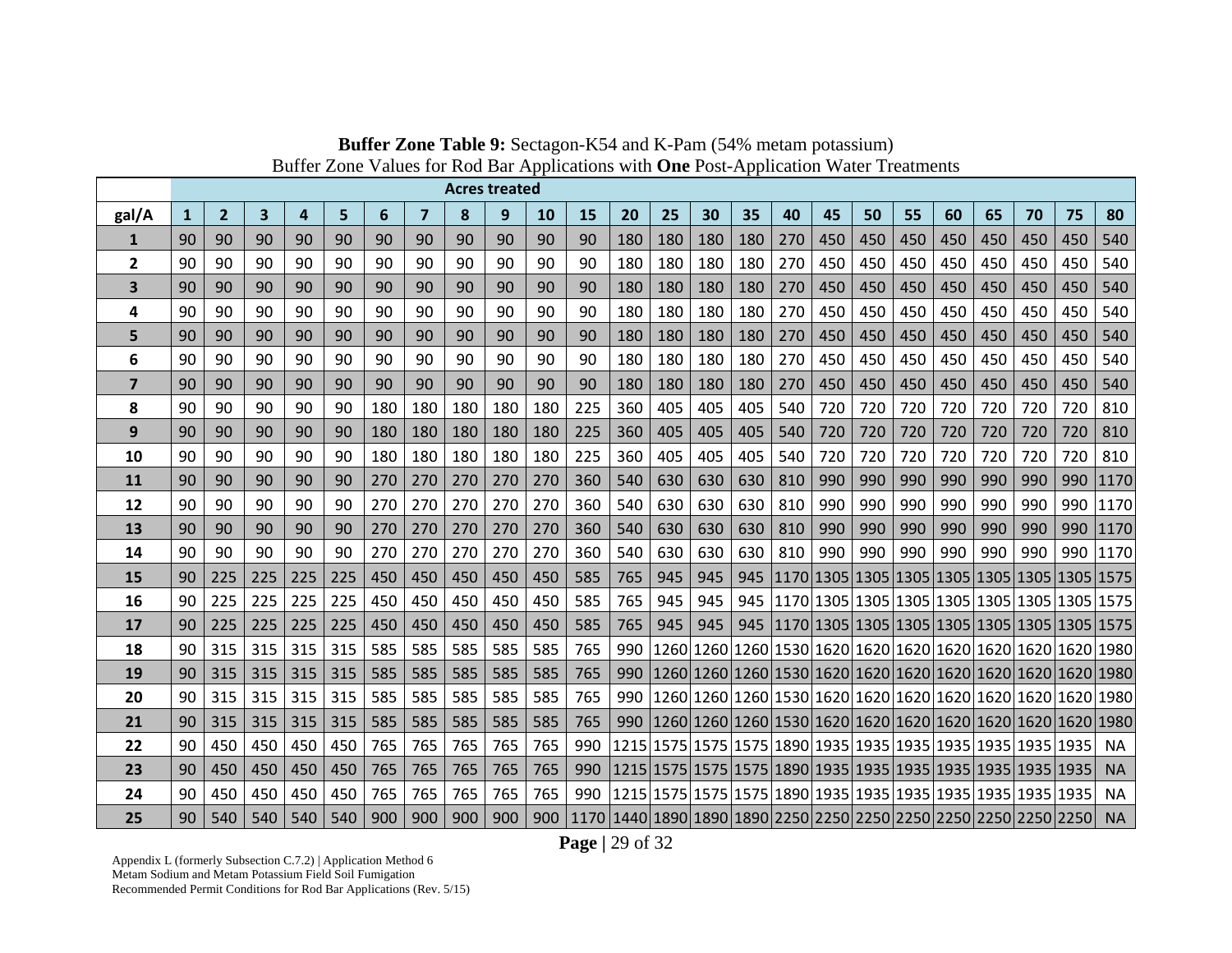|       |            |                |     |     |     |                                                       |     | <b>Acres treated</b> |     |    |                                                                               |           |           |           |           |           |           |           |           |           |           |           |                                                                                                |           |
|-------|------------|----------------|-----|-----|-----|-------------------------------------------------------|-----|----------------------|-----|----|-------------------------------------------------------------------------------|-----------|-----------|-----------|-----------|-----------|-----------|-----------|-----------|-----------|-----------|-----------|------------------------------------------------------------------------------------------------|-----------|
| gal/A | 1          | $\overline{2}$ | 3   | 4   | 5.  | 6                                                     | 7   | 8                    | 9   | 10 | 15                                                                            | 20        | 25        | 30        | 35        | 40        | 45        | 50        | 55        | 60        | 65        | 70        | 75                                                                                             | 80        |
| 26    | 90         | 540            | 540 | 540 | 540 | 900                                                   | 900 | 900                  | 900 |    |                                                                               |           |           |           |           |           |           |           |           |           |           |           | 900   1170   1440   1890   1890   1890   2250   2250   2250   2250   2250   2250   2250   2250 | <b>NA</b> |
| 27    | 90         | 540            | 540 | 540 | 540 | 900                                                   | 900 | 900                  | 900 |    |                                                                               |           |           |           |           |           |           |           |           |           |           |           | 900   1170   1440   1890   1890   1890   2250   2250   2250   2250   2250   2250   2250   2250 | <b>NA</b> |
| 28    | 90         | 540            | 540 | 540 | 540 | 900                                                   | 900 | 900                  | 900 |    |                                                                               |           |           |           |           |           |           |           |           |           |           |           | 900   1170   1440   1890   1890   1890   2250   2250   2250   2250   2250   2250   2250   2250 | <b>NA</b> |
| 29    | 135        | 630            | 630 | 630 |     |                                                       |     |                      |     |    | 630  1035   1035   1035   1035   1035   1350   1665   2070   2070   2070   NA |           |           |           |           |           | <b>NA</b> | <b>NA</b> | <b>NA</b> | <b>NA</b> | <b>NA</b> | <b>NA</b> | <b>NA</b>                                                                                      | <b>NA</b> |
| 30    | 135        | 630            | 630 | 630 |     |                                                       |     |                      |     |    | 630   1035   1035   1035   1035   1035   1350   1665   2070   2070   2070     |           |           |           |           | <b>NA</b> | <b>NA</b> | <b>NA</b> | <b>NA</b> | <b>NA</b> | <b>NA</b> | <b>NA</b> | <b>NA</b>                                                                                      | <b>NA</b> |
| 31    | 135        | 630            | 630 | 630 |     |                                                       |     |                      |     |    | 630   1035   1035   1035   1035   1035   1350   1665   2070   2070   2070     |           |           |           |           | <b>NA</b> | <b>NA</b> | <b>NA</b> | <b>NA</b> | <b>NA</b> | <b>NA</b> | <b>NA</b> | <b>NA</b>                                                                                      | <b>NA</b> |
| 32    | 180        | 720            | 720 | 720 |     |                                                       |     |                      |     |    | 720  1170 1170 1170 1170 1170  1485   1845   2250   2250   2250               |           |           |           |           | <b>NA</b> | <b>NA</b> | <b>NA</b> | <b>NA</b> | <b>NA</b> | <b>NA</b> | <b>NA</b> | <b>NA</b>                                                                                      | <b>NA</b> |
| 33    | <b>180</b> | 720            | 720 | 720 |     |                                                       |     |                      |     |    | 720  1170 1170 1170 1170 1170  1485   1845   2250   2250   2250               |           |           |           |           | <b>NA</b> | <b>NA</b> | <b>NA</b> | <b>NA</b> | <b>NA</b> | <b>NA</b> | <b>NA</b> | <b>NA</b>                                                                                      | <b>NA</b> |
| 34    | 180        | 720            | 720 | 720 |     |                                                       |     |                      |     |    | 720   1170   1170   1170   1170   1170   1485   1845   2250   2250   2250     |           |           |           |           | <b>NA</b> | <b>NA</b> | <b>NA</b> | <b>NA</b> | <b>NA</b> | <b>NA</b> | <b>NA</b> | <b>NA</b>                                                                                      | <b>NA</b> |
| 35    | 225        | 810            | 810 | 810 |     |                                                       |     |                      |     |    | 810   1305   1305   1305   1305   1305   1665   2070                          |           | <b>NA</b> | <b>NA</b> | <b>NA</b> | <b>NA</b> | <b>NA</b> | <b>NA</b> | <b>NA</b> | <b>NA</b> | <b>NA</b> | <b>NA</b> | <b>NA</b>                                                                                      | <b>NA</b> |
| 36    | 225        | 810            | 810 | 810 |     |                                                       |     |                      |     |    | 810   1305   1305   1305   1305   1305   1665   2070   NA                     |           |           | <b>NA</b> | <b>NA</b> | ΝA        | <b>NA</b> | <b>NA</b> | <b>NA</b> | <b>NA</b> | <b>NA</b> | <b>NA</b> | <b>NA</b>                                                                                      | <b>NA</b> |
| 37    | 225        | 810            | 810 | 810 |     |                                                       |     |                      |     |    | 810   1305   1305   1305   1305   1305   1665   2070                          |           | <b>NA</b> | <b>NA</b> | <b>NA</b> | <b>NA</b> | <b>NA</b> | <b>NA</b> | <b>NA</b> | <b>NA</b> | <b>NA</b> | <b>NA</b> | <b>NA</b>                                                                                      | <b>NA</b> |
| 38    | 225 L      | 810            | 810 | 810 |     |                                                       |     |                      |     |    | 810   1305   1305   1305   1305   1305   1665   2070                          |           | <b>NA</b> | <b>NA</b> | <b>NA</b> | <b>NA</b> | <b>NA</b> | <b>NA</b> | <b>NA</b> | <b>NA</b> | <b>NA</b> | <b>NA</b> | <b>NA</b>                                                                                      | <b>NA</b> |
| 39    | 270        | 900            | 900 | 900 |     |                                                       |     |                      |     |    | 900   1440   1440   1440   1440   1440   1800   2250                          |           | <b>NA</b> | <b>NA</b> | <b>NA</b> | <b>NA</b> | <b>NA</b> | <b>NA</b> | <b>NA</b> | <b>NA</b> | <b>NA</b> | <b>NA</b> | <b>NA</b>                                                                                      | <b>NA</b> |
| 40    | 270        | 900            | 900 | 900 |     |                                                       |     |                      |     |    | 900   1440   1440   1440   1440   1440   1800   2250                          |           | <b>NA</b> | <b>NA</b> | <b>NA</b> | <b>NA</b> | <b>NA</b> | <b>NA</b> | <b>NA</b> | <b>NA</b> | <b>NA</b> | <b>NA</b> | <b>NA</b>                                                                                      | <b>NA</b> |
| 41    | 270        | 900            | 900 | 900 |     |                                                       |     |                      |     |    | 900   1440   1440   1440   1440   1440   1800   2250                          |           | <b>NA</b> | <b>NA</b> | <b>NA</b> | <b>NA</b> | <b>NA</b> | <b>NA</b> | <b>NA</b> | <b>NA</b> | <b>NA</b> | <b>NA</b> | <b>NA</b>                                                                                      | <b>NA</b> |
| 42    | 315        | 990            | 990 | 990 |     |                                                       |     |                      |     |    | 990   1575   1575   1575   1575   1575   1935                                 | <b>NA</b> | <b>NA</b> | <b>NA</b> | <b>NA</b> | <b>NA</b> | <b>NA</b> | <b>NA</b> | <b>NA</b> | <b>NA</b> | <b>NA</b> | <b>NA</b> | <b>NA</b>                                                                                      | <b>NA</b> |
| 43    | 315        | 990            | 990 | 990 |     |                                                       |     |                      |     |    | 990   1575   1575   1575   1575   1575   1935                                 | <b>NA</b> | <b>NA</b> | <b>NA</b> | <b>NA</b> | <b>NA</b> | <b>NA</b> | <b>NA</b> | <b>NA</b> | <b>NA</b> | <b>NA</b> | <b>NA</b> | <b>NA</b>                                                                                      | <b>NA</b> |
| 44    | 315        | 990            | 990 | 990 |     | 990   1575   1575   1575   1575   1575   1935         |     |                      |     |    |                                                                               | <b>NA</b> | <b>NA</b> | <b>NA</b> | <b>NA</b> | <b>NA</b> | <b>NA</b> | <b>NA</b> | <b>NA</b> | <b>NA</b> | <b>NA</b> | <b>NA</b> | <b>NA</b>                                                                                      | <b>NA</b> |
| 45    | 315        | 990            | 990 |     |     |                                                       |     |                      |     |    | 990   990   1575   1575   1575   1575   1575   1935                           | <b>NA</b> | <b>NA</b> | <b>NA</b> | <b>NA</b> | <b>NA</b> | <b>NA</b> | <b>NA</b> | <b>NA</b> | <b>NA</b> | <b>NA</b> | <b>NA</b> | <b>NA</b>                                                                                      | <b>NA</b> |
| 46    |            |                |     |     |     | 360 1080 1080 1080 1080 1665 1665 1665 1665 1665 2070 |     |                      |     |    |                                                                               | <b>NA</b> | <b>NA</b> | <b>NA</b> | <b>NA</b> | ΝA        | <b>NA</b> | <b>NA</b> | <b>NA</b> | <b>NA</b> | ΝA        | <b>NA</b> | <b>NA</b>                                                                                      | <b>NA</b> |
| 47    |            |                |     |     |     |                                                       |     |                      |     |    | 360 1080 1080 1080 1080 1665 1665 1665 1665 1665 2070                         | <b>NA</b> | <b>NA</b> | <b>NA</b> | <b>NA</b> | <b>NA</b> | <b>NA</b> | <b>NA</b> | <b>NA</b> | <b>NA</b> | <b>NA</b> | <b>NA</b> | <b>NA</b>                                                                                      | <b>NA</b> |

NA= Not Allowed Buffer Zone Greater Than ½ Mile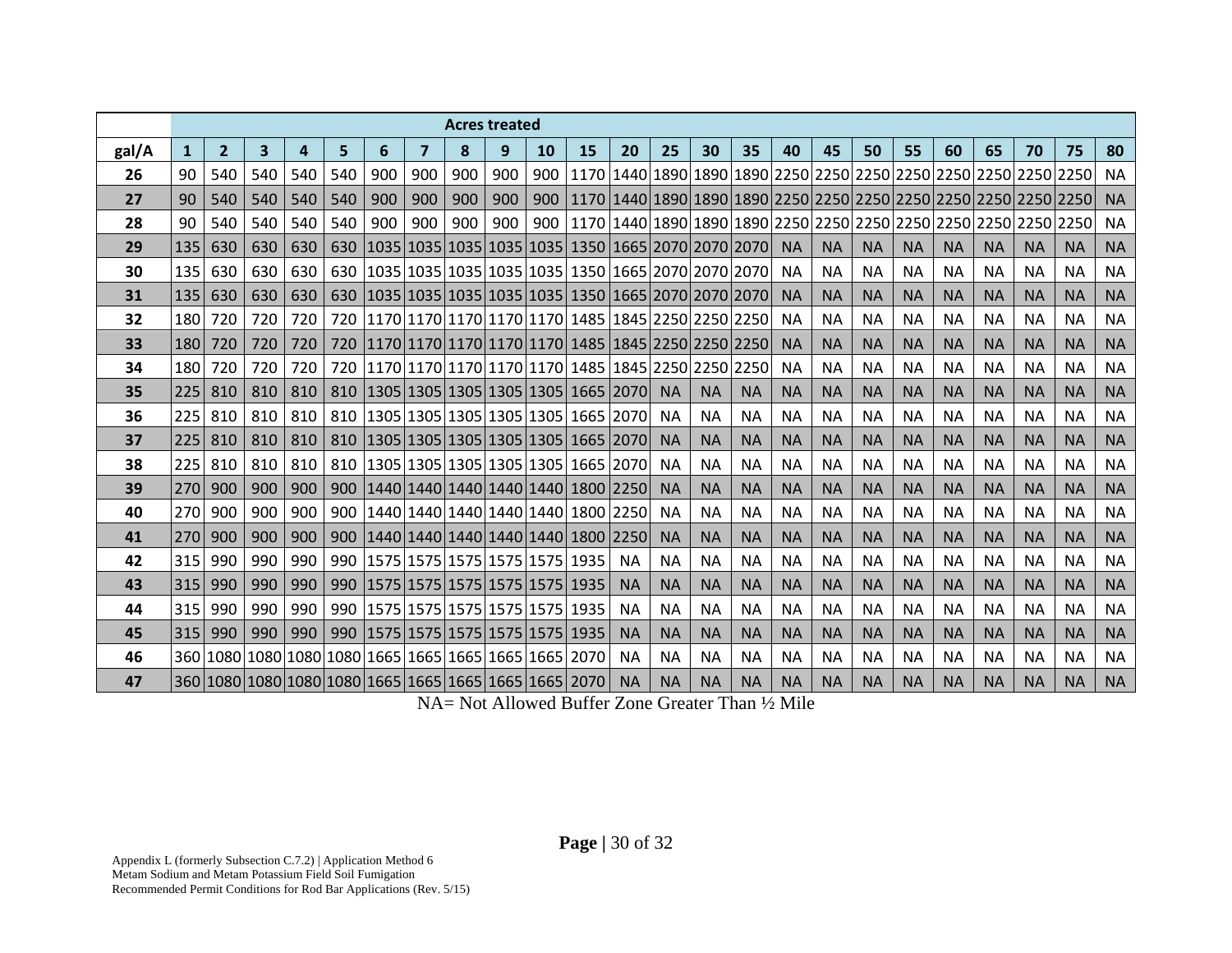#### **Appendix I: Definitions**

**Application:** Activities required to incorporate metam sodium, metam potassium, or dazomet into the prepared soil. Applying additional water to the treated soil in order to suppress offsite movement of MITC is not part of the application process.

**Bystander Area:** An area typically used or visited by people, such as parks, playgrounds, lakes, reservoirs, bus stops, and other similar areas, or other areas identified by the CAC.

**Calm Day:** Day when wind speeds are forecasted to drop below 5 miles per hour and/or when field observation confirms the same.

**Drench Application:** Application is made to pre-formed beds or to rows, using low-pressure (30–35 pounds per square inch) booms with nozzles <12 inches above the top of the beds.

**MITC:** Methyl isothiocyanate. A breakdown product of metam sodium, metam potassium, and dazomet.

**Offsite Movement Suppression Requirement:** Written procedures that will provide an adequate emergency response in the event MITC odors from metam sodium, metam potassium, or dazomet are detected away from the application site, or symptoms are reported. The plan provides instructions on response procedures to cooperators and employees involved in metam sodium, metam potassium, and dazomet applications. This requirement is separate from the post-application water treatment requirements.

**Occupied Structure:** A structure that is, will be, or may be occupied at any time during the application and/or buffer-zone period. This includes living and working areas that are associated with the structure (e.g., yard, garden). Homes occupied by the property owner or permittee are excluded from this definition.

**Ozone Nonattainment Area:** An area designated in Title 40, Code of Federal Regulations section 81.305 for the purpose of air quality planning within the chart titled "California – Ozone (1-Hour Standard)."

**Post-Application Water Treatment:** Required water that is applied following completion of an application of MITC for the purpose of inhibiting offgassing from treated soils. Each post-application water treatment must be applied following the constraints pertaining to post-application timing, quantity, rate, and duration as listed in the post-application requirements section of the Recommended Permit Conditions.

**Power Mulcher Application:** Metam is sprayed on or injected under the soil surface immediately in front of a power driven mulcher. The treated soil is mulched with untreated soil at a depth set to where pest control is desired and immediately compressed by a soil-compacting device.